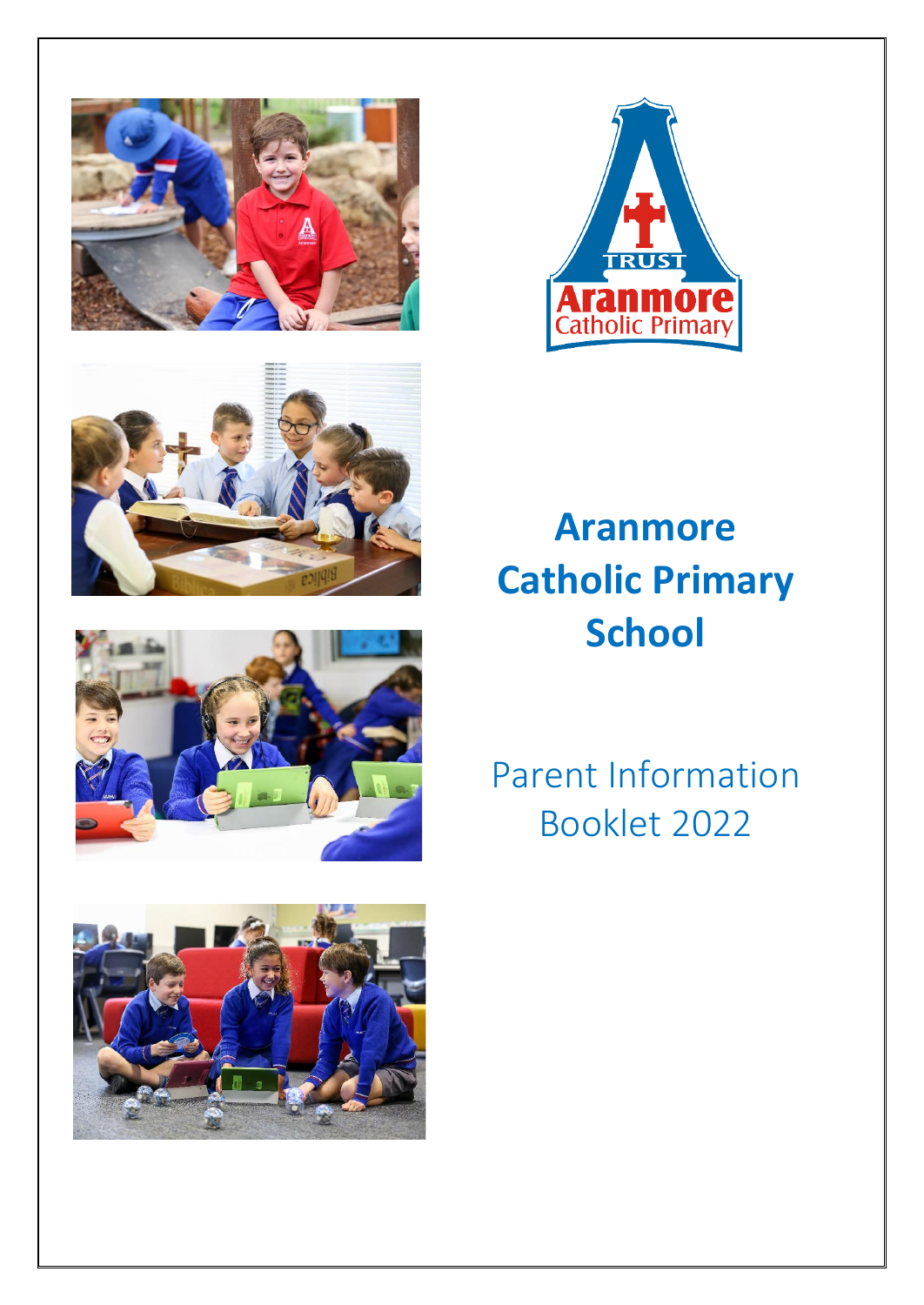# *Welcome to the 2022 school year*

This booklet outlines the history and some of the traditions, routines and practices here at Aranmore Catholic Primary School. We hope by reading this information you will come to see that our wonderful school offers innovative programs, provides a safe and secure environment for all and encourages parents to become partners in their child's education.

Upon enrolment at Aranmore Catholic Primary School all parents sign the enrolment form whereby it stipulates that parents will agree to abide by the polices and directions of the school and the Catholic Education Office of Western Australia as they are enacted from time to time.

Please keep this booklet at home as a handy reference for the year ahead. Updates via the newsletter or notes sent home will inform you of any alterations to procedures and policies and will keep the information current.

My greatest wish is that you and your family involve yourselves fully in the spiritual, academic and social life of the school. It is through active participation in the education process that most gains will be made for all concerned.

We hope you have a wonderful year at Aranmore.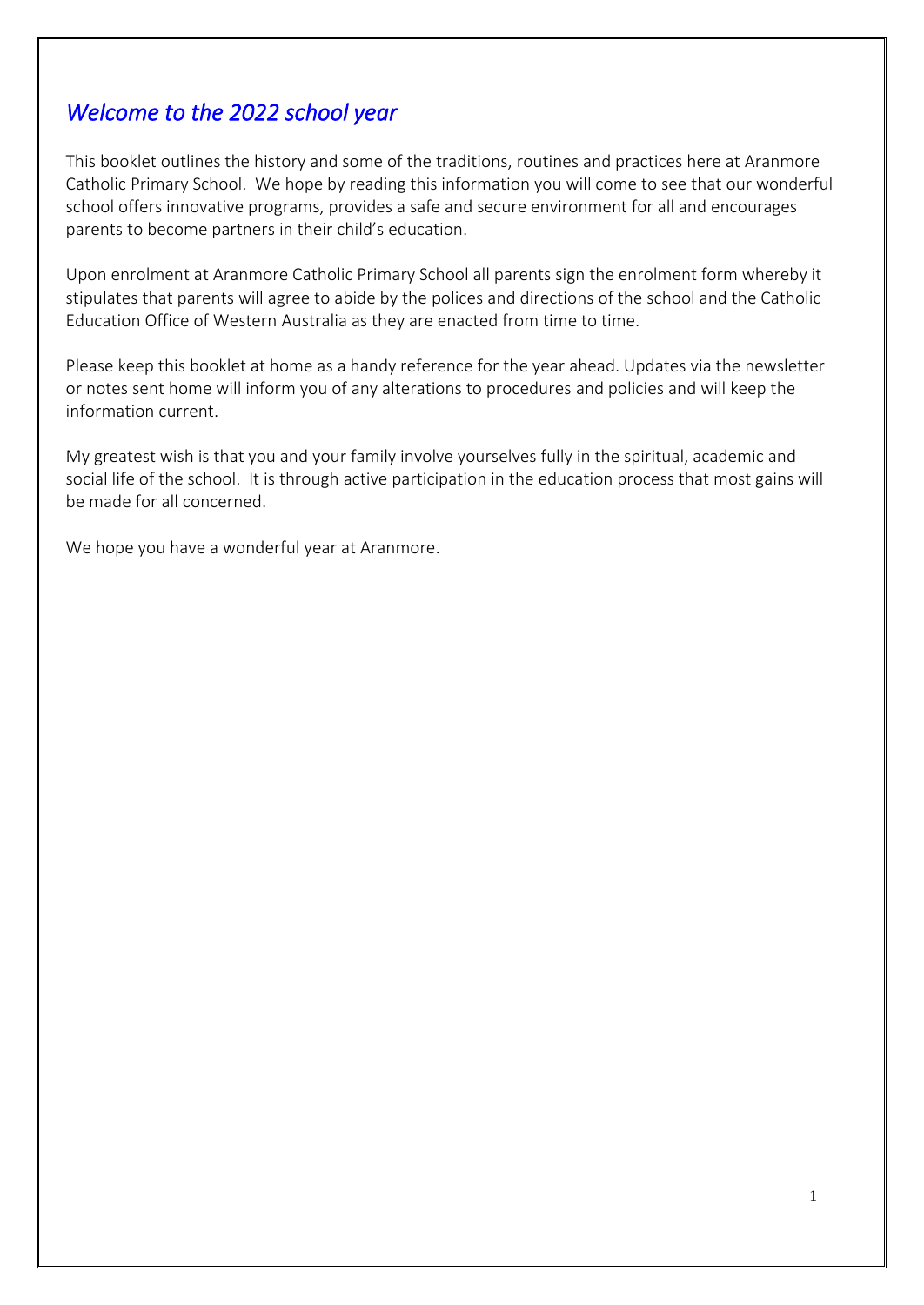# **CONTENTS Page**

|       | 1. ARANMORE CATHOLIC PRIMARY SCHOOL               |                |
|-------|---------------------------------------------------|----------------|
| 1.1.  | <b>Bishops Mandate</b>                            | 5              |
| 1.2.  | Ethos                                             | 5              |
| 1.3.  | Vision Statement                                  | 6              |
| 1.4.  | Aranmore Motto and Crest                          | $\overline{7}$ |
| 1.5.  | School Prayer                                     | 7              |
| 1.6.  | History                                           | 8              |
| 1.7.  | Aranmore Day and Mercy Day                        | 8              |
|       | 2. ST MARY'S PARISH                               | 9              |
|       | 3. PARENT INVOLVEMENT POLICY                      | 10             |
| 3.1.  | Rationale                                         | 10             |
| 3.2.  | Close Links                                       | 10             |
| 3.3.  | Family Involvement                                | 10             |
| 3.4.  | Guidelines and Confidentiality for Parent Helpers | 11             |
| 3.5.  | <b>School Communication</b>                       | 11             |
| 3.6.  | Tips for Parents                                  | 14             |
| 3.7.  | <b>Parental Concerns</b>                          | 14             |
| 3.8.  | Procedures and Protocols                          | 15             |
| 4.    | ROUTINES AND PROCEDURES                           | 16             |
| 4.1.  | <b>School Hours</b>                               | 16             |
| 4.2.  | Before and After School                           | 16             |
| 4.3.  | <b>School Parking Policy</b>                      | 17             |
| 4.4.  | Pupil Free Days and Staff Meetings                | 18             |
| 4.5.  | <b>Bicycles</b>                                   | 18             |
| 4.6.  | Children's Attendance                             | 18             |
| 4.7.  | Collecting Children for Appointments              | 19             |
| 4.8.  | Money Procedures                                  | 19             |
| 4.9.  | <b>Emergency Procedures</b>                       | 20             |
| 4.10. | Lost Property                                     | 20             |
| 4.11. | Assemblies                                        | 20             |
|       | 5. SCHOOL ORGANISATION AND SERVICES               | 21             |
| 5.1.  | The School Board                                  | 21             |
| 5.2.  | Parents and Friends Association                   | 21             |
| 5.3.  | The Regional School Psychologist                  | 22             |
| 5.4.  | School Chaplaincy Worker (Social Worker)          | 22             |
| 5.5.  | School Canteen                                    | 23             |
| 5.6.  | Library                                           | 23             |
| 5.7.  | Gumtrees YMCA Out of School Care                  | 23             |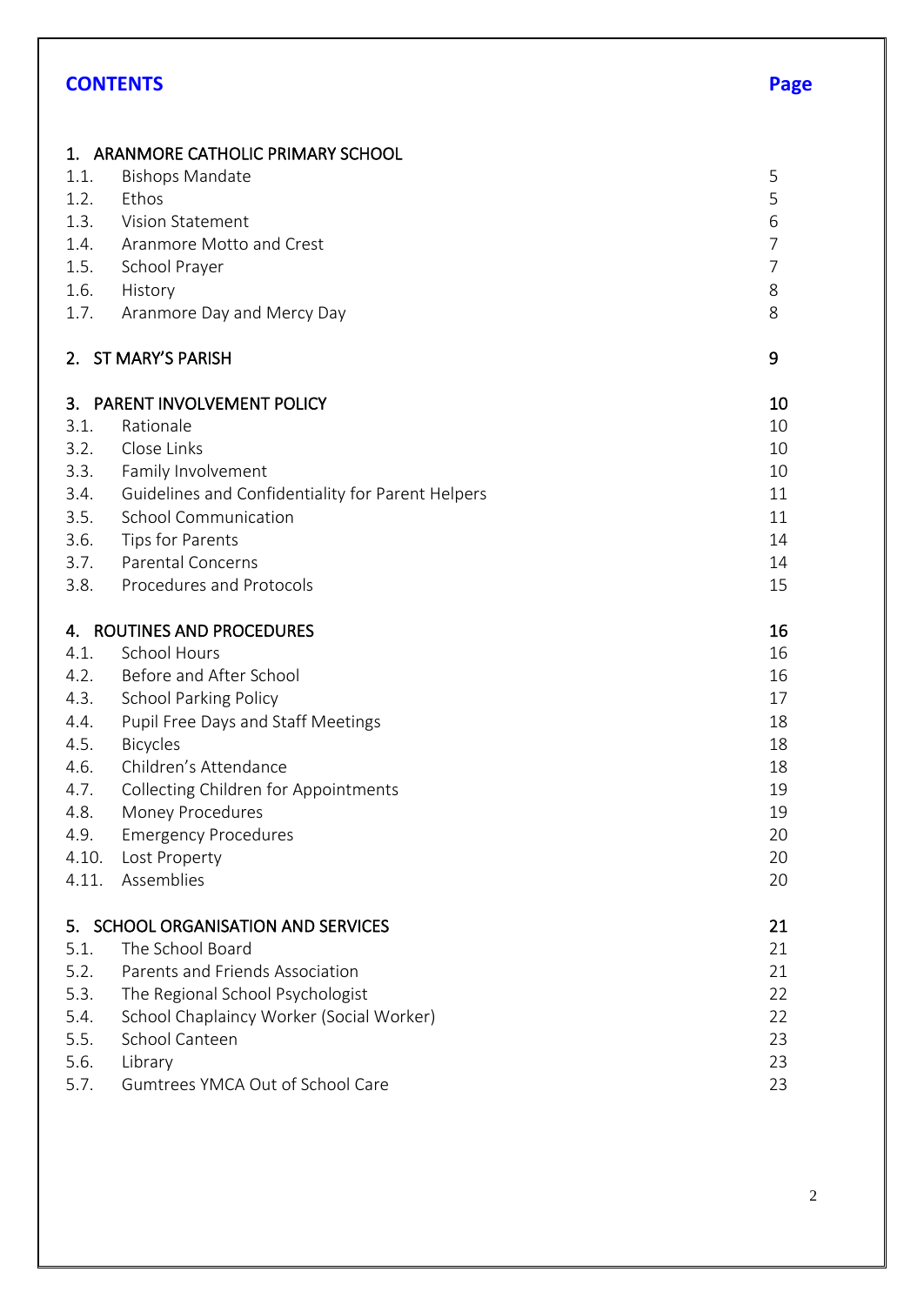| <b>CONTENTS</b> |                                                 | <b>Page</b> |
|-----------------|-------------------------------------------------|-------------|
|                 | 6. UNIFORM                                      | 24          |
| 6.1.            | Hair                                            | 24          |
| 6.2.            | Jewellery                                       | 24          |
| 6.3.            | Uniform Shop                                    | 25          |
| 6.4.            | Uniform Requirements                            | 25          |
| 6.5.            | <b>Booklists</b>                                | 26          |
| 7.              | <b>CHILDREN'S HEALTH</b>                        | 26          |
| 7.1.            | The School Nurse                                | 26          |
| 7.2.            | Health and Emergency Information                | 26          |
| 7.3.            | <b>Infectious Diseases</b>                      | 26          |
| 7.4.            | Medication                                      | 27          |
| 7.5.            | Food Allergies                                  | 28          |
| 7.6.            | Healthy Food and Drink                          | 28          |
| 7.7.            | Sun Damage Awareness                            | 29          |
| 7.8.            | Dental Clinic                                   | 29          |
| 7.9.            | Smoking                                         |             |
|                 | 8. SCHOOL PROGRAMS                              | 30          |
| 8.1.            | Pre Kindy                                       | 30          |
| 8.2.            | Kindergarten                                    | 30          |
| 8.3.            | Pre-primary                                     | 30          |
| 8.4.            | Pastoral Care                                   | 30          |
| 8.4.1.          | Code of Conduct                                 | 30          |
| 8.4.2.          | Protective Behaviour                            | 30          |
| 8.4.3           | <b>Buddy System</b>                             | 31          |
| 8.4.4.          | Rainbows                                        | 31          |
| 8.4.5           | Behaviour - Discipline Program                  | 31          |
| 8.4.6.          | PATHS (Promoting Alternative Thinking Skills)   | 31          |
| 8.4.7.          | Aranmore Catholic Primary School Behaviour Code | 32          |
| 8.4.8.          | What is Bullying                                | 34          |
| 8.4.9.          | Rewards                                         | 34          |
| 8.4.12.         | Action on Bullying                              | 35          |
|                 | 9. CURRICULUM                                   | 36          |
| 9.1.            | Religious Education                             | 36          |
| 9.2.            | English                                         | 36          |
| 9.3.            | Mathematics                                     | 36          |
| 9.3.1.          | Numero Club                                     | 37          |
| 9.3.2.          | Chess Club                                      | 37          |
| 9.4.            | Science                                         | 37          |
| 9.4.1.          | Sustainability                                  | 37          |
| 9.4.2. STEM     |                                                 | 37          |

#### 3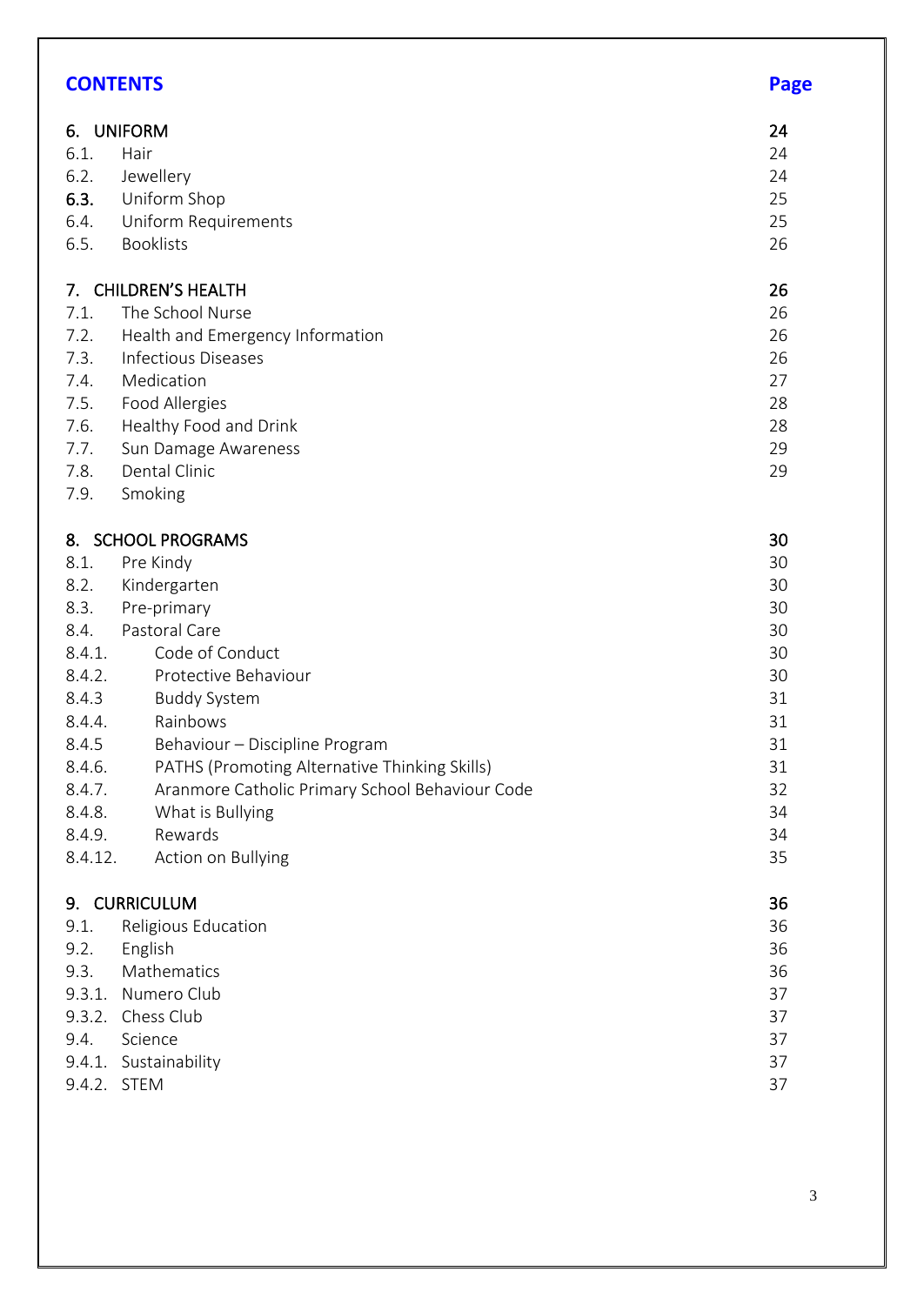| <b>CONTENTS</b> |                                                                   | Page |
|-----------------|-------------------------------------------------------------------|------|
| 9.5.            | <b>HASS</b>                                                       | 37   |
| 9.6.            | Technology and Enterprise                                         | 37   |
| 9.6.1.          | Information Communication Technology (ICT)                        | 38   |
| 9.6.2.          | Digital Technologies                                              | 38   |
| 9.7.            | Health and Physical Education                                     | 38   |
| 9.8.            | The Arts                                                          | 39   |
|                 | 9.8.1. Music                                                      | 39   |
|                 | 9.8.2. Gallery on Brentham                                        | 39   |
| 9.9.            | Languages other than English                                      | 40   |
| 9.10.           | Enrichment                                                        | 40   |
|                 | 9.10.1. Extension Program                                         | 40   |
|                 | 10. EARLY INTERVENTION AND LEARNING SUPPORT PROGRAMS              | 41   |
| 10.1            | OLI                                                               | 42   |
| 10.2.           | Observational Surveys                                             | 42   |
| 10.3.           | Reading Recovery                                                  | 42   |
| 10.4.           | MacqLit                                                           | 42   |
| 10.5.           | <b>Mathematics Recovery</b>                                       | 42   |
| 10.6.           | Mathematical Assessment Interview                                 | 43   |
| 10.7.           | <b>Standardised Test</b>                                          | 43   |
| 10.8.           | Outside Agencies                                                  | 43   |
|                 | 11. LEARNING                                                      | 43   |
| 11.1.           | <b>Excursions and Incursions</b>                                  | 43   |
| 11.2.           | Camp                                                              | 43   |
|                 | 12. HOMEWORK                                                      | 44   |
|                 | 13. INFORMATION AND COMMUNICATION POLICY<br>(KINDERGARTEN-YEAR 6) | 45   |
|                 | 14. USE OF SOCIAL NETWORKING MEDIA POLICY                         | 46   |
|                 | <b>15. PRIVACY COLLECTION NOTICE</b>                              | 48   |
|                 |                                                                   |      |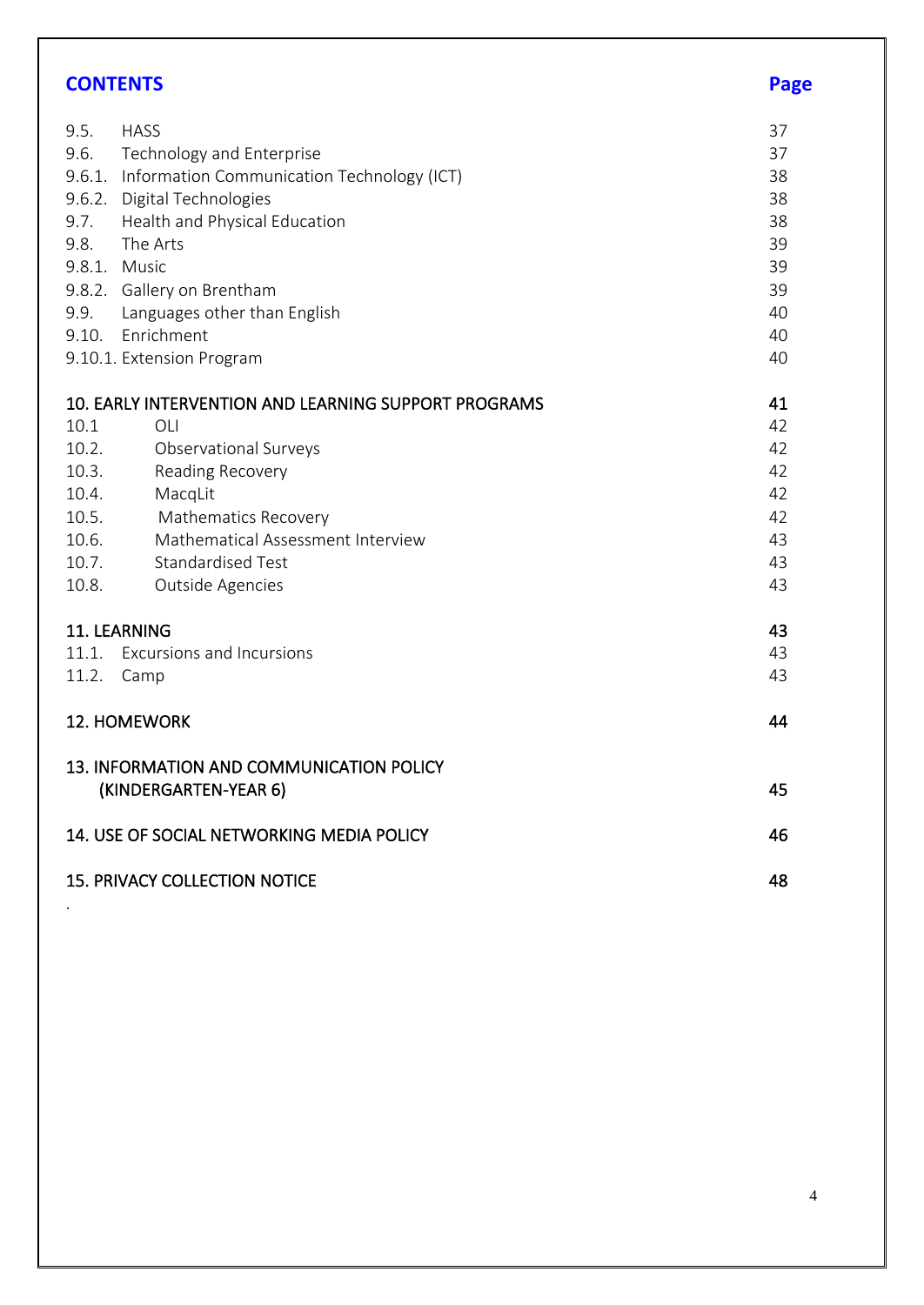# 1. ARANMORE

### 1.1 Bishops Mandate

Catholic schools in Western Australia have a distinctive ethos and are mandated by the Bishops of Western Australia.

All those in Catholic schools are called to relate personally with Jesus himself. His teachings and Gospel values are the educational norms that permeate Catholic school life. Each member of the Catholic school community strives to give Christian witness through words, attitudes and actions.

The ethos of the Catholic school contributes to students developing a Gospel vision for society as they learn to live a Gospel inspired life. One of the key roles of Catholic schools is to help parents in the education of their children and especially in their development as young men and women ready to make a positive contribution to society.

The Bishops *Code of Ethical Conduct* clearly states that all those in Catholic Schools in WA must uphold the following - Gospel values, dignity, giftedness, relationships, confidentiality and accountability. At Aranmore we all work together as a professional team, collaboratively, respectfully, openly, honestly and energetically, upholding the vision of the school as well as the expectations of the Bishops Mandate.

# 1.2 Ethos

We believe that Aranmore Catholic Primary School is a Christian community with a common vision which is centred on the person of Jesus and His teachings. Christian values such as respect, concern, care, compassion and forgiveness are seen in the relationships among all who make up the school community - students, staff, parents and parishioners. It is a place where staff and students participate in the sacramental and liturgical life of the school and parish.

At Aranmore Catholic Primary School, the atmosphere and the curriculum provide the conditions for the faith of staff and students to be active and to be continually growing. Consequently, Religious Education is explicitly taught and the total curriculum is designed and implemented within the context of Catholic values and attitudes.

The curriculum of Aranmore Catholic Primary School provides for the total growth of the child and so offers a variety of experiences which will give the student a sound educational grounding. The education offered in our Catholic school should prepare each student for further education and also develop in the child a personal relationship with Christ and a desire to be an active member of the Church community. In such an environment, we believe each student will come to believe in his/her worth as an individual and as a child of God.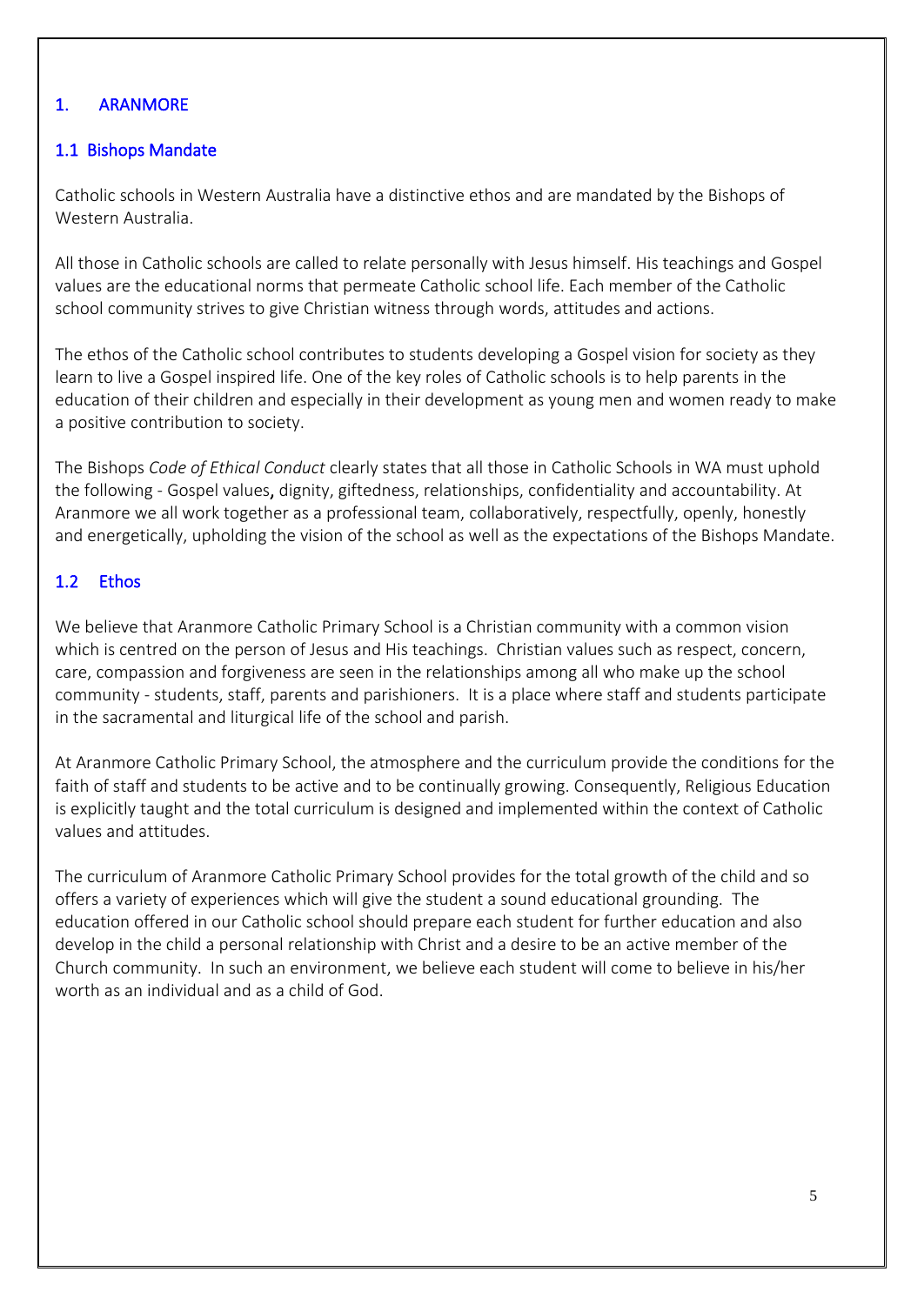# 1.3 Vision Statement

*The Aranmore Family, enriched by its Catholic tradition and cultural diversity, nurtures in each child a love of life a passion for learning and the skills to make a difference.*

To ensure that our vision becomes effective in the life of our school, the Aranmore Catholic Primary School Community is committed to these core aspects which we value, celebrate and promote…

*Our Catholic Tradition, Our Cultural Diversity, Our Children, Our Community and Our Curriculum.*

# Our Catholic Tradition

We achieve this by:

- Upholding the Catherine McAuley tradition of educating girls
- Upholding the Edmund Rice tradition of educating boys
- Valuing, celebrating and promoting the life of Christ
- Sharing, living and responding to our faith through rituals, prayers and sacraments

#### Our Cultural Diversity

We achieve this by:

- Welcoming and accepting people from many lands
- Celebrating the differences inherent in our diversity
- Promoting the many cultures present in Australia
- Responding empathically to the varying needs of our diverse community

#### Our Children

We achieve this by:

- Respecting the dignity of each child
- Valuing the special gift each child is to us
- Developing the child's love for life
- Nurturing the child's passion for learning
- Celebrating the child's journey towards discovering his/her place in the world

#### Our Community

We achieve this by:

- Maintaining a friendly, welcoming environment
- Valuing the role of parents, extended family and the wider community
- Striving to promote inclusiveness and openness
- Responding to and respecting the changing needs of families within the school community

#### Our Curriculum

We achieve this by:

- A commitment to excellence of delivery of Religious Education
- A commitment to excellence of delivery of the WA Curriculum
- A commitment to embracing progressive pedagogy
- Promoting the involvement of parents in the educative process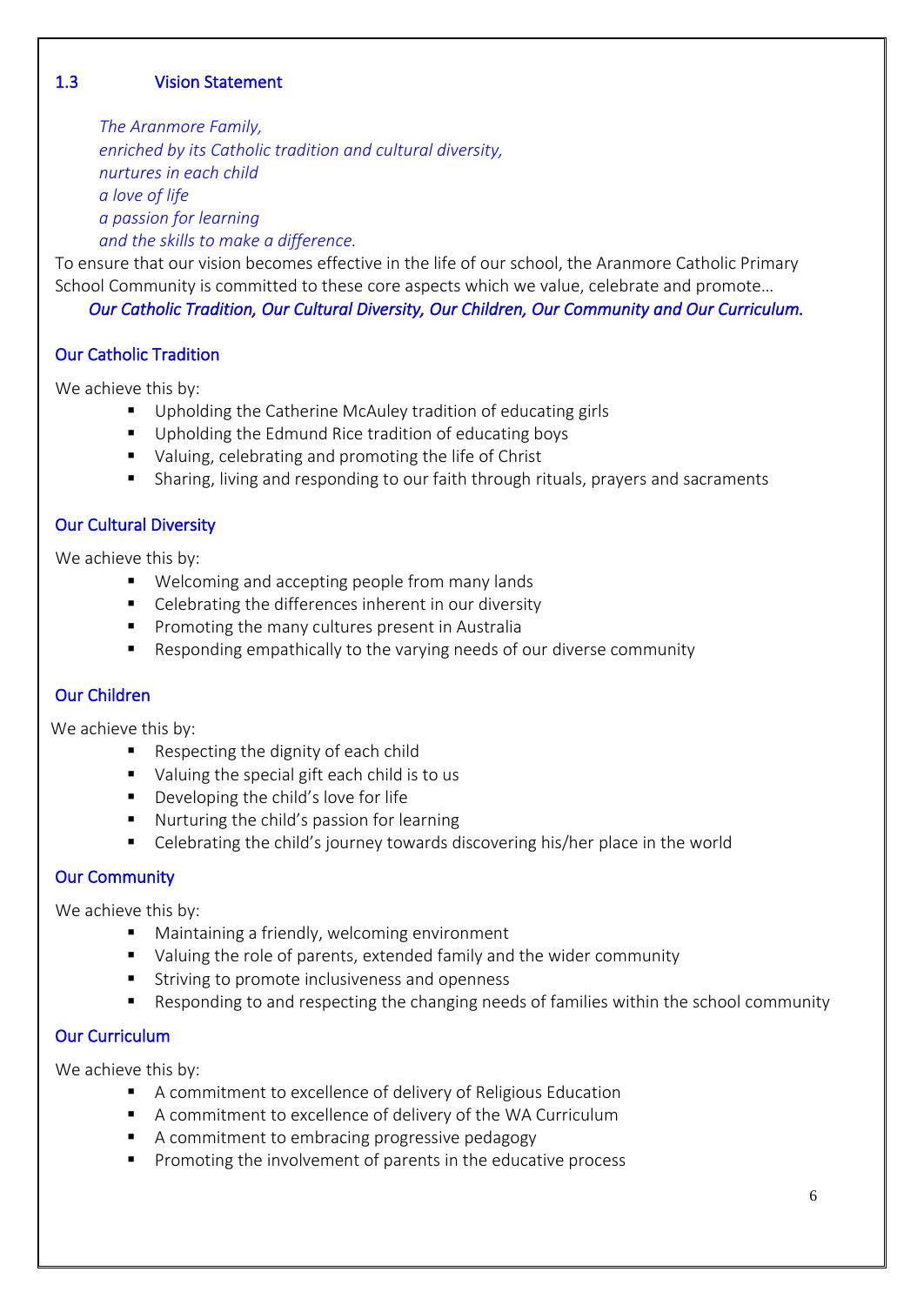#### 1.4 Aranmore Motto and Crest

The motto of Aranmore Catholic Primary School is TRUST.

It is this ideal that is central to the relationship between parent and child, student and teacher, student and student, teacher and teacher.

Aranmore embodies three ideals:

- a deep-seated respect for the past
- a strong commitment to those in school at present
- confidence that through learning and trust, God's love will continue to ennoble, enrich and empower our lives

Our school aspires to create an environment in which each child's dignity is actively developed spiritually, emotionally, academically, socially and physically.

Through this, the child will recognise and respect his or her own worth as well as the dignity and rights of others.

Aranmore's distinctive crest incorporates the spirit and history of the school, combining the school of the Sisters of Mercy with that of the Christian Brothers. At the centre of the A is a triangle representing God as Trinity, the three divine persons who are one God of love.

In the centre of the triangle is the Celtic cross representing Christ as Saviour and taking the school back to its Irish origins. We continue the commitment of those European migrants who founded and built the school with meagre resources.



# 1.5 School Prayer

Aranmore's school prayer is recited along with the school song which is sung at assembly.

*Jesus, Mary and Joseph May we in our school years Take time to READ Take time to THINK It is the road to Wisdom. Take time to LAUGH Take time to LOVE It is the way to be Alive. Take time to GIVE Take time to PRAY It is the road to GOD.*

*Amen*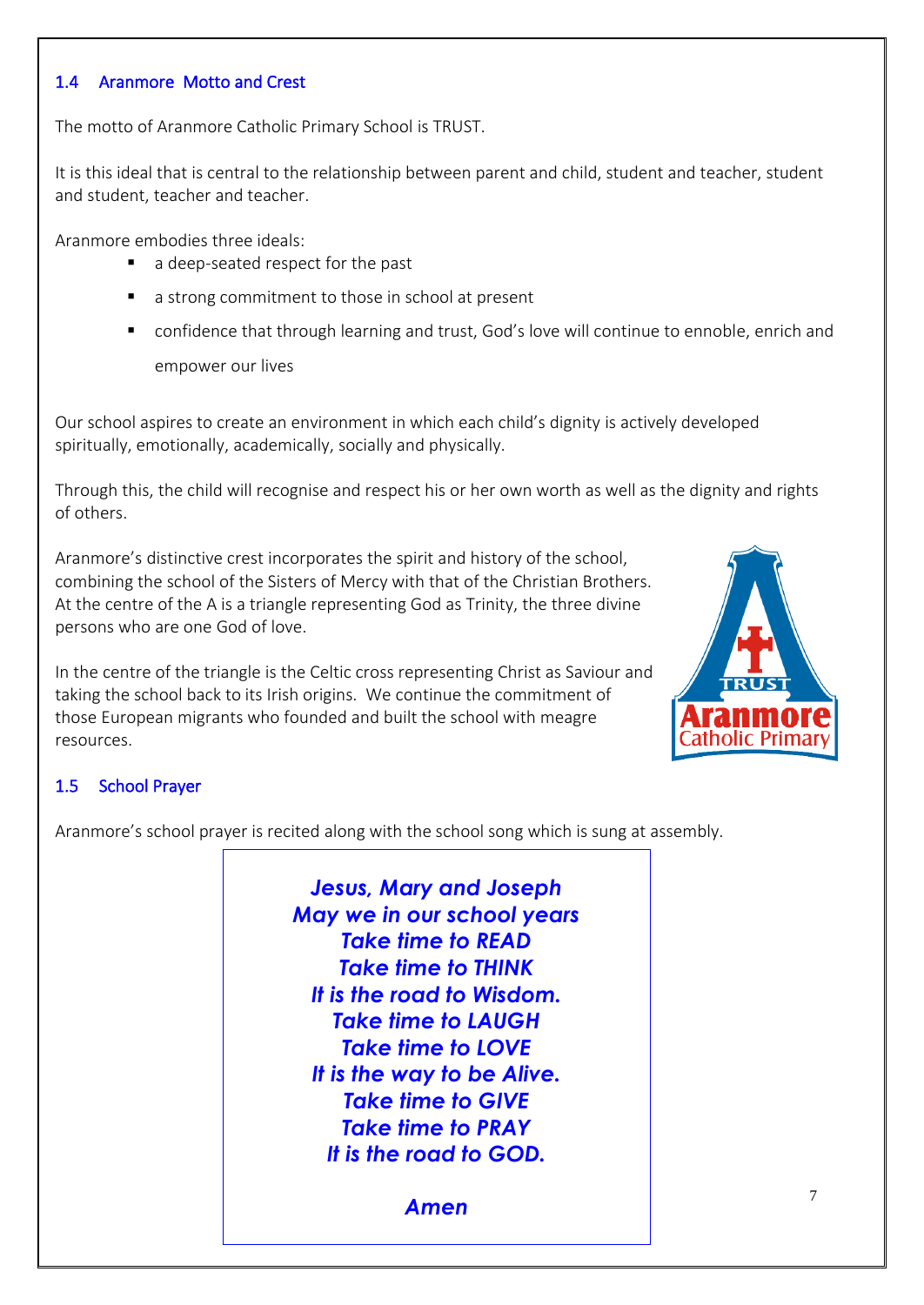| $1.6\,$<br><b>History</b> |                                                                                                                                                                                                                                      |
|---------------------------|--------------------------------------------------------------------------------------------------------------------------------------------------------------------------------------------------------------------------------------|
| 1903                      | A vast network of Mercy schools was established in Perth and Australia by the Sisters of<br>Mercy, including St Mary's (Aranmore).                                                                                                   |
| 1933                      | The first Parish Priest of Leederville, Reverend Monsignor John Moloney, instigated the<br>building of St Mary's Church in Franklin Street, Leederville. St Mary's Convent was built<br>opposite the church.                         |
| 1942                      | The Christian Brothers opened a boy's school, CBC Leederville, next door.                                                                                                                                                            |
| 1954                      | The girl's school was renamed St Mary's College for Girls.<br>St Mary's College for Girls was completed. St Mary's Primary and CBC Leederville Primary<br>both had their origins on the St Mary's/CBC Leederville High School sites. |
| 1976                      | St Mary's opened a separate primary school (Pre-Primary to Year 7) in Brentham Street,<br>Leederville.                                                                                                                               |
| 1979                      | The boys' campus (Years 5-7) moved from Franklin Street to Jugan Street, Glendalough.                                                                                                                                                |
| 1988                      | The two primary schools amalgamated and became Aranmore Catholic Primary School,<br>taking its name from the island of Arranmore off the coast of Ireland.                                                                           |
| 1989                      | The Jugan Street Campus moved to what was formerly called the St Mary's Primary<br>School site with co-educational classes throughout the whole school from Pre-Primary to<br>Year 7.                                                |
| 1997                      | The first enrolments for kindergarten were accepted and consequently housed in the old<br>Pre-Primary premises on Brentham Street.                                                                                                   |
| 1999                      | Since its beginnings the school had been under the principalship of the Mercy order of<br>religious and 1999 saw the retirement of its religious head allowing for the first lay<br>principal to carry on the Mercy tradition.       |
| 2009                      | Aranmore became a $K - 6$ School, with Year 7 students moving to high school.                                                                                                                                                        |
| 2012                      | Aranmore became a PK-6 school with the introduction of a Three Year Old Program (Pre-<br>Kindy).                                                                                                                                     |

# 1.7 Aranmore Day and Mercy Day

A celebration/feast day for our school is held in Term One/Term Three. Aranmore Day is celebrated in Term One and Mercy Day is celebrated on or near September 24 each year. Both days serve to strengthen our link with the history of our school, in particular, the Sisters of Mercy. We celebrate each day with a prayer service/mass, the children take part in tabloid sports, research the school history, play games in class and they receive a free lunch. During Aranmore Day the children participate in Aranmore Has Talent and receive a commemorative ribbon for Aranmore Day.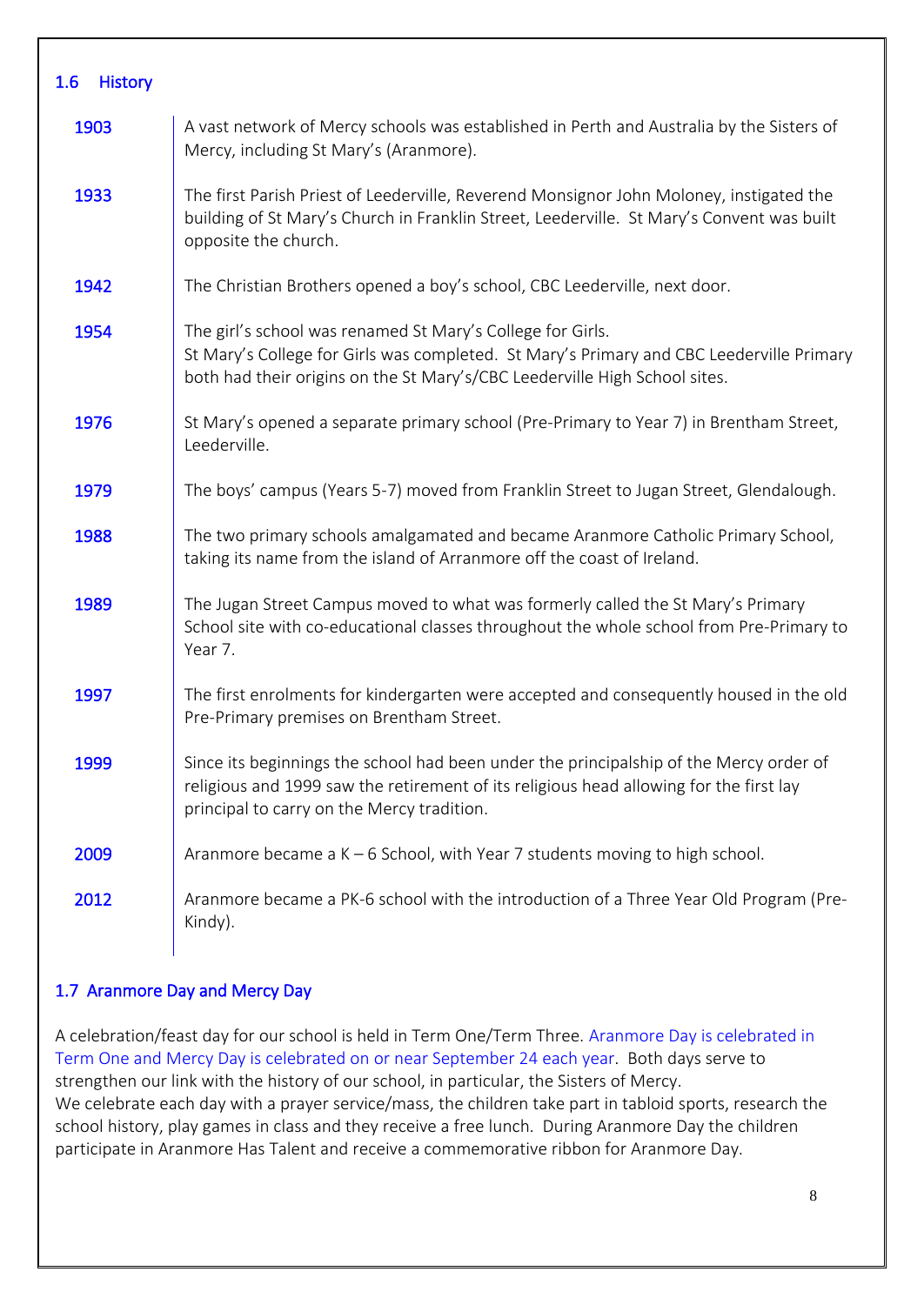#### 2. ST MARY'S PARISH

In 1903 the Sisters of Mercy from West Perth opened a convent and school in Marian Street Leederville, which is now called Aranmore, after a well-known island off the coast of Ireland. By 1904 a weatherboard building was erected and Mass was held each Sunday. On the 1st of March 1919, the Leederville Parish was established with its own parish priest Father Moloney. He was born in Limerick, Ireland in 1882 and educated by the Christian Brothers at Charville, France and later studied philosophy at Mt Melleray. After arriving in Western Australia, he served as curate at St. Mary's Cathedral, followed by periods as parish priest in Busselton, York, Victoria Park, Menzies and Wagin. He died in February 1958 after a long illness and his burial cross and surround now reside within the church grounds.

Following extensions, the completed Church of St Mary's Leederville was blessed and opened by the most Rev. Patrick Joseph Clune, Fourth Bishop and First Archbishop of Perth on the 13th of February, 1938. The bell that rings faithfully every Sunday morning was cast at the O'Byrne Foundry in Dublin in 1928, probably ordered when the original plans for the church were first drawn up.

It is important to look at the past, if only to secure us in the present and give us strength for the future. The history of St. Mary's Leederville shows us that the passion for Christ can open doors for all.

#### St Mary's Parish Timetable

#### Weekend Masses

Saturday 6.30pm Sunday 8.00am, 10.30am (English) 9.15am (Italian)

#### **Weekdays**

Monday 8.00am Communion Service Tuesday, Thursday, Friday 8.00am Mass Wednesday 9.00am Mass Saturday 8.00am Communion Service

Address: 40 Franklin Street, Leederville, Western Australia Telephone: 08 9444 9624 or 08 9444 9598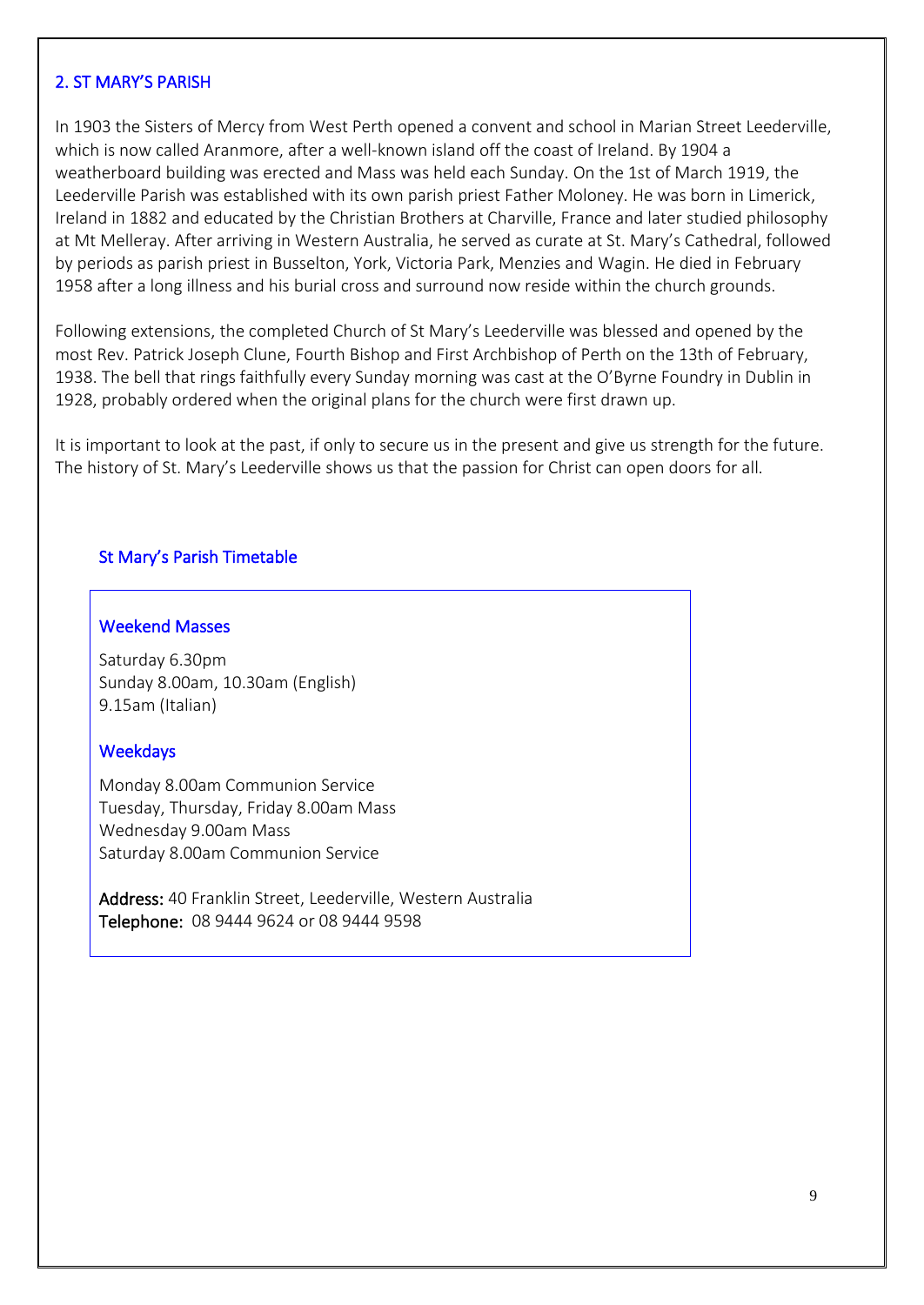# 3. PARENT INVOLVEMENT POLICY

# 3.1 Rationale

Today, it is generally accepted that when parents express confidence in the school and are involved with it in some way, their children are likely to be happier and perform better in the classroom. Young children see their parents and teachers sharing common beliefs, attitudes and goals. They therefore feel more secure and more purposeful.

It has been found that when home-based educational objectives clash with school-based objectives, the student normally resolves the conflict by rejecting the school. This underlines the importance of the need for parents and teachers to work together.

# 3.2 Close Links

At Aranmore Catholic Primary School we try to maintain very close links with parents. Once forged, these links have been found to result in:

- greater understanding by parents of their children's schooling
- greater understanding by teachers of the children and their needs
- better communication between home and school
- fewer crisis and misunderstandings
- higher pupil morale and confidence
- more goodwill and mutual esteem between parents and teachers
- a happier school

# 3.3 Family Involvement

The partnership of parents and teachers is vital to the achievement of Aranmore Catholic Primary School's aims. The primary role of the Catholic school is to support parents in the formation of their children's faith.

Parents are involved in the following ways at Aranmore Catholic Primary School:

As community members, they elect and largely comprise the School Board and are the basis of the Parents and Friends Association which builds our educational community and provides so many resources.

Through their communication with their child's teacher, home and school can complement each other in encouraging the development of the whole child.

Parents can play a valuable role in the classroom by extending the children's experiences and access to adult assistance. The active, developmental style of learning we provide at Aranmore Catholic Primary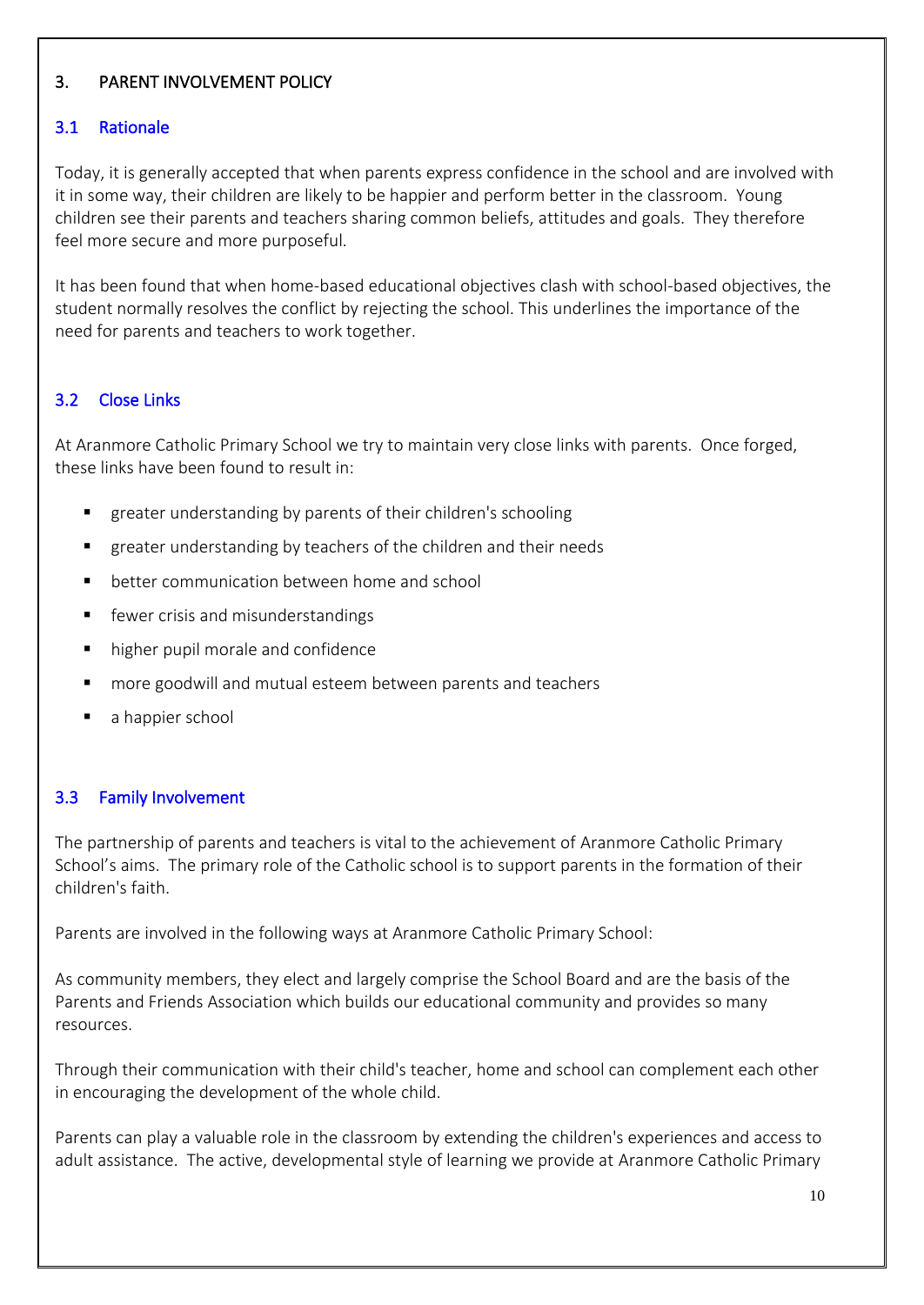School utilises parent support in areas such as sports carnivals, Canteen, excursions, camp and in classrooms.

As teachers are entrusted with the development of whole classes of children and have the long term good of each child at heart, we ask that parent helpers also provide for all children the confidentiality, support and equal opportunities they would wish for their own child. The teacher, as the caring professional, will at all times provide the guidance needed by classroom helpers. If there is any part of the program that helpers are not clear about, we ask that they discuss it with the teacher and not outside the classroom.

Children benefit greatly from the involvement of their parents in school activities and events.

Our discipline program works best with parent support.

# 3.4 Guidelines and Confidentiality For Parent/Family Helpers

The classroom teacher is responsible for the children's education and monitoring the behaviour of the children. The parent helpers work under the teacher's direction.

The classroom teacher is a professional. The school expects parents to respect the teacher's expertise and maintain a professional attitude as they work alongside the teacher. The teacher will make it very clear exactly what is expected of parents when they come to help.

The school stresses the importance of being professional and it insists that parents do not discuss details of any child's academic achievements or social behaviour outside the classroom.

All parent help is welcome and valued. As part of our Occupational Health and Safety Requirements as well as part of our Code of Conduct, parents on classroom roster, (including PK, K, PP) canteen roster, P&F event helpers etc. are asked to sign in and out through the office and wear the name badge they are given.

#### 3.5 School Communication

Communication between home and school is essential if we are to reinforce the benefits of the Catholic education you have chosen for your child.

Avenues of communication include:

Weekly Newsletter – emailed each Thursday via the newsletter link to each family. Please ensure that your email address is updated at the school office.

Annual Calendar – to inform parents of events for each term and assist with forward planning.

School Website – [www.aranmorecps.wa.edu.au](http://www.aranmorecps.wa.edu.au/) – contains school information, including newsletters.

Facebook Page – Aranmore Primary School, Leederville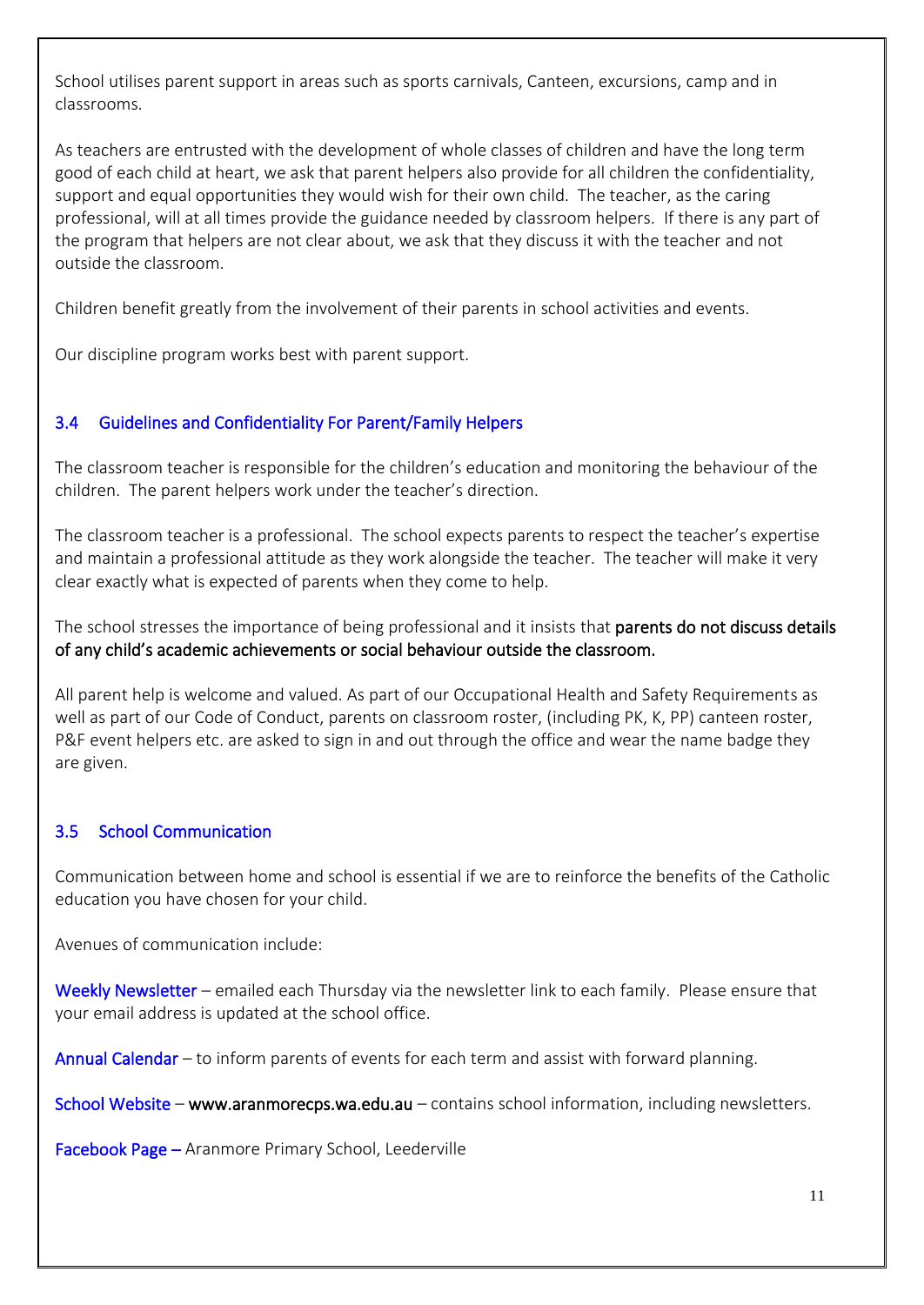Aranmore Catholic Primary School Leederville has an official Facebook page. This page is a celebration of all things Aranmore, with the intent to build upon our strong community spirit. The page is also a great way to share information with our community about events, fundraisers, sporting and academic achievements.

#### Facebook Code of Conduct

#### *Comments*

We ask that any comments made, are done within the spirit of building a positive community any negative comments will be deleted at the discretion of Admin. No photos are to be included in comments. This is to ensure that those children who are not permitted to have their photo displayed are protected.

#### *Postings*

Postings will be made by the Facebook Committee, parents are able to submit potential posts and photos to the Committee to be vetted prior to posting.

#### *Using Real Names*

All users interacting with the Aranmore Catholic Primary School Facebook page, by either liking or commenting on posts must do so using a Facebook account that clearly identifies them by their real name.

#### *Raising Issues*

The Aranmore Catholic Primary School Leederville page is not a forum for issues to be raised regarding staff, students or parents/families of students these are best done directly with the school as per our School policy. We will not support interactions that incite or fuel negative sentiments.

#### *Not Including Names*

We also ask that you do not use the names of our staff, students or family of students unless these are already publicized in the post.

#### *Underage Facebook Users*

Aranmore Catholic Primary School does not endorse children under the 13 year old threshold imposed by Facebook creating their own Facebook account. We all need to be good social media role models for our children.

The Aranmore Catholic Primary School Leederville Facebook page operates under the Commonwealth Telecommunications Act and Facebooks Terms.

Parent Information Meetings – Pre-Primary to Year 6 meetings are held early in the year to discuss the year's program and expectations in each class. It is essential that each family be represented at the meeting(s) relevant to their child/children.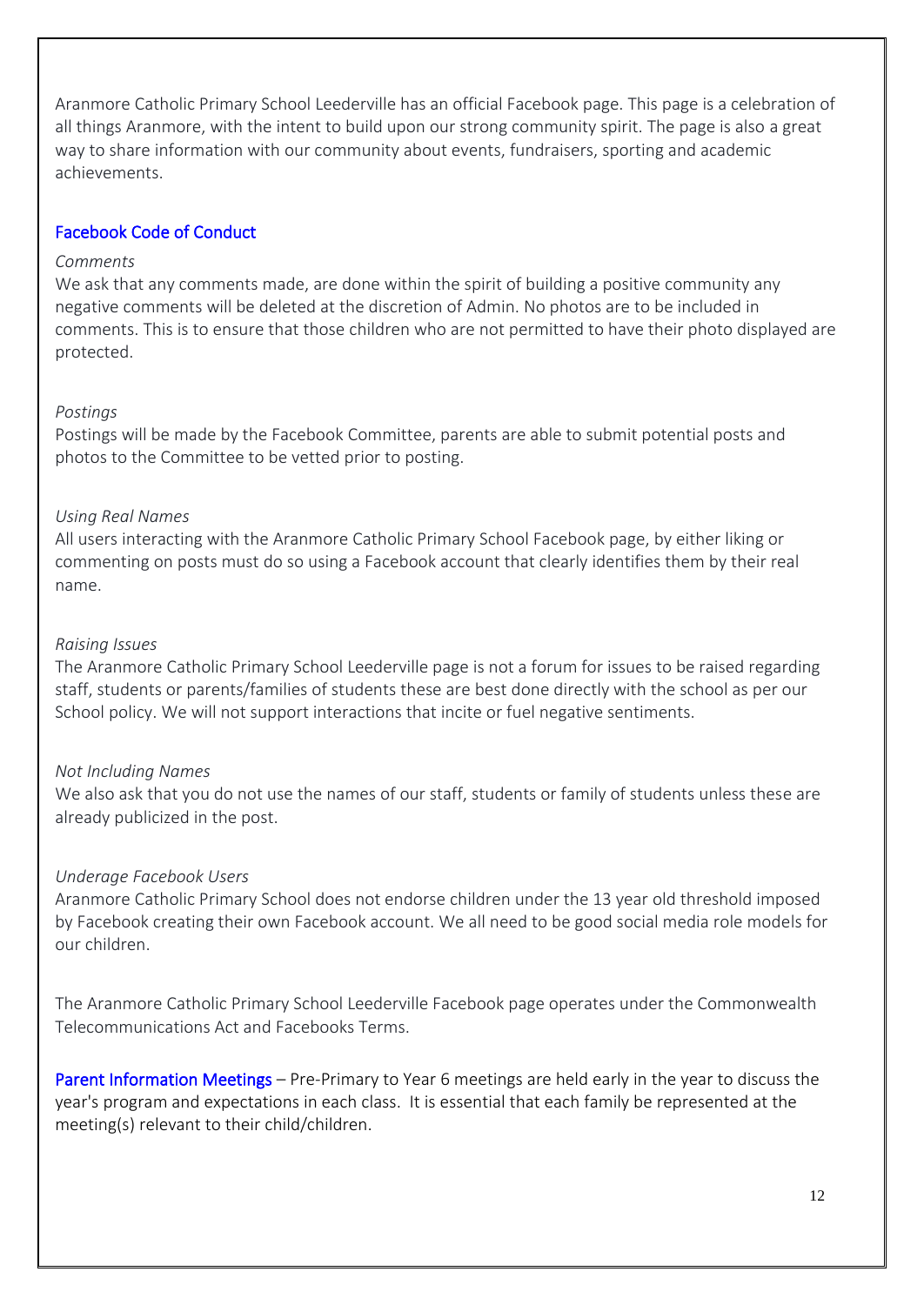The Pre-Kindy and Kindergarten meetings are held in November/December so that information provided can be of benefit in the transition period of the Christmas holidays, in order to prepare the younger students for their commencement at Pre-Kindy and Kindergarten.

Progress Reports – Evaluation and reporting are important elements in the teaching/learning process. Teachers provide written reports at the end of each semester for PP-6. Parent-teacher interviews during the year provide opportunities for the exchange of information regarding the child and his/her development. In Kindy a book containing a sample of the child's work is sent home at the end of the year.

Interviews - Teachers welcome parents to make appointments to discuss their child's progress at any stage of the year. Due to responsibilities of classes and demands on teachers for out-of-school hours preparation and meetings, parents are asked to make an appointment at a mutually convenient time. At the end of Term 2/beginning of Term 3 the Kindy teacher will invite all parents to attend an interview to discuss your child's progress.

Learning Journeys – Is a positive experience for both students and parents where students discuss what they are learning, what they are working on and how they feel about their experiences with their parents. On two occasions during the year, the classrooms are opened for Learning Journeys. The Learning Journey occurs in Term One and Term Three. The Learning Journeys are scheduled from 3:15pm - 6.30pm. Parents and students visit the classroom during these times and spend some time together reflecting about the learning that has occurred.

Students and teachers prepare for the Learning Journey in class by reflecting on work completed during the term and individual students reflecting on how their learning is progressing and maybe what could be further developed. The opportunity to immerse students in an experience leads to greater engagement, enjoyment and attachment to the learning. In essence, students are practising to become more responsible for their own learning.

P&F Meetings – These provide a good forum for gathering information about school happenings and are a way to make a real contribution to your children's education. P&F meetings take place twice a term on a Wednesday evening.

Please check dates in the Calendar.

Notes – These are sent home periodically by class teachers and administration. Please respond promptly if an answer is required.

General Meetings – Meetings are scheduled during the year to ensure cooperation and understanding of current topics such as sacramental programs, curriculum and learning activities. Parents are urged to attend these as they provide an overview of your child's experiences.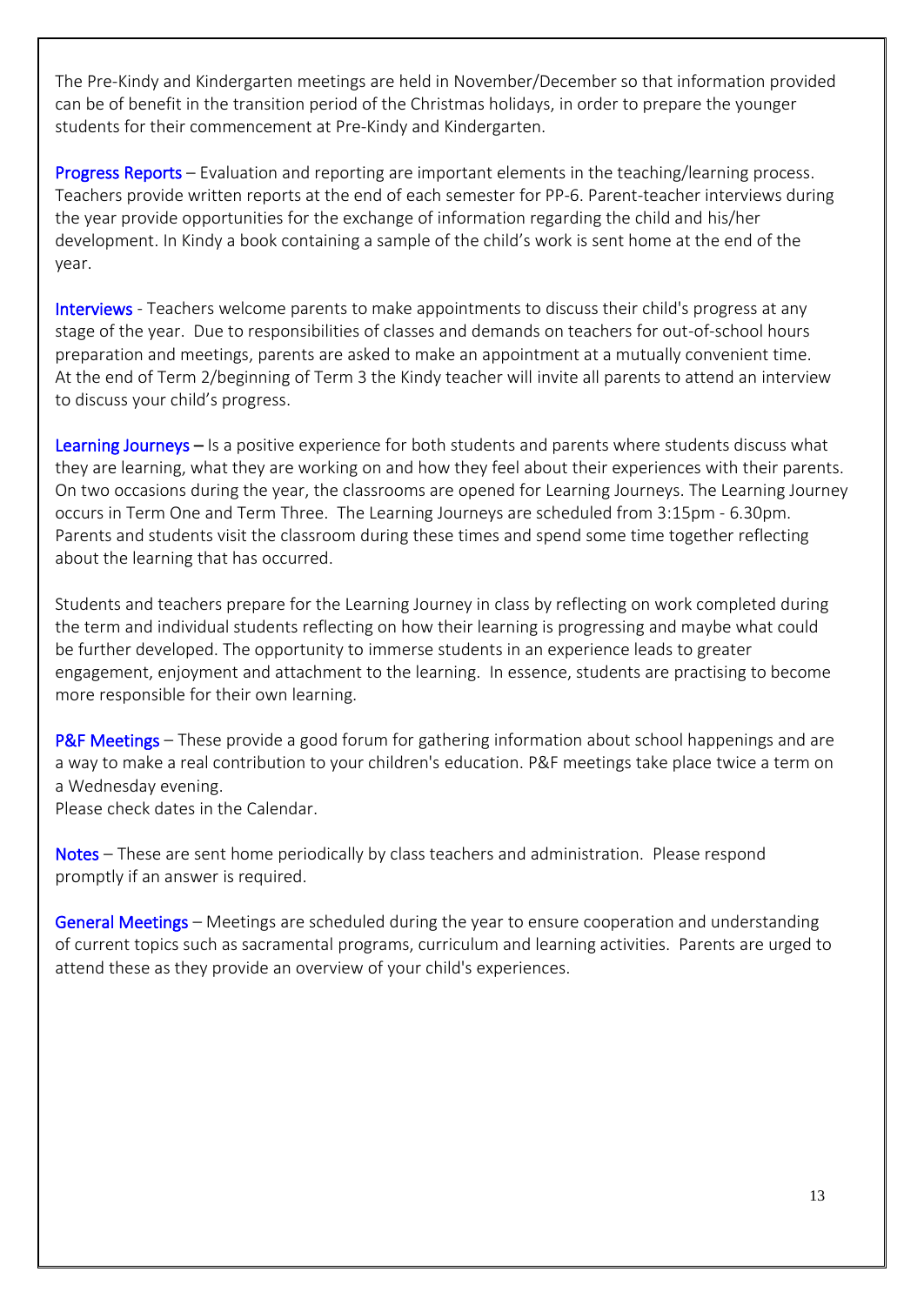#### 3.6 Tips for Parents

- Make an effort to understand what the school is trying to do. If you can, express your support for its aims and the values it expresses.
- If at all possible, participate on committees and in discussion groups that consider educational issues and give opinions to the staff.
- See the school as YOUR school. Encourage your children to see it in the same way.
- By all means offer constructive criticism and suggestions and direct your information to the right people.
- Go to school activities open days, plays, concerts, picnics, sporting functions, and celebrations. Take a friend.
- Join the official parent group and look after the school's interests.
- Welcome new parents. Help them feel that they belong. Build their confidence in the school.
- Support a broad and balanced curriculum. Resist attempts by any pressure groups to narrow the curriculum to things that are purely functional and measurable.
- Encourage your children to cooperate fully, to join in all school activities and to take a pride in the buildings, the grounds and the school community as a whole.
- Let the Principal and the teachers know that you support them, even if sometimes you have to be a friendly critic or a critical friend.

*(from Barry Dwyer - Parents, Teachers, Partners)*

#### 3.7 Parental Concerns

At Aranmore Catholic Primary School parents work in partnership with the school and all decisions are made with the best intentions and in the best interest of all children. Parents are welcome to discuss concerns of any kind, at any time. It is more efficient, considerate and convenient to both parents and teachers if an appointment is made, so that full attention can be given to the issue at hand. Please direct all classroom queries to the classroom teacher first. You may wish to discuss further concerns with one of the Assistant Principals or the Principal. The correct way to handle an issue or concern is to deal directly with the school. Avoid speaking with other parents, the School Board, other teachers and other parents including P&F and Classroom Representatives, as these people can not solve the issue for you. In most instances, your query can be dealt with swiftly by speaking directly to the classroom teacher.

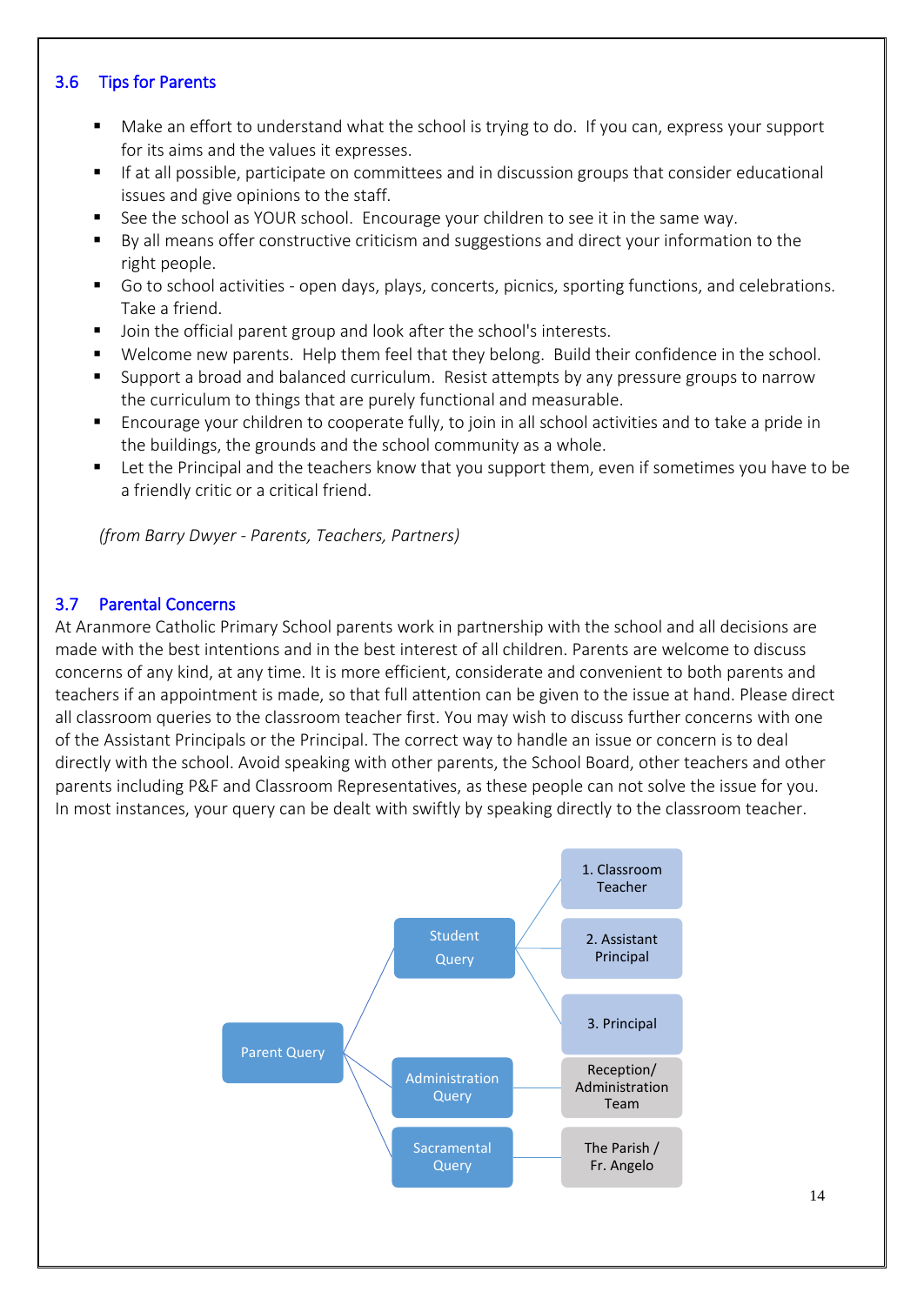#### 3.8 Procedures and Protocols

Upon enrolment at Aranmore Catholic Primary School, parents sign and agree to abide by the policies and directives of the school and the Catholic Education Commission of Western Australia.

The Catholic Education Commission issues Catholic Schools with policies and directives which the Principal and Leadership Team are bound to implement at the school.

The School Board is overall responsible for planning the financial management of the school and acting in an advisory capacity in regards to policy formation. The Board is advisory rather than operational, administrative or managerial, as these latter responsibilities lie with the Principal. The Board's sole connection to the operation of the school is through the Principal. Therefore, Catholic Schools are run by the Principal and the School Board provides support to the Principal in upholding directives from the Commission. The school is therefore not run by parents or parent directed, as ultimate responsibility rests with the Principal.

The P&F Association is an important grassroots organisation. The Association, in consultation with the Principal, enables interaction with other parents, organises fundraising events to raise money to support the purchase of resources and may also organise educational activities for parents, e.g. drug education speaker. Queries, concerns and suggestions to the P&F President should relate to these matters only.

As stated in the Parents and Friends Federation of W.A. brochure, 'the P&F is not entitled to interfere in the day to day running of the school or the curriculum'. However, parents' views and suggestions may be called upon by the Principal and School Staff members from time to time.

If you have a query, concern or suggestion the correct protocol to follow at Aranmore Catholic Primary School is to speak with the classroom teacher, asking them to pass on the concern to the Leadership Team, if required. Alternatively you can speak directly to one of the Assistant Principals or the Principal, either in person, via an appointment or via the telephone.

Open and frequent communication is encouraged. Parents need to direct their concerns, queries and suggestions to those who are able to listen, provide correct information and possible solutions, that is, with the teachers and Leadership Team. Discussion amongst parents regarding concerns is not encouraged as information may be ill-informed, misdirected or incorrect advice given. The school does not entertain avenues of expression such as petitions, group letters or group appointments. Such avenues of expression are inappropriate and not the correct venue for expressing concerns at Aranmore as they may cause disharmony within the school community.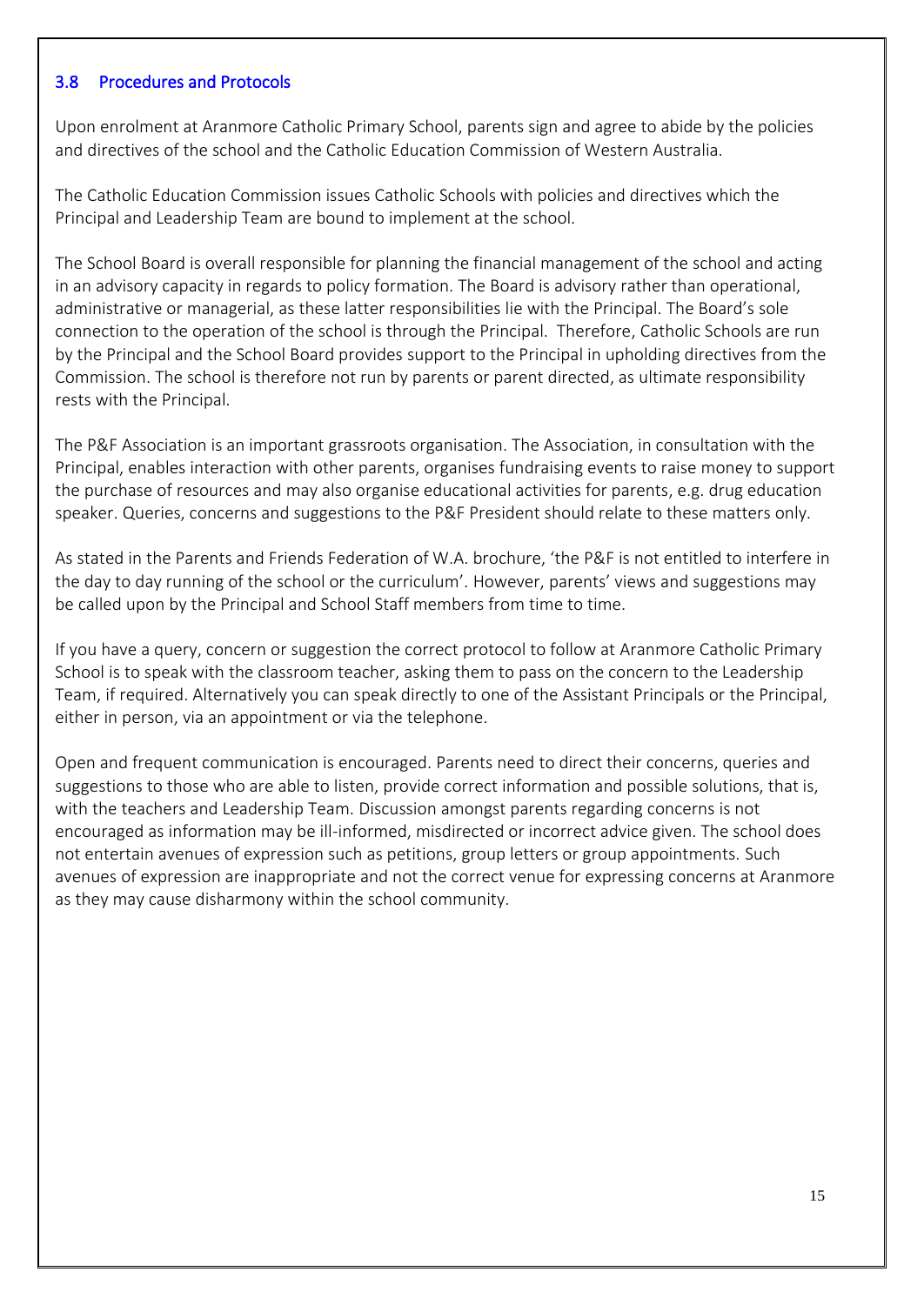### 4. ROUTINES AND PROCEDURES

# 4.1 SCHOOL HOURS

| <b>Pre-Primary to Year Six:</b> |                              |
|---------------------------------|------------------------------|
| Classrooms open:                | 8.30am                       |
| School Day:                     | $8.45$ am $-3.00$ pm         |
| Recess                          | 10.45-11.05am                |
| $l$ unch:                       | $12.45 - 1.25$ pm            |
| School finishes                 | 3:00 <sub>pm</sub>           |
| Kindergarten:                   | 3 full days: Tue, Wed, Thurs |
| Classrooms open:                | 8.30am                       |
| School Day:                     | $8.45$ am $- 2.45$ pm        |
| Pre-Kindy:                      | Mondays                      |
| Classroom opens:                | 8.45am                       |
| School Day:                     | $8.45$ am $- 2.45$ pm        |
| <b>Office Hours:</b>            | $8.00am - 4.00pm$            |

#### 4.2 Before and After School

Before school supervision commences at 8.15am in the Undercover Area. If children are on school site from 8.15am, they must wait in the Undercover Area. If parents are at school early and waiting with their children we ask that they come to the Undercover Area to wait rather than outside the classrooms, so all children can easily be supervised by the teacher on duty.

#### Children must not be on the school site prior to 8.15am.

Children will be supervised in the Undercover Area from 8.15am – 8.30am if they are at school during this time.

- Children are encouraged to sit on the benches in the undercover area during this time and chat to one another. There are too many children in the undercover area for them all to be playing
- When the bell rings at 8.30am all children are to walk to their classroom as this is when classroom doors open
- Children are not permitted to use sport equipment or be on playground equipment before or after school.

We ask that if parents are waiting with their children in the morning that they do so in the undercover area as this is the waiting area for the children. Please do not wait near the Yr 1, Yr 2, Yr 3, Yr 4 classrooms or near the stairwell at the glass doors prior to 8:30am. Please wait in the undercover area as this will greatly assist the teacher on duty in their supervision and duty of care for all children.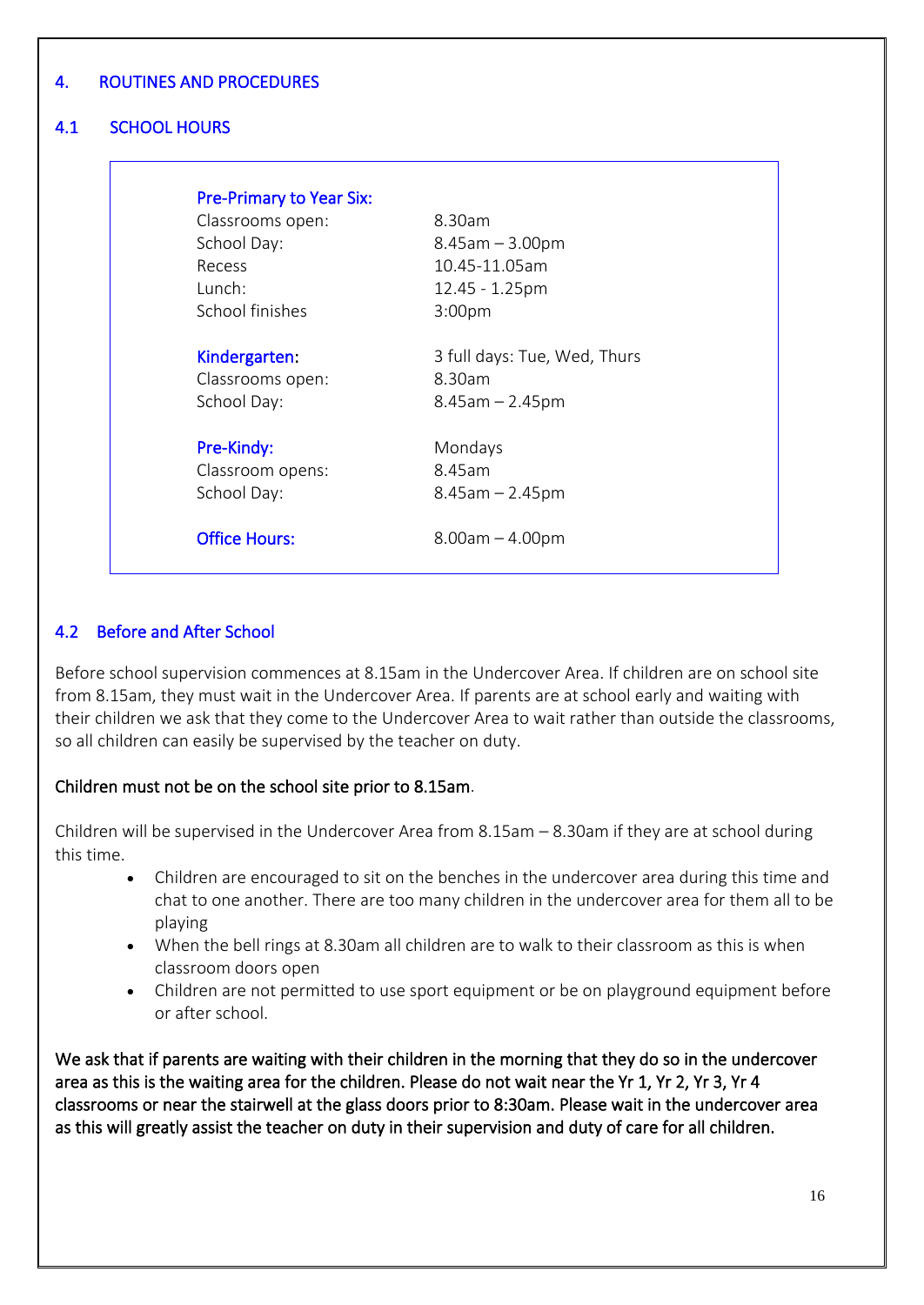#### Early Learning Centre PK-PP

If you arrive at school before 8.30am you are asked to escort and wait with your children in the Undercover Area until the bell goes and the Early Learning Centre gates open at 8:30am. At 8.30am the doors to the Early Learning Centre classrooms are open and parents are invited to assist their child with preparing for the school day by placing down bags and getting their necessary items for class. The Early Learning Centre Playground is not supervised before or after school by a staff member. As the safety of your child is of utmost importance to us we ask that no children are to be playing on the equipment in the Early Learning Centre Playground before or after school.

We also ask that parents please respect the teachers' time in their classrooms once the doors open and to make an appointment to meet with the teacher before school if required. For the safety and care of our students your continued support is greatly appreciated.

# 4.3 School Parking Policy

#### RATIONALE

Parking on the Aranmore Catholic Primary School site relies on the care and good driving of every driver, if the children are to remain safe.

#### PRE-KINDY AND KINDERGARTEN PICK UP

Pre-Kindy and Kindy children can be collected from the classroom at 2.45pm. Children are to be dropped off and collected by an adult, therefore parents are asked to park their cars on neighbouring streets. Do not park in the Kiss & Ride between 8.00am-9.30am and 2.30pm-3.30pm.

#### **GENERAL**

There is one supervised pick-up area where children (Pre-Primary-Year 6) may wait after school. This is at the front of the school.

#### Kiss & Ride (Pre-Primary-Year 6)

- Parents enter from the north and move in a southerly direction without overtaking
- Traffic is to be kept moving
- Strictly No Parking is permitted between 8.00-9.30am and 2.30-3.30pm
- The West side of Brentham Street is for parking. Children must be walked across the road by parents/guardians
- Avoid illegal acts such as double parking, parking on footpaths, driving through the staff car parks or unsafe practices such as stopping in the traffic flow areas, which will endanger your child/children
- Be on the alert for children who may not be looking for moving vehicles
- Please be courteous to other drivers at all times
- Please have your family name tag displayed so staff on duty can call your family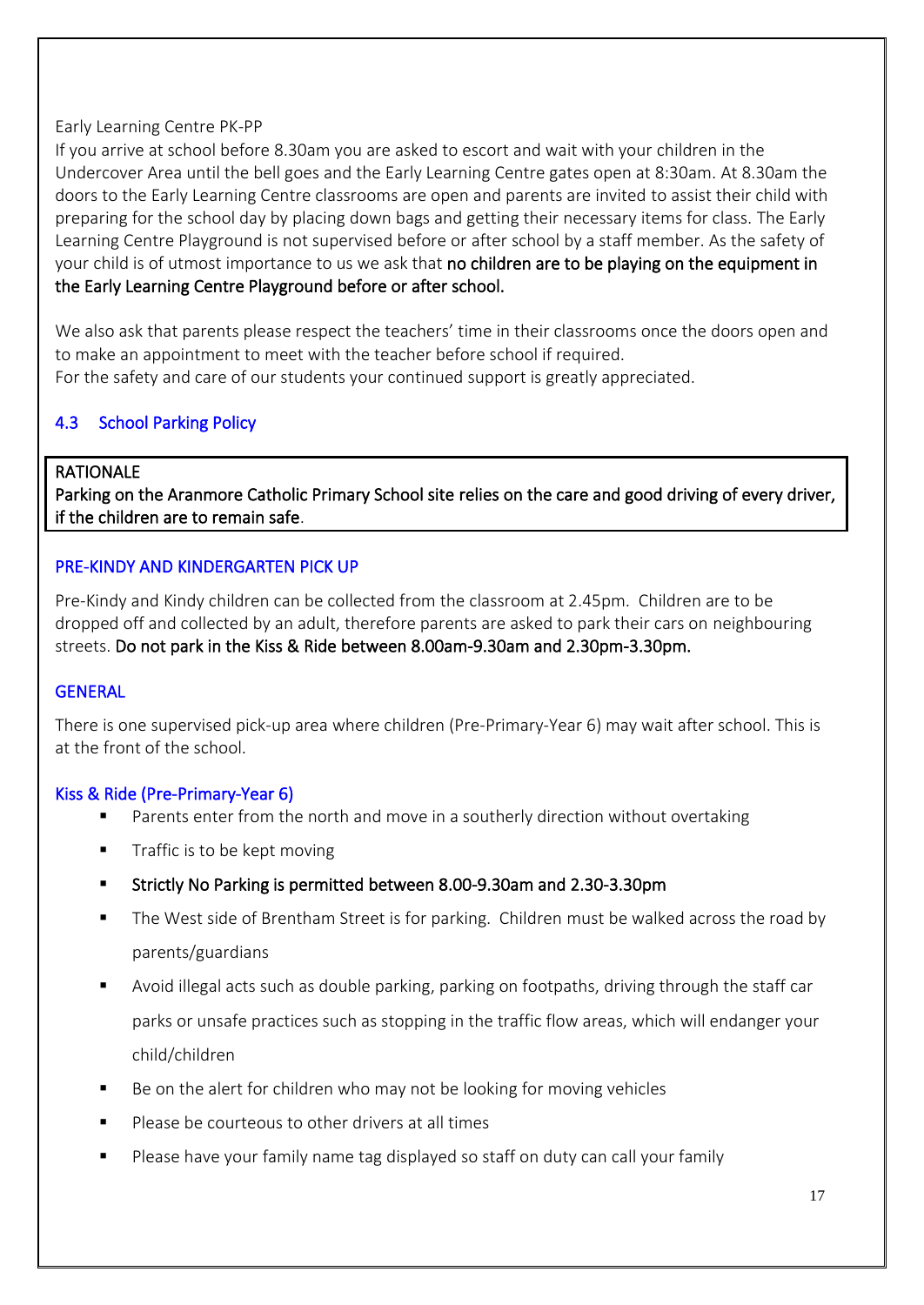name enabling your child to be ready, thus assisting with the flow of traffic

■ Children should only enter cars from the sidewalk (left hand/passenger side)

To reduce congestion please consider some of the following options:

- Car pool with another family
- Have your child ride their bike to school
- Walk to school
- Walking Bus if you live close, walk with a couple of families and parents can take turn being Walking Bus Drivers
- Drop children off at 8.30 a.m. Classrooms are opened at 8.30 a.m. and teachers are inside supervising
- Pick up a little later. Instead of coming at 3.00pm, when it is very congested, come at 3.10pm. Teacher supervision is from 3.00pm.to 3.20pm
- Both Staff car parks should only be for staff parking and no parent/guardians should be using these for parking or a drop off/pickup point
- Please note that the City of Vincent Rangers patrol the area on a regular basis and will issue infringements for any illegal parking

# 4.4 Pupil Free Days and Staff Meetings

Professional Development Days: Parents will be notified of pupil free dates via the newsletter/calendar. Staff meetings/Professional Learning: Staff meet weekly on Wednesdays from 3.30pm. Staff prayer: Staff meet weekly on Thursday morning from 8.15am. Staff are unable to meet with parents during these times.

#### 4.5 Bicycles

On the recommendation of safety authorities, we have a policy that only children 10 years and above are permitted to ride to school without a supervising adult. Riders must wear an approved safety helmet and keep to the bike paths. Bikes should be parked behind the Administration building near the maintenance shed.

#### 4.6 Children's Attendance

Children are required to attend school unless they are ill and this includes days for which special events are planned, e.g. camps or sport days.

To ensure the children's safety and for legal requirements by the Education Act of W.A. parents are asked to comply with the following: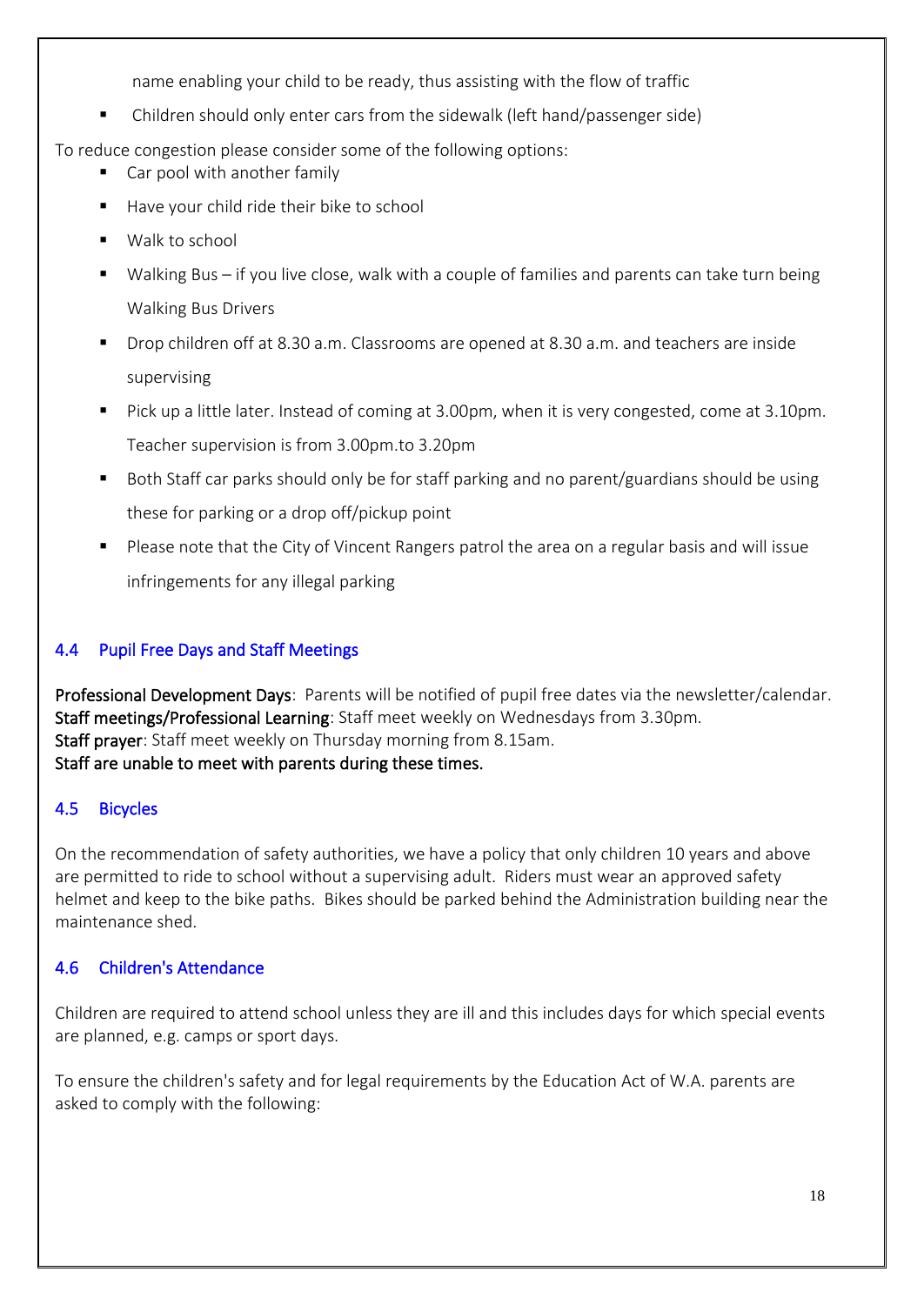- If a child is to be absent or arriving late on a particular day, parents are asked to notify the school by 8.30am. Notification is also needed for dentist and other appointments.
- **■** If the office has not been notified of your child's absence or late arrival, parents will receive an SMS from the school alerting that your child is not at school. If you do not respond to the SMS then the School Secretary will contact you to see why your child is absent.
- If you do not answer then the call is recorded and dated.
- When a child returns to school after being away, a written, signed and dated explanation must be given to the teacher – letter or email.
- Children are not permitted to leave the school grounds during school hours without written consent of parents and permission from the Principal.
- All extended absence requests from Aranmore Catholic Primary School should be placed in writing to the Principal. This includes such absences as family holidays and a copy needs to be given to the classroom teacher. If families are going away for two weeks or more, parents must meet with the classroom teacher in order for work to be set for children.
- Children must be signed in at the office by parents/guardians when arriving late to school.

# 4.7 Collecting Children for Appointments

As part of our duty of care, parents collecting children for appointments, sickness etc, will need to come to the school office to sign the children out via the Student Kiosk App.

If your child is returning to school after an appointment, parents/guardian must present the child to the office before the child returns to the classroom and sign the child in. Parents are still required to inform the child's class teacher via a note of their intention. Parents are not to go to the classroom to pick up their child, you are required to go to the office first.

#### 4.8 Money Procedures

School Fees Payment of accounts - Payment should be made by the due dates according to one of the following methods:

- 1. Payment of the account in full by cash or cheque
- 2. Pay via EFTPOS machine Credit Card or Savings Accounts
- 3. Pay by PHONE from your credit card to the School Office on 6318 7800.
- 4. Mailing your payment. Tear off the remittance advice and send your cheque or credit card details to the School Office.
- 5. Payment by B-Pay. Biller code: 79954. Contact your financial institution via telephone or Internet banking to make this payment. Refer to your statement for your reference number.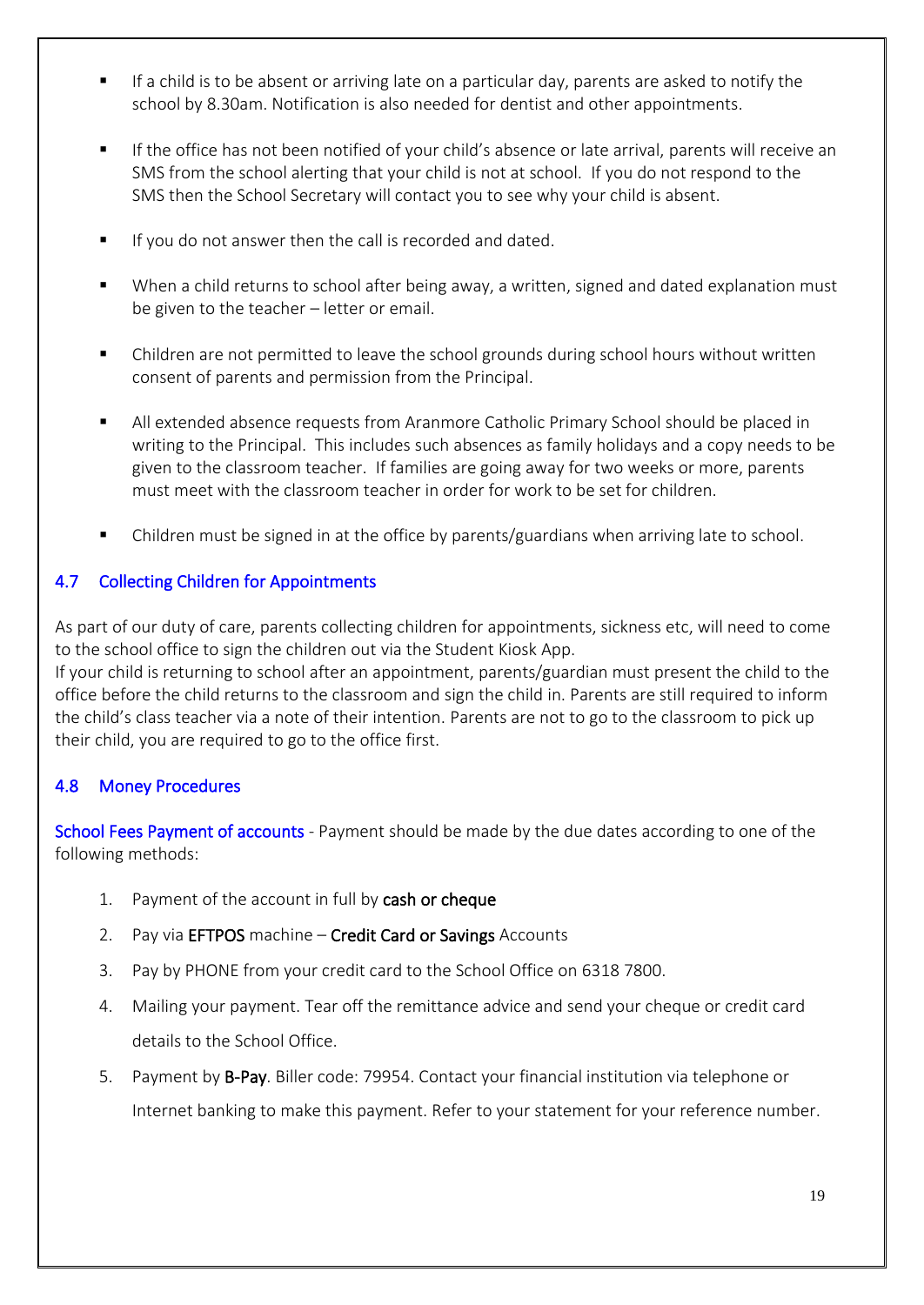- 6. Payment by Direct Debit, this allows your account to be paid automatically to the school from a nominated bank account. Forms available from the Finance Officer.
- 7. Please contact the Finance Officer should you need to make alternative arrangements.

Health Care Card Holders- Parents/guardians who are responsible for the payment of school fees and hold a current means tested family Health Care Card or Pensioner Concession Card are encouraged to check with the Bursar regarding eligibility for a discount on tuition fees. This discounted tuition fee does not cover additional charges such as incursions/excursions, amenities, swimming, P&F levy and building levy etc. and does not apply to Kindergarten Friday sessions or the Pre-Kindy program.

To access the Health Care Card Tuition Fee Discount Scheme, parents/guardians will need to show a valid Health Care Card or Pensioner Concession Card (code PPS) and complete a simple form available at the office. Holders of cards that are due to expire prior to the end of term will need to show their new card once issued for discounts to continue.

Overdue fees- Where no arrangements have been made with the Principal or the Finance Officer, the School without notice, may seek recovery through its Debt Collection Agency. Parents/guardians will be liable for any legal costs and commissions incurred through recovery of the debt. Please note: School Fees are jointly and separately payable by parents (both parents are responsible for school fees unless there are custody orders that indicate otherwise).

All Other Monies, unless specifically directed, should be paid by the child to his/her teacher first thing in the morning.

All money should be:

- correct cash or a cheque made payable as per instructions
- all money sent to the school should be placed in a sealed envelope with the child's name,

class and the amount and purpose of payment written clearly on the front

Ashton Scholastic Book Club books are available throughout the year. Correct money or a cheque made payable to Scholastic Australia must accompany orders securely enclosed in an envelope with order form, student's name, class and amount clearly marked. Credit card payments available through scholastic webpage- LOOP payments.

# 4.9 Emergency Procedures

The school has an evacuation plan in case of emergencies and has practice drills at least once a year. If you are a parent helper and are working with a group of children when an emergency or drill siren sounds, please check the following:

- that your entire group is present
- that you rejoin the main class group as soon as possible by a safe route
- classes assemble on the oval at the rear of the school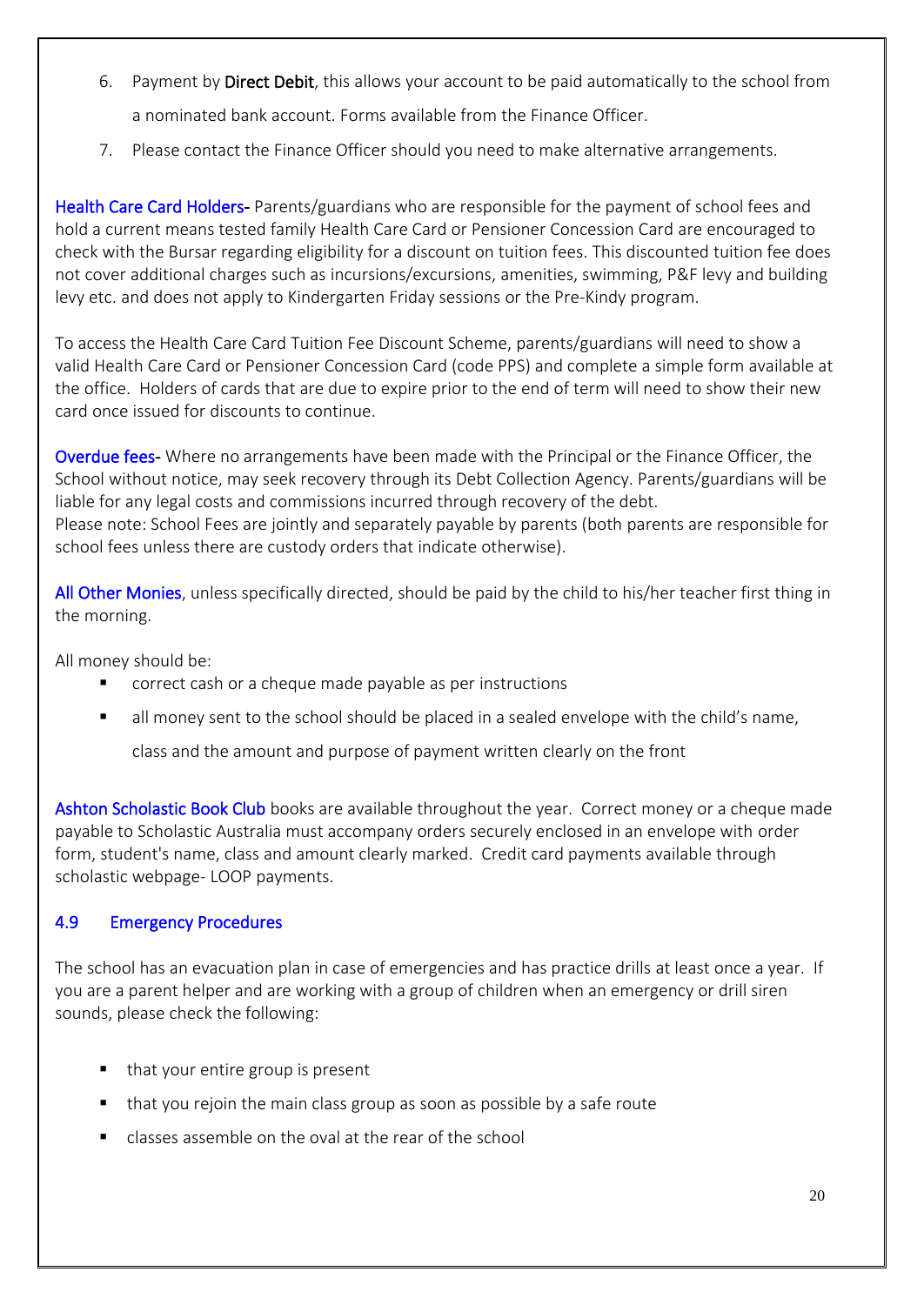If you are working in the Canteen or Library, please follow the library assistant or Canteen Manageress to their designated area.

# 4.10 Lost Property

No responsibility is taken by the school for lost articles. Parents are most welcome to check for lost items in the lost property collection box situated in the Undercover Area. Please enquire at the school office for smaller lost items such as watches, sunglasses, keys etc.

# 4.11 Assemblies

Morning Assemblies are held each week on Friday at 8.45am in the Hall. At these whole school gatherings, the School Prayer is recited and the School Song and National Anthem is sung. Classes are rostered on for a Prayer and Performance Assembly.

Aranmore Awards are presented to affirm children's individuality and successes.

Mercy Value awards are presented at the last assembly of every term to acknowledge those children who consistently display these values.

At assemblies, the Student Councillors manage the Golden Groom and Environmental Awards.

Parents are very welcome at all assemblies.

#### 5. SCHOOL ORGANISATION AND SERVICES

#### 5.1. The School Board

The School Board is the body responsible for the financial management of the school, for improvements and financial planning. The Board is comprised of the Parish Priest, the Principal, a representative from the Parish Council, a representative of the Parents & Friends Association and a minimum of four and a maximum of six other elected persons.

The School Board is responsible to the Catholic Education Office of Western Australia (C.E.C.W.A.) and subject to the School Board Constitution as set down by C.E.C.W.A.

#### 5.2 Parents and Friends Association

The Parents and Friends Association foster community interest in education, promote closer liaison between school and community and assists with school amenities.

Meetings are held monthly and are advertised in the school newsletter and term calendar.

New families are always welcome to form friendships and contribute to the school community.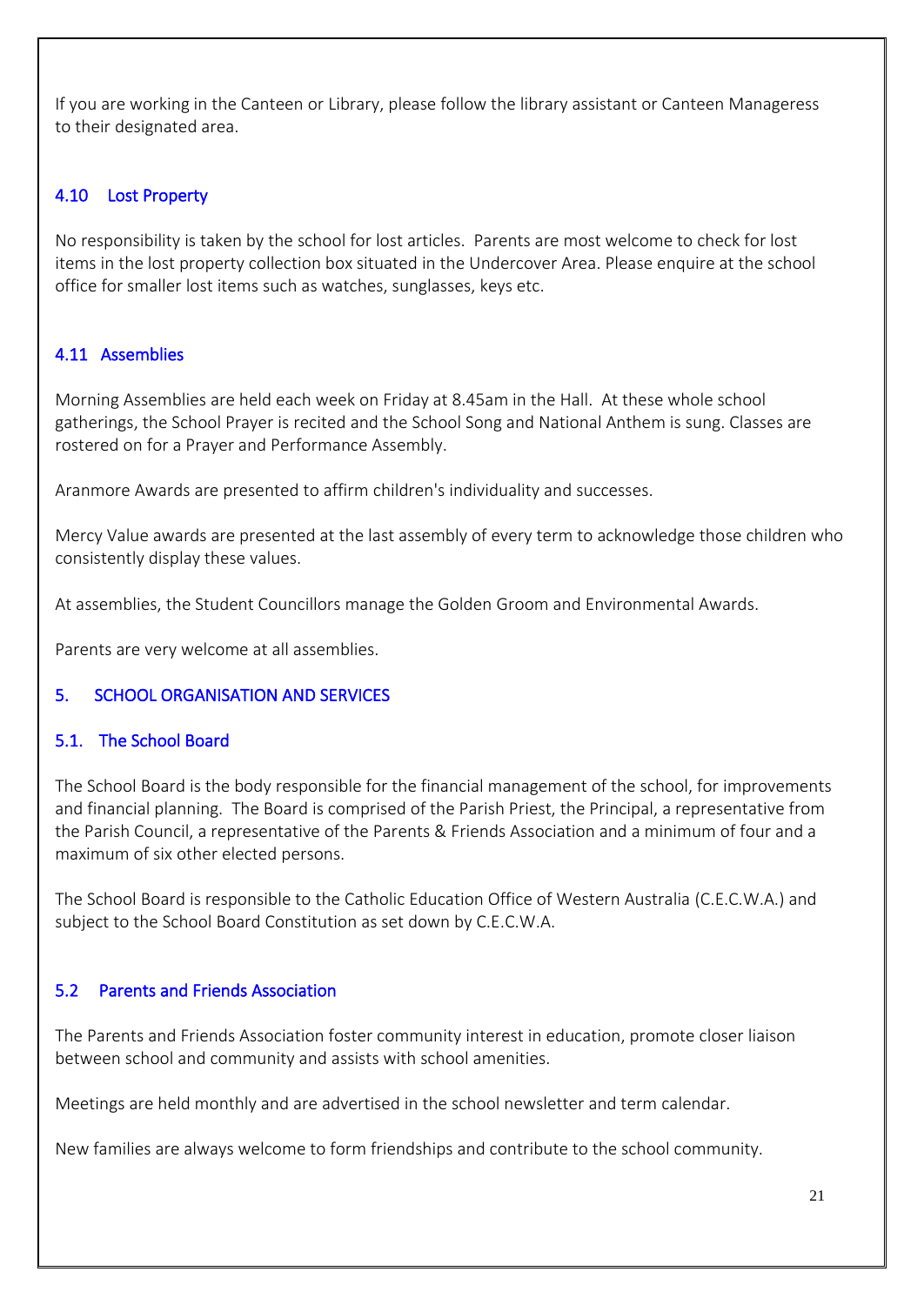### 5.3 The Regional School Psychologist

The purpose of the School Psychologist is to provide psychological services to assist schools optimize student learning and development.

Support can be provided to staff, students and parents in the following main areas:

| <b>Student learning</b>      | Failure to make adequate progress.<br>Assistance can be provided with identification, assessment and<br>development of appropriate interventions.                              |
|------------------------------|--------------------------------------------------------------------------------------------------------------------------------------------------------------------------------|
| <b>Student behaviour</b>     | Management of student behaviour in the school.<br>Assistance can be provided in terms of appropriate programs for<br>individual students, whole class and whole school levels. |
| Social and emotional         | Interpersonal and personal issues.<br>Support issues and intervention to individuals and groups.                                                                               |
| School and system<br>support | Policy and practice issues.                                                                                                                                                    |

# 5.4 School Chaplaincy Worker (Social Worker)

Aranmore has a School Chaplaincy Worker (Social Worker) employed at the school two days per week – Tuesday and Wednesday. Assistance can be provided with such issues as:

- Dealing with separation and family conflict
- Grief and loss
- Child protection
- Refusal to attend school
- Behavioural concerns at school or at home
- Bullying issues
- Building resiliency and self-esteem
- Peer problems at school
- Conflict resolution
- Dealing with anxieties and fears
- Organise welfare assistance and information for families in financial distress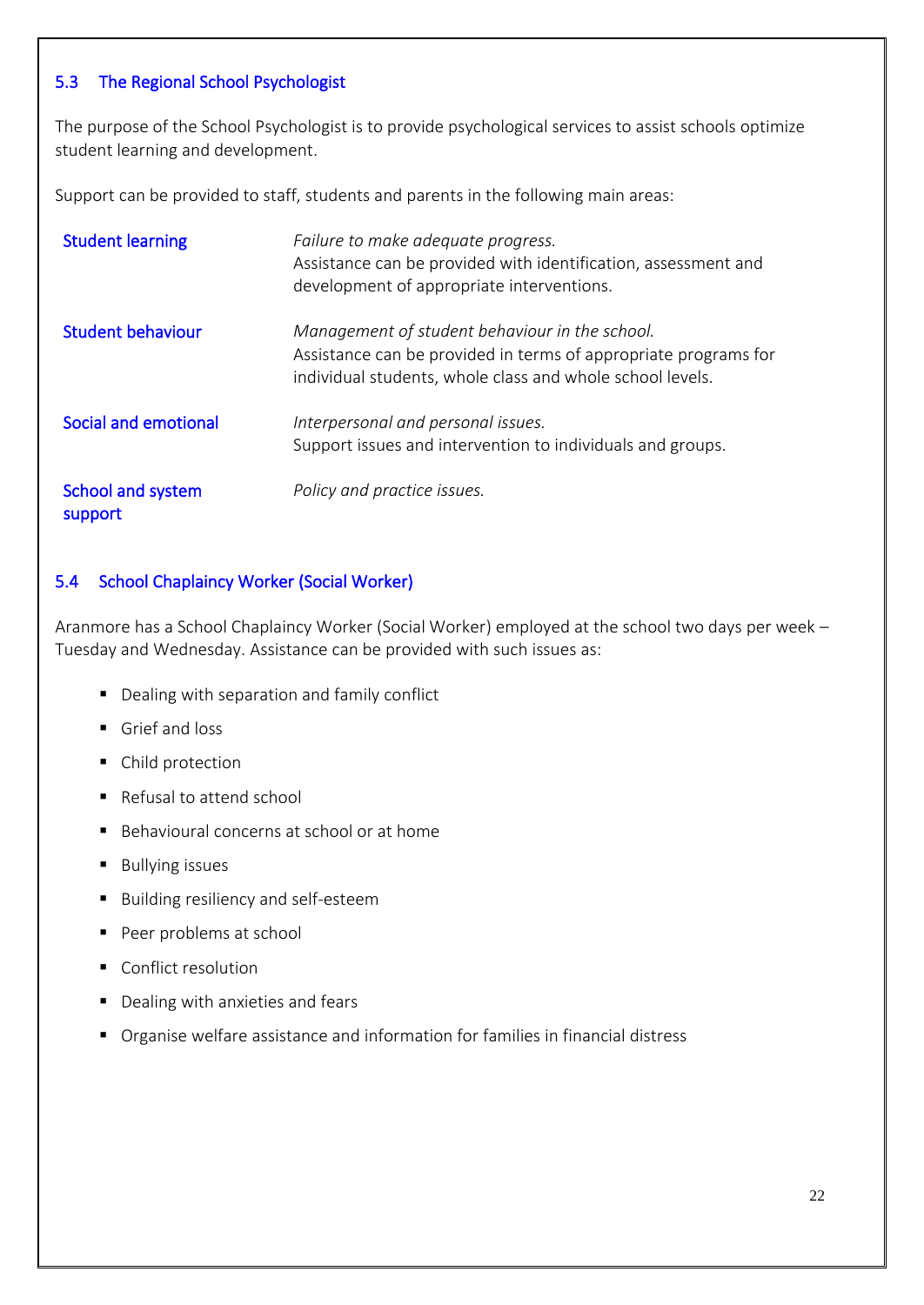#### 5.5 School Canteen

The Canteen operates on Monday, Wednesday and Friday.

Lunch orders are to be written on lunch bags and these are available from the Canteen. Correct money when ordering is appreciated. On line orders at the Canteen are accepted at : www.ouronlinecanteen.com.au

Children who leave lunches at home will be provided with a sandwich lunch and a note advising parents will be given to the child concerned to take home. Money for the lunch provided must be forwarded to the Canteen the following day.

Late orders – Every attempt will be made to fulfil late orders however some food items may not be available and the order will be filled with whatever is left.

The School Canteen relies on parents/family members volunteering for roster to assist the Canteen Manageress.

#### 5.6 Library

The Library serves the Aranmore Community by providing a centralised collection of books, audiovisual and other resources. These enable teachers to program resource-based learning and the children to develop independent learning skills and literacy through enjoyment of real literature.

The children come to the Library weekly to select reading materials. All children from K-6 must have a library bag in order to borrow books.

Parents can help by sharing their children's library books with them, either reading with them or by discussing them. While the responsibility for regular returning is the child's, gentle reminders from home on library day can help.

The Library opens at lunchtime on Tuesday and Thursdays to provide such activities as games, recreational reading, stories and computer activities for children.

#### 5.7 Gumtrees YMCA Out Of School Care

Gumtrees YMCA Out of School Care is located at 22 Brentham Street, right next to the school.

The centre is open for early morning childcare. Children are welcome from 7.00am and can enjoy breakfast before they are delivered to Aranmore Catholic Primary School. After School Care operational hours are 1pm - 6pm. Children are collected from the school by a Gumtrees staff member.

Gumtrees is also open during the holidays from 7am – 6pm.

For more details or to register your interest, please contact the centre directly on 0427 471 201 or [gumtree.oshc@ymca.org.au.](mailto:gumtree.oshc@ymca.org.au)

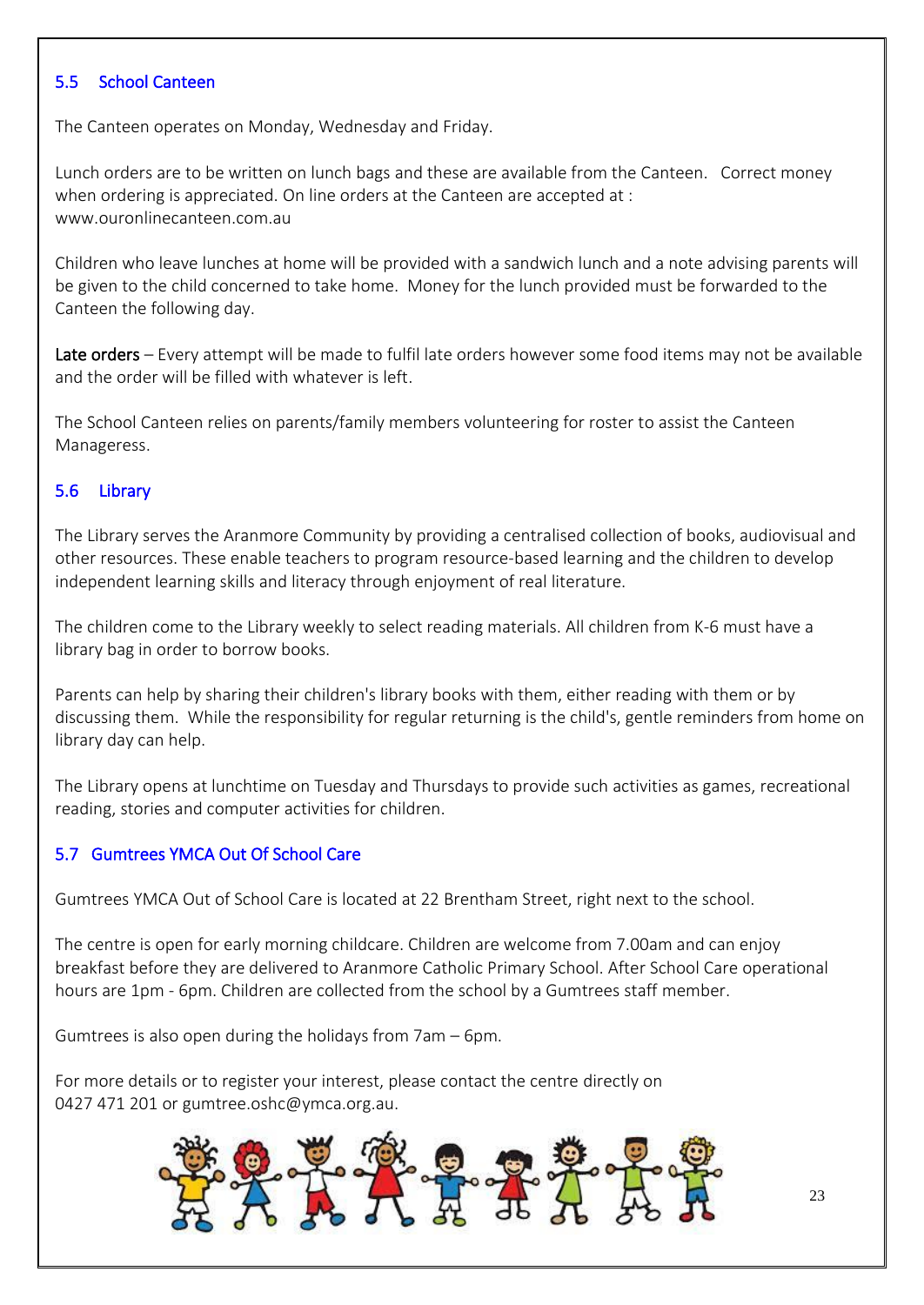# 6. UNIFORM

Our uniform is a sign of our community and all are expected to support it.

- Children are expected to be attired in correct and complete school uniform at all times
- Summer uniform is worn in Term 1 and Term 4. Winter uniform is worn in Term 2 and Term 3

# 6.1 Hair

- Hair, for both health reasons and appearance, is to be neat and tidy
- Shoulder length hair is to be tied back (with red, white or blue hair ties or clips)
- Hair to be tied up in a conservative manner
- Fringes are to be above the eyebrows or clipped back
- Hair colour is to be kept natural (no tints, streaks, tips etc)
- Hair styles should be of a conservative nature (no tracks, hawks, undercuts, tails, mullets, partly shaved/close cut hair etc)
- Hair should be no shorter than number 2 cut
- Minimal hair product/gel may be used
- The Leadership Team shall have discretion in determining appropriate hairstyles

# 6.2 Jewellery

For safety and security reasons, it is recommended that no jewellery be worn. The school accepts no responsibility for loss or damage of jewellery. Children are permitted to wear:

- A watch, no smart watches.
- A bracelet (no bands, leather ties, etc)
- A maximum of one earring in each ear, must be worn in the lobe (no other part of

the ear), sleepers or discrete studs only

- A gold/silver necklace with a small Christian religious medallion or cross, kept tucked in shirt/dress (no leather or neoprene bands, etc)
- No other body or face piercing or tattoos is permitted

# *If you are unsure of jewellery requirements, please speak to one of the Assistant Principals.*

- Parents must be aware that all jewellery worn is at the owner's risk
- Nail polish and make-up is not permitted
- **E** If some accident or problem prevents children from wearing their full uniform on any particular day, parents need to send a note of explanation
- $\blacksquare$  Hats are part of the uniform and need to be worn every day  $\lnot$  No hat, no play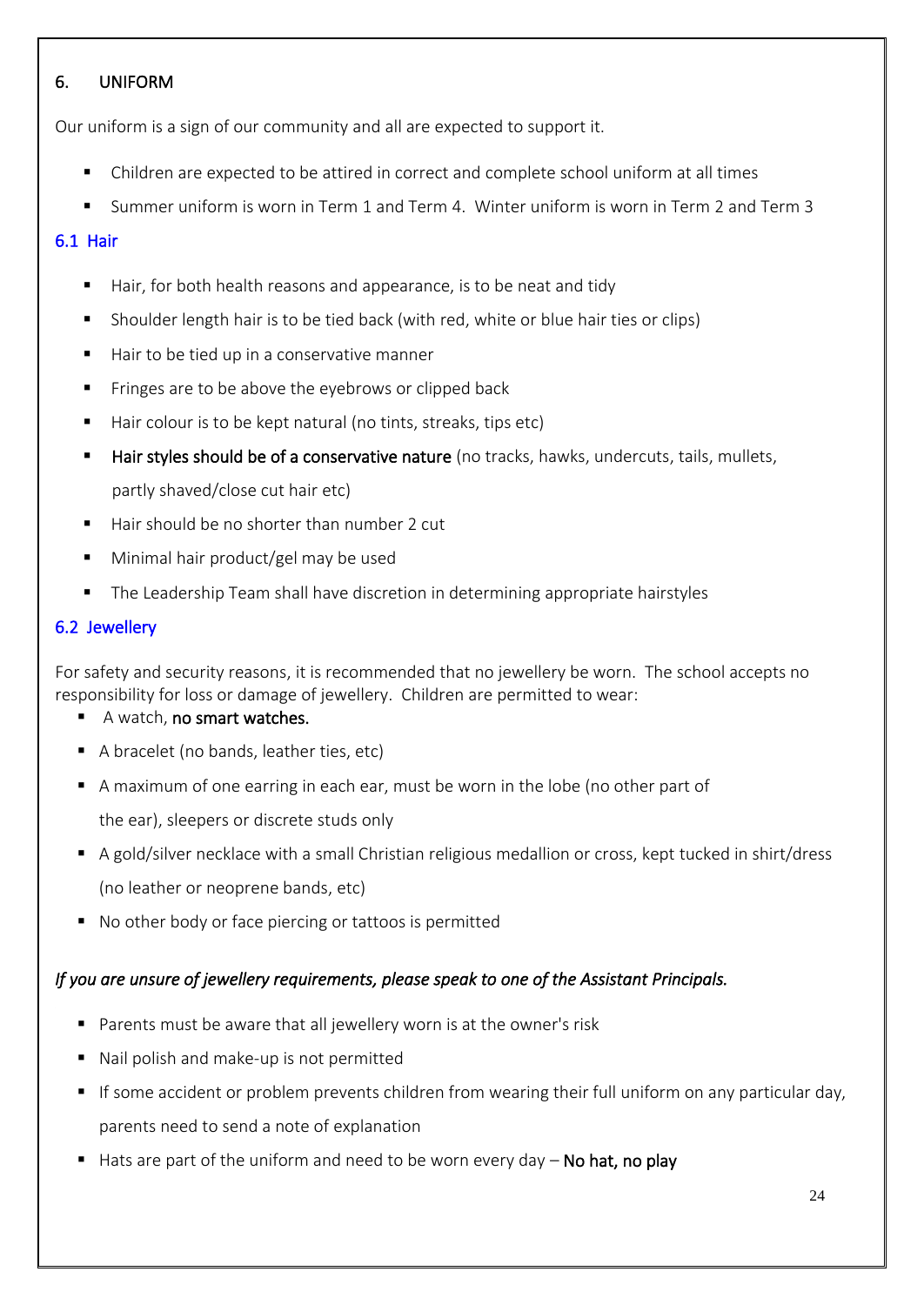# 6.3 Uniform Shop

A uniform shop is operated by the school. The uniform shop is open Tuesdays 8.15am to 9.30am. All components of the uniform must be purchased at the uniform shop (except shoes/sandals).

# 6.4 Uniform Requirements

| <b>GIRLS</b>                                                                                                                                                                                                                                               | <b>BOYS</b>                                                                                                                                                                         |  |
|------------------------------------------------------------------------------------------------------------------------------------------------------------------------------------------------------------------------------------------------------------|-------------------------------------------------------------------------------------------------------------------------------------------------------------------------------------|--|
| <b>SUMMER</b>                                                                                                                                                                                                                                              | <b>SUMMER</b>                                                                                                                                                                       |  |
| Dress<br>Black school shoes<br>Aranmore white socks or black sandals<br>(Roman) without socks.<br><b>WINTER</b>                                                                                                                                            | Navy shorts and sky blue school shirt<br>Black school shoes<br>Aranmore school socks or black sandals<br>(Roman) without socks.                                                     |  |
| Pinafore (no tie required)<br>$\bullet$<br>Winter Culotte<br>$\bullet$<br>Navy Pant<br>$\bullet$<br>School sky blue shirt<br>$\bullet$<br>School Tie<br>$\bullet$<br>School jumper<br>$\bullet$<br>Black school shoes<br>Aranmore white socks/navy tights. | <b>WINTER</b><br>Winter navy trousers or shorts<br>School sky blue shirt<br>School tie<br>School jumper<br>٠<br>Black school shoes with Aranmore school grey<br>$\bullet$<br>socks. |  |
| Aranmore Catholic Primary School hat<br>Aranmore Catholic Primary School bag                                                                                                                                                                               |                                                                                                                                                                                     |  |

|               | <b>SPORTS UNIFORM (Year 1 - Year 6)</b> |               |                                        |
|---------------|-----------------------------------------|---------------|----------------------------------------|
| <b>GIRLS</b>  |                                         | <b>BOYS</b>   |                                        |
| $\bullet$     | Blue Shorts or Blue Skort               | $\bullet$     | <b>Blue Shorts</b>                     |
| $\bullet$     | Aranmore polo shirt in faction colour   | $\bullet$     | Coloured School Top - with Logo        |
| $\bullet$     | Sports Shoes (mainly white) with white  | $\bullet$     | Sports Shoes (mainly white) with white |
|               | Aranmore socks                          |               | Aranmore socks                         |
| $\bullet$     | Blue Track Suit (with Logo)             | $\bullet$     | Blue Track Suit (with Logo)            |
|               |                                         |               |                                        |
|               | <b>PRE-PRIMARY UNIFORM</b>              |               |                                        |
| <b>SUMMER</b> |                                         | <b>WINTER</b> |                                        |
| $\bullet$     | Aranmore blue sport shorts or skort     |               | Aranmore navy fleecy tracksuit (logo)  |

- Aranmore polo shirt in faction colour (logo)
- White sneakers or black Roman sandals
- White Aranmore socks
- Aranmore Catholic Primary school hat
- Aranmore navy fleecy tracksuit (logo)
- Aranmore polo shirts in faction colour (logo)
- White sneakers
- White Aranmore socks
- Aranmore Catholic Primary school hat.
- 

Pre-Kindy and Kindergarten children are not required to wear school uniforms however they are encouraged to wear "I'm an Aranmore Kid" t-shirts and pullovers, which are available from the uniform shop.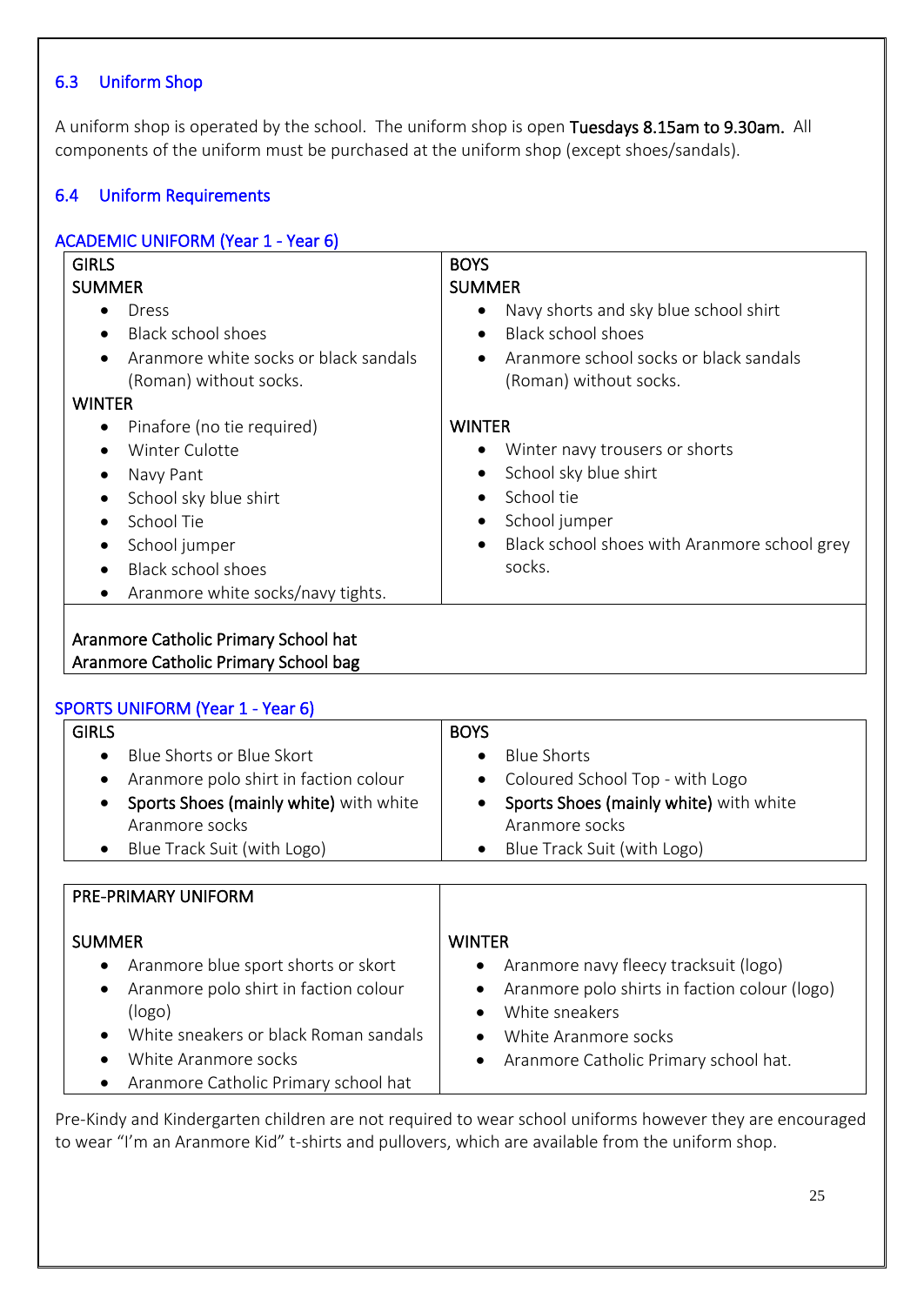#### 6.5 Booklists

Booklists are issued in Term Four for the following year. Orders may be collated or ordered online are delivered. Many materials can be used from the previous year if children care for them.

#### CHILDREN'S HEALTH 7.1 The School Nurse

A Community Nurse visits the school throughout the year. You will be notified of an impending visit in the newsletter, of when the nurse will be available to students and to parents to discuss a child's health concerns.

Routine School Health screening is carried out in Kindergarten and Pre-Primary and from these screening results, referrals are made, if necessary, to other agencies after discussion with parents.

The health appraisal includes measurement of height and weight. There will also be a general physical assessment, e.g. checking skin, hair and teeth. Posture, gait and coordination also will be observed.

# 7.2 Health and Emergency Information

It is vital that all emergency details are kept up to date. If at any time your address, phone number or emergency contact number is changed, please notify the school immediately. In the event of no contact being made with parents, the emergency contact will be phoned. In cases of suspected injury to the back, neck or serious limb injury, an ambulance will be called and parents will be notified immediately.

Sick children do not enjoy school and often spread their sickness to others. Children who are too ill to remain at school will be sent home. Parents are asked to ensure sick children have recovered before sending them back to school.

Written notes should be sent to school immediately after any absence. Notes or emails must contain the child's name, date, year level, reason for absence and name of guardian.

#### 7.3 Infectious Diseases

We require the following exclusion guidelines to be observed in cases of infectious diseases as set down by the Public Health Department of W.A. Further information is available from the office.

CHICKEN POX: Children are infectious in the early stages from 2 days before rash appears until all blisters have crusted. Exclude until at least 5 days after the eruption first appears. Return when fit.

MUMPS: Infectious from 6 days before to 9 days after the onset of swelling. Exclude for at least 9 days after onset of symptoms.

MEASLES & RUBELLA (German Measles): Until a medical certificate is produced or 7 days from onset of rash (4 days for rubella).

WHOOPING COUGH: Medical certificate or 4 weeks from onset. In any case not before the whoop has ceased.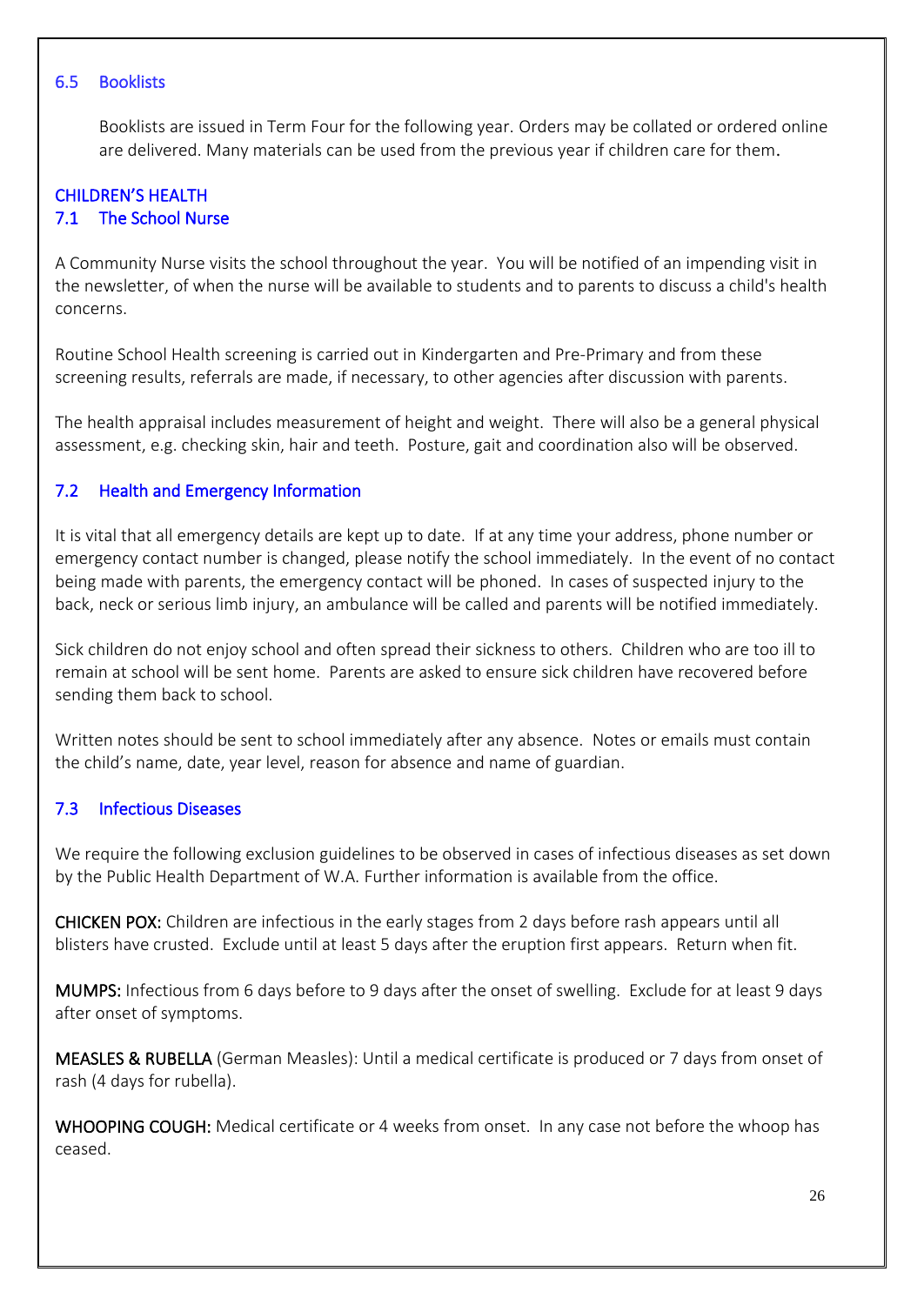IMPETIGO (school sores): Until treated and covered.

RINGWORM: Until day after treatment has been carried out.

SCABIES: Until medical certificate is produced stating that treatment has been carried out.

CONJUNCTIVITIS: Until discharge from eyes has ceased.

HEAD LICE: Most schools suffer from periodic outbreaks of head lice. Parents are asked to routinely check their children's hair. Children may return to school when all live headlice and eggs have been removed.

GASTRO: Children are to remain at home until there has been no symptoms for 24hrs.

# 7.4 Medication

- The administering of medicinal drugs to children at school is the responsibility of parents.
- Generally no teacher should be asked to administer drugs of any kind.
- Children should not have medicinal drugs in their possession at school as these can inadvertently find themselves in the wrong hands and be incorrectly and perhaps dangerously misused.
- If there are extenuating circumstances that may be contrary to the above, discussions between the front office staff, the teacher(s) concerned and the parents must take place and the resultant action be recorded via a medical form.
- Children needing Asthma Puffers need to ensure that they carry their own puffers at all times. Medications or Epipens should be supplied to the school with full instructions for children who suffer with severe allergies.

Parents must notify the school immediately should there be a health concern regarding their children, especially emergency plans.

School staff will not administer any medication without written authority from the parent/guardian. This refers to any medications, even aspirin or paracetamol. Parent/guardian authority forms are available from the school office.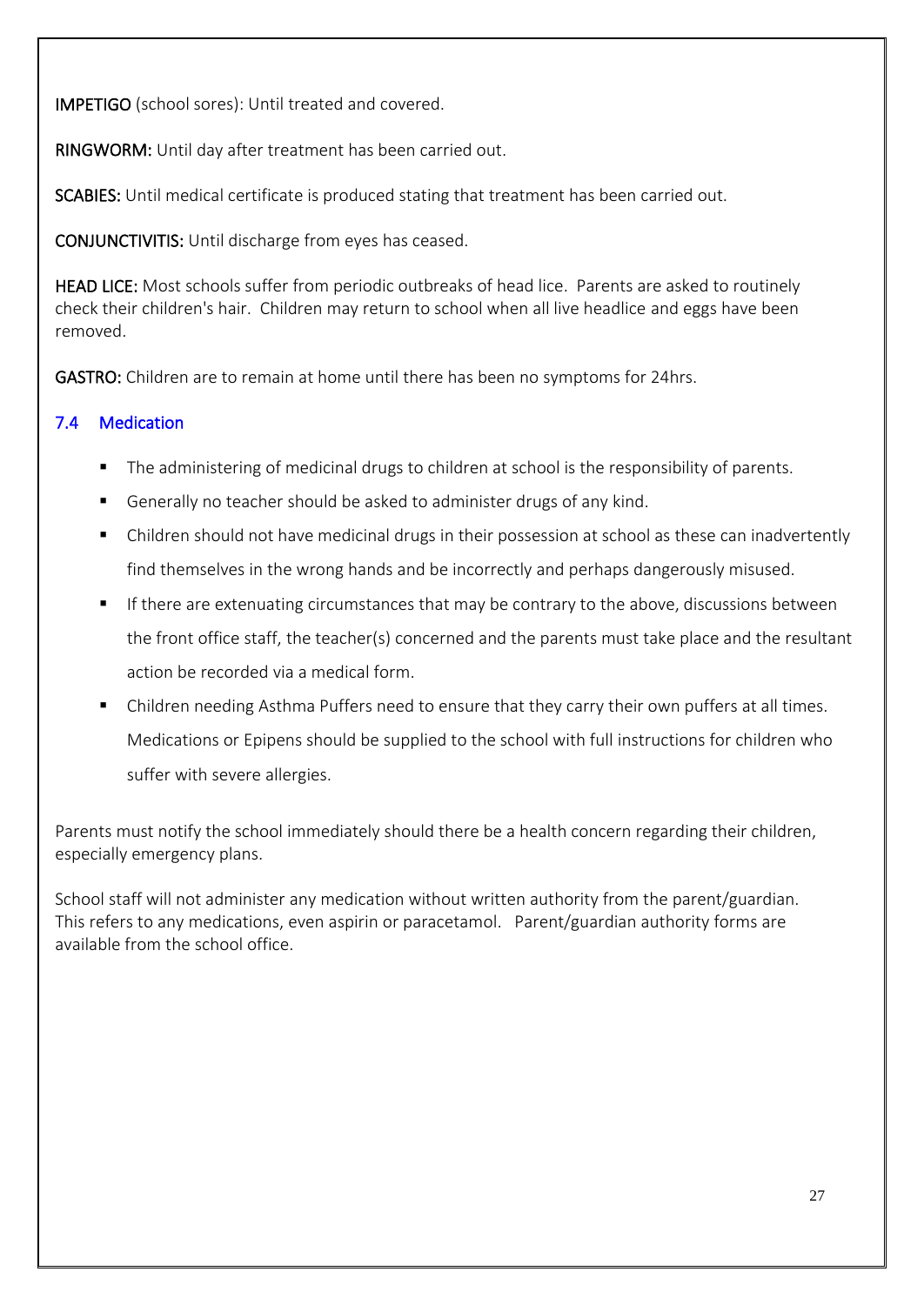# 7.5 Food Allergies

A food allergy is a reaction to a component of the food consumed. It usually gives rise to symptoms very quickly, generally within minutes of eating or even touching the food. The symptoms are often severe, and may even be life threatening. The kinds of symptoms that might appear include asthma, vomiting, diarrhoea, eczema, hives, nasal drip, swelling of areas of the skin and in extreme cases, anaphylactic shock (total collapse).

The foods which are the most commonly associated with allergy include milk, eggs, nuts, fish and wheat. Aranmore is an allergy aware school. Parents are asked to avoid placing nuts, eggs and fish in lunchboxes. Please ensure that information on your child's allergies is updated at the office.

# 7.6 Healthy Food and Drink

Schools are well placed to support healthy eating and in fact have a vital role to play in helping to reduce the worldwide epidemic of childhood obesity. Children should eat a wide range of foods so that they have the energy for learning and growing. Nutrition and physical activity messages are being taught in the classroom to promote healthy lifestyles. Aranmore has a long-term vision of embracing a whole of school approach to ensure that the standards for healthy food and drink choices are consistent with these curriculum messages and apply to canteens, class parties, cooking activities, birthday treats, camps and excursions etc as well as other school community events involving the students. Please refer to the Healthy Food and Drink Choice Policy,

#### Class Parties

Teachers ask that only small plates of food be sent in to class and teachers will assign boys/girls or factions to bring food in, to avoid wastage.

#### Children Birthdays

Birthdays are celebrated in class with the teacher and classmates and each student receives a Happy Birthday sticker and has the 'Happy Birthday' song sung to them. Some classes have a birthday hat, crown, badge etc. Each month those children who have had a birthday will have their birthday celebrated at liturgical singing and receive a birthday pencil. The children's birthdays are well celebrated at school and parents should not feel pressured to send in treats. However, if parents still choose to send something in it needs to align with the traffic light system and food items from the suggested list may be brought in. Parents are asked to support the school by not sending in chocolate, cupcakes, lollies, chips, etc. Please see the classroom teacher for a list of suitable food items. If parents would like to send a small treat in (i.e. pencil, eraser) then they are asked to only send one treat per child not bags full of trinkets and toys.

#### Crunch and Sip

Crunch and Sip is a set break time where children can eat fruit or vegetables and drink water in the classroom. Students refuel with fruit or vegetables during class time at approximately. 10am each day, assisting physical and mental performance and concentration. Each student also has a water bottle in the classroom from which they can drink from throughout the day. Through Crunch and Sip, Aranmore demonstrates its commitment to nutrition education in the classroom, by making links with the curriculum and creating a supportive school environment that promotes healthy eating.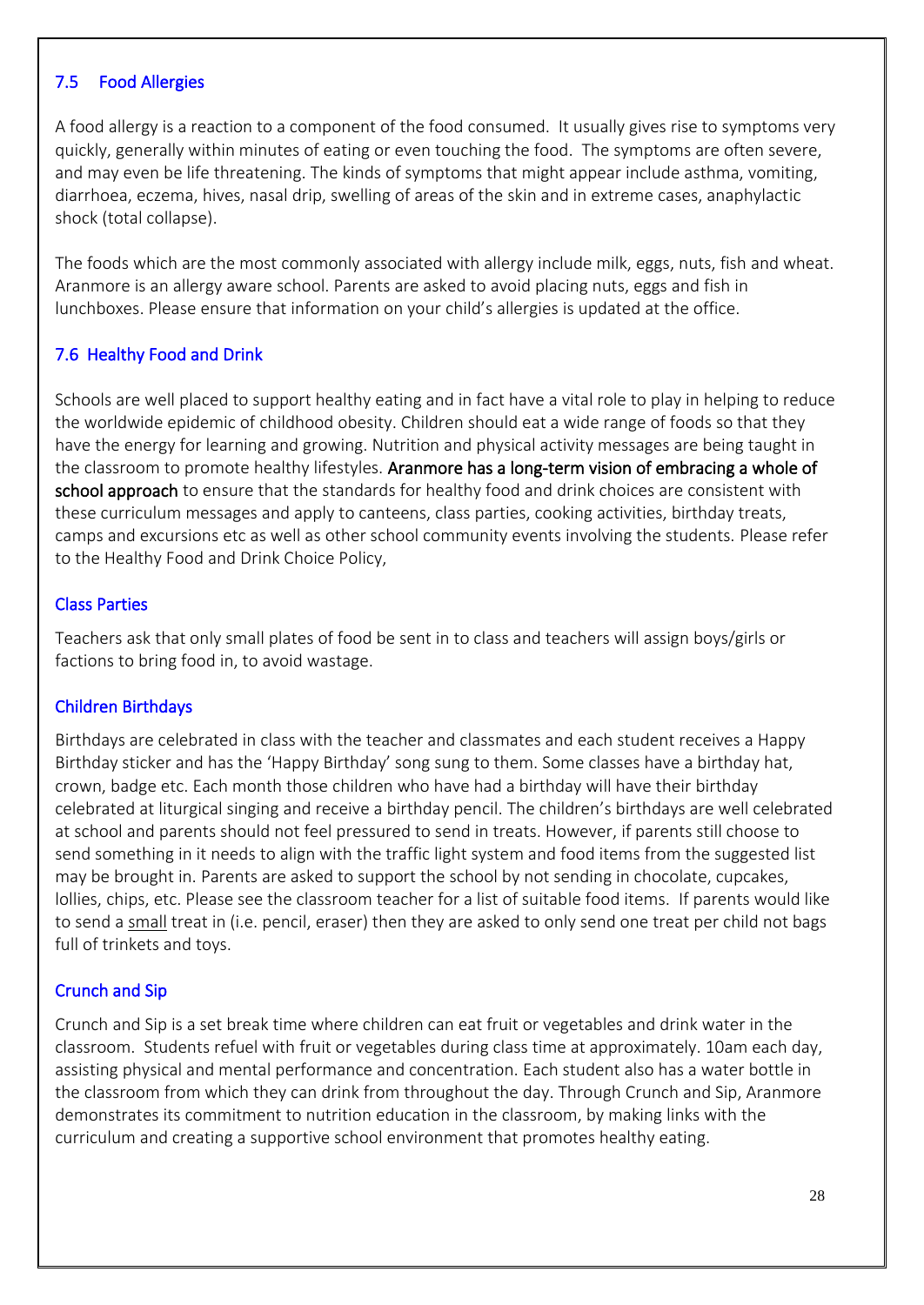#### Whole School Celebrations/Events and Religious Celebrations

Aranmore celebrates Easter, Christmas and Sacraments as special events on the religious calendar through assemblies, school masses and classroom lessons. Should children wish to share treats such as Easter eggs and candy canes with their friends, we ask that you support the Healthy Food and Drink Choice Policy and therefore share out of school time. Any whole school celebration which may involve a special treat will be limited and consumption carefully monitored by the staff.

#### 7.7 Sun Damage Awareness

The Anti-Cancer Council warns that exposure to harmful rays of the sun can cause skin damage. Children should be protected by an adequate sunscreen and always have their hat before leaving for school.

Throughout the whole year, children are required to wear their Aranmore school hat when outside.

Each classroom is provided with a container of sun-cream. Children are encouraged to use the suncream during the day as part of our on-going sun damage awareness program. On days where the expected temperature is deemed as extreme, the ovals will not be in use at recess/lunchtime. The library, hall and the learning hub will be opened for the children during this time.

#### 7.8 Dental Clinic

Students from Pre-Primary to Year Six are eligible for free general and preventative dental care. No work is attempted until parents sign an authority to do so. The dental van may be contacted on 0408 926 794.

#### 7.9 Smoking

The school buildings and grounds are smoke free zones.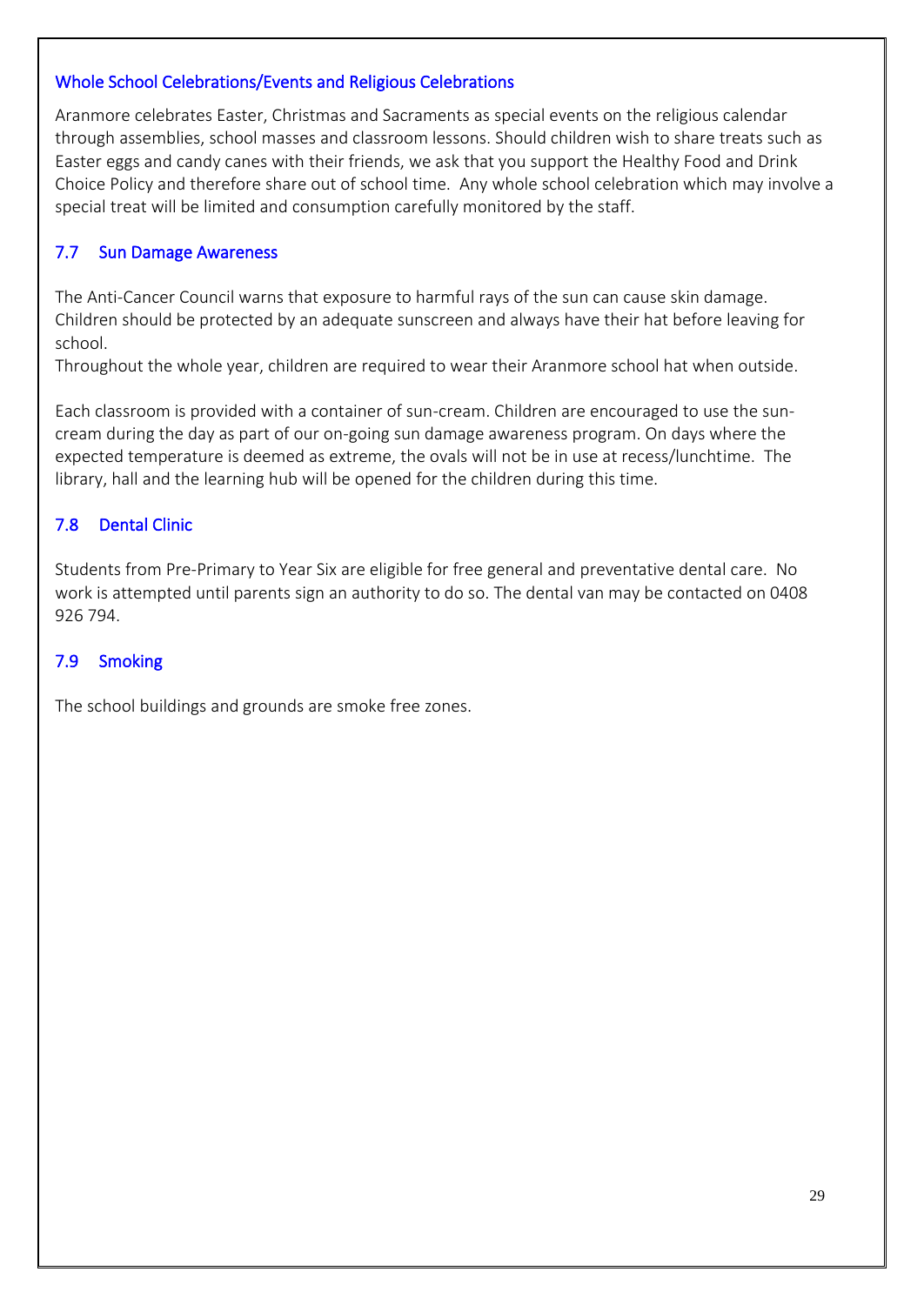# 8. SCHOOL PROGRAMS

# 8.1 Pre-Kindy

Pre-Kindy is an educational program for children aged three years. The program is play-based and provides children with meaningful experiences that promote the development of spiritual, social, emotional, language, intellectual, creative and physical skills. The Pre-Kindy program operates on Mondays (from the beginning of the year and Monday and Fridays (Term Two onwards). Please refer to the Pre-Kindy booklet for further information.

#### 8.2 Kindergarten

The Kindergarten program is available for children who turn four years of age prior to 1<sup>st</sup> July in the year they are due to commence. The Kindergarten classes operate from Tuesday to Thursday, with one class offering an optional fourth day on Fridays. The program is designed around the concept of Play-based Education, being the principle learning strategy for children of this age. Please refer to the Kindergarten booklet for further information.

# 8.3 Pre-Primary

Aranmore Catholic Primary School uses a developmental program to facilitate the development of the whole child. Activities within the centre are child-centred.

Pre-Primary children attend full time from the commencement of the year. Please refer to the Pre-Primary booklet for further information.

# 8.4 Pastoral Care

In keeping with our Catholic school aims of educating the whole child, our Pastoral Care and Discipline policies work together on the basis of developing a sense of Christian self-responsibility and community in the children.

The underlying philosophy of the Pastoral Care Program is to acknowledge and reinforce the positive behaviours of the students whenever possible.

Self-esteem is perhaps the single most important factor in helping a child achieve his/her potential.

# 8.4.1 Code of Conduct

The Code of Conduct promotes positive work practices and establishes expectations for personal and professional boundaries concerning appropriate and inappropriate behaviour in relation to staff, students, volunteers, parents and guardians. It provides guidance about behaviour, relationships, attitudes and responsibilities and outlines the process that will be followed if the code is not observed. This can be accessed via the school website.

#### 8.4.2 Protective Behaviours

Child Protection and Safety is a key priority for Catholic schools in Western Australia. One of the Department of Education Services requirements for 2017 is that every school must deliver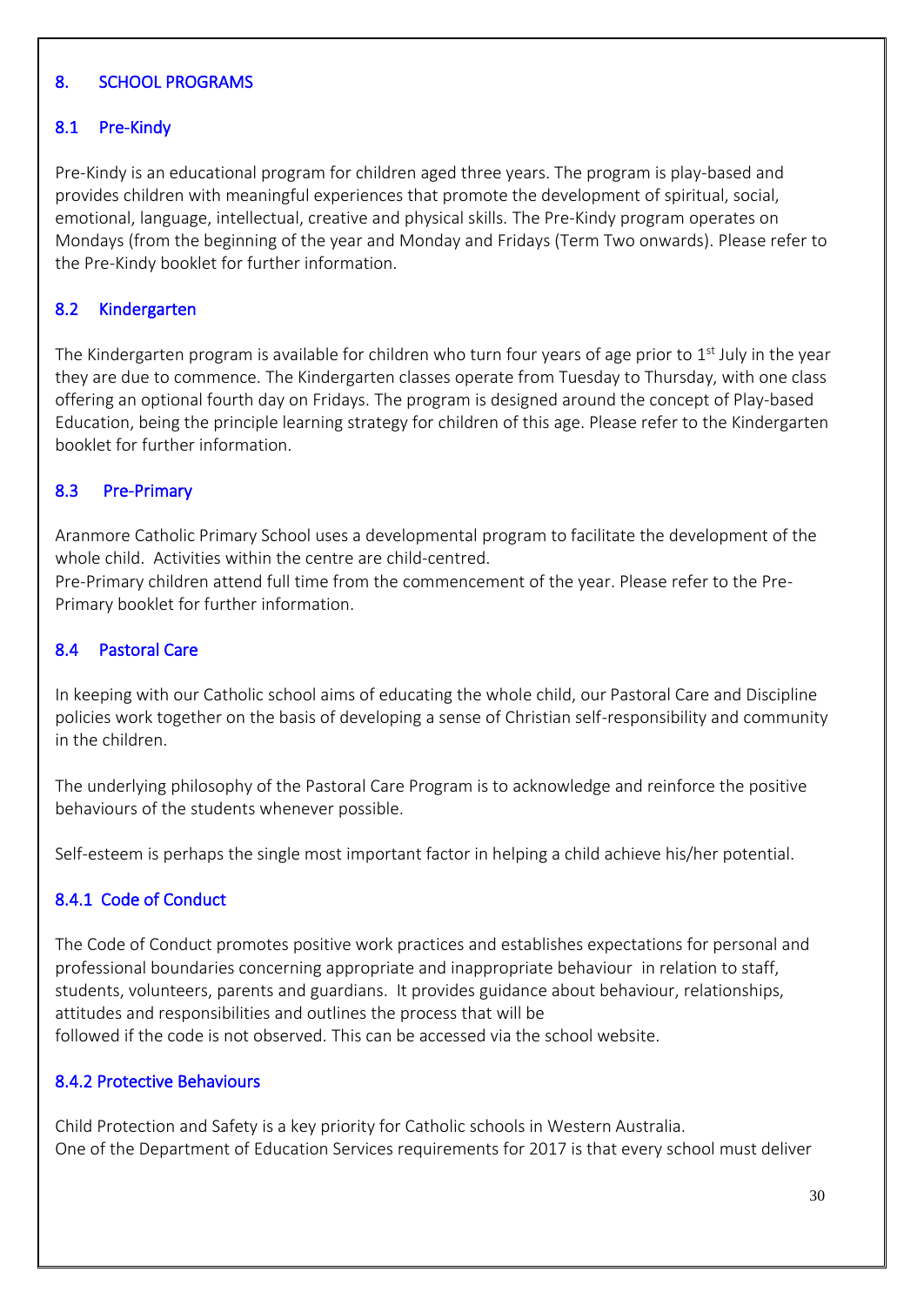"to all students a developmentally appropriate protective behaviours curriculum. The curriculum must be developed by experts in child abuse prevention, and cover the boundaries between appropriate and inappropriate interactions and when, how and

who to tell when a boundary is crossed". This will help to ensure that every child has the right to feel safe in their community and understand their support networks.

# 8.4.3 Buddy System

Another important feature of the Pastoral Care Program is the buddy system whereby junior grades are teamed with senior grades in order that a mutual exchange of responsibility and care is fostered. Buddy groups have been established so that older children in our community take responsibility for the care of our younger members and develop a friendly relationship with them.

# 8.4.4 Rainbows

Rainbows is a peer support program for children living in a single parent or stepfamily or who have suffered a significant loss in their life. It provides children with an opportunity to express their feelings in a safe and confidential setting. Grief is a normal reaction to a significant loss. Frequently children do not express their grief verbally so it surfaces in their behaviour, schoolwork, as a physical ailment or it affects their emotional development.

# 8.4.5 Positive Behaviour - Discipline Program

At Aranmore we are continuing to reflect upon and develop behaviour management policies. We continue to search for better ways to ensure a safe, secure and happy environment which best enables each child to live, grow and learn.

We value the dignity of each individual as a child of God and we have sought to reflect this in our behaviour management plan which is based on Christ-like values and the responsibilities of children, parents and teachers.

We take the stance that no child's behaviour will be allowed to interfere with a teacher's right to teach or a child's right to learn. In particular, we believe that the support of parents is important in effective behaviour management and that teachers should provide a positive, caring and consistent environment within their classroom.

In each classroom, the teacher establishes their classroom behaviour management plan early in the year. He/she ensures that students and parents are aware of the simple rules established to promote academic and social development in the classroom. All classes follow the standard school procedures for their Classroom Management Policy.

The progressive stages in positive and negative consequences are clearly explained to each class.

# 8.4.6 PATHS (Promoting Alternative Thinking Skills)

PATHS is designed to assist primary school children to develop better thinking skills, more mature and responsible ways of behaving and improved academic performance. When children think independently,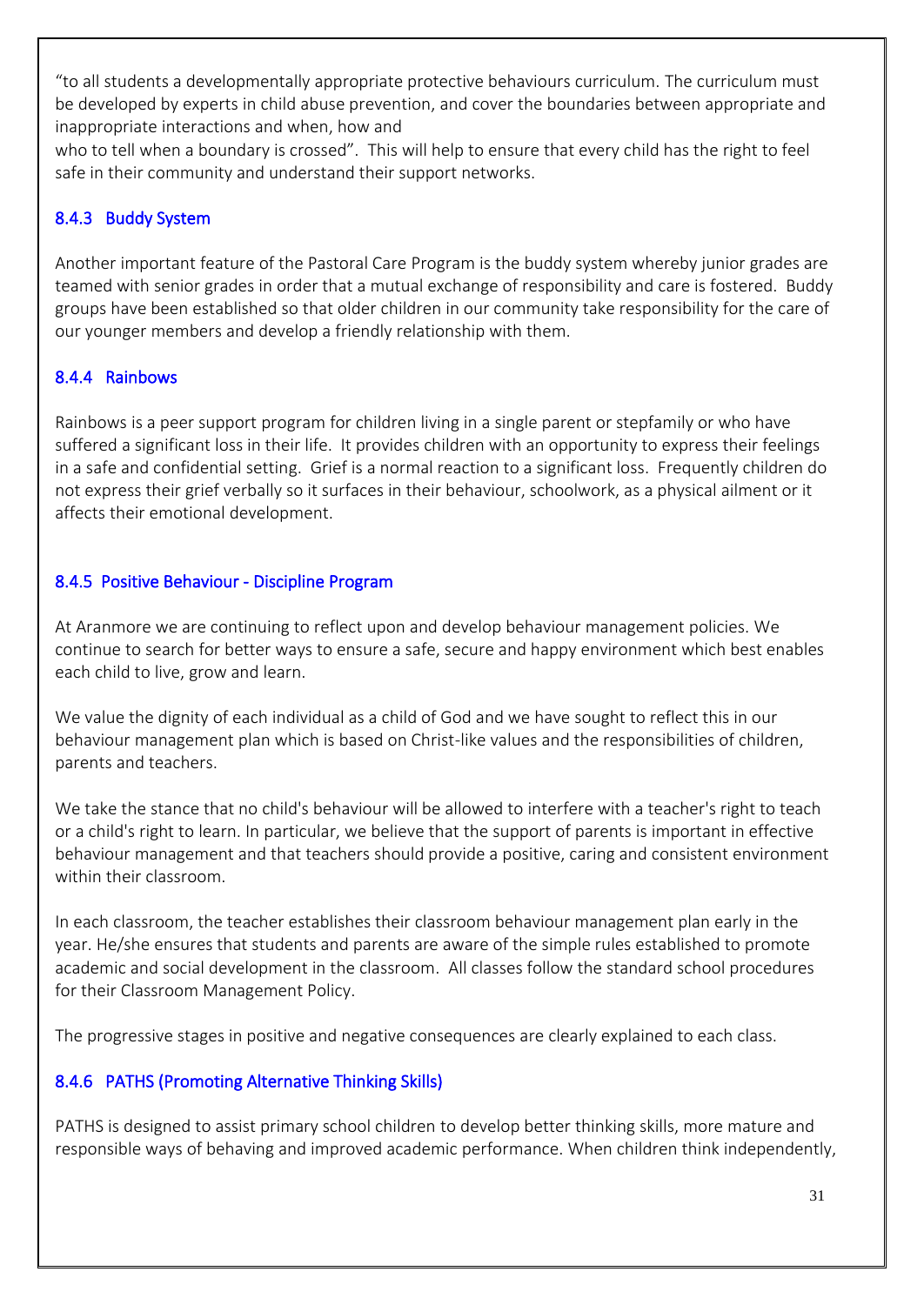feel good about themselves and act responsibly, they are likely to be motivated, to work up to their potential and to persist when they are experiencing difficulties.

# What are some of the goals of the PATHS curriculum?

- Increasing children's abilities to think and solve problems for themselves
- Increasing children's abilities to use their thinking skills to act responsibly and maturely
- Improving children's understanding of themselves and others
- Improving children's feelings about themselves (that is, improving their self-esteem)
- Increasing children's abilities to learn more effectively in the classroom environment

PATHS lessons are implemented throughout the entire school from K-6. In addition to the lessons, PATHS concepts and materials are used to encourage and model the ideas throughout the school day.

# 8.4.7 Aranmore Catholic Primary School Behaviour Code

There is a 'Behaviour Management Policy' for managing student behaviour both in and out of the classroom. Its scope encompasses playground rules, positive and negative consequences, a Token competition, classroom management and current practices. It is part of the broader Pastoral Care Policy which encompasses bullying Intervention.

# **We recognise that all people in our school have the right to work, learn and play in a supportive, secure and safe environment.**

*We will treat others with courtesy, respect and consideration and show care for the safety of all.* 

Rough, abusive, unfair or bullying behaviour is completely unacceptable and will be dealt with immediately as stated in the box below:

*We will care for our own and others belongings.*

Stealing or damaging the property of the school or other students is completely unacceptable and will be dealt with immediately as follows:

If either of these two rules are broken:

- 1. A phone call or meeting will occur with the parents by either the classroom teacher or one of the Leadership Team.
- 2. Consequences will be determined by either the classroom teacher or one of the Leadership Team depending upon the severity eg. time out, withdrawing of privileges, contract arrangement etc.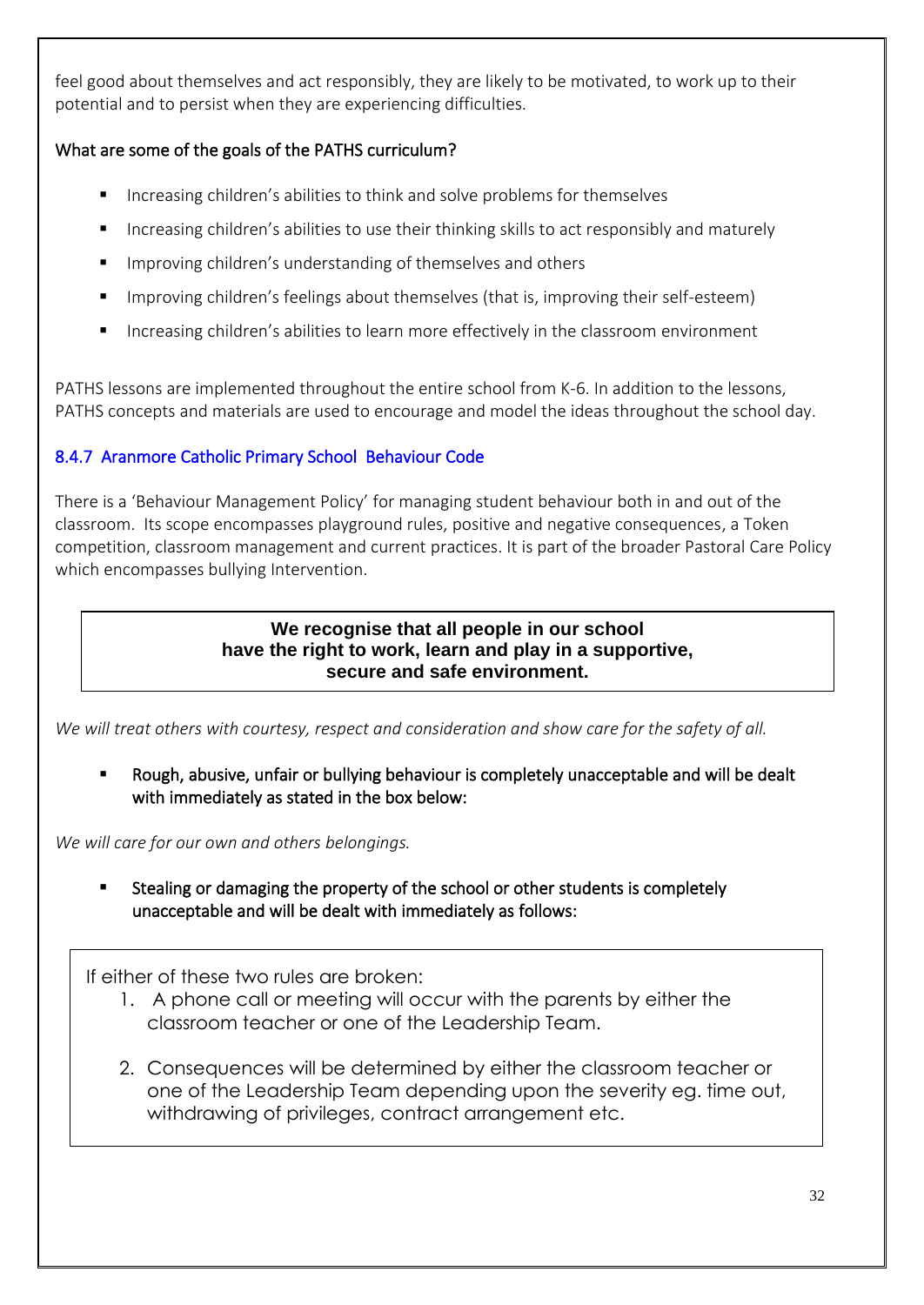#### *We will wear correct school uniform at all times*

- Any child without a hat must stay in the Undercover Area.
- A child wearing incorrect or incomplete uniform will receive a uniform slip from the teacher which must be taken home, signed and returned to the class teacher. After two written reminders the teacher or Assistant Principal will contact parents directly to inform of incorrect uniform.

The following matters are safety issues and children will be encouraged and reminded to adhere to these by active intervention and specific feedback from staff.

#### Before and after school:

- Children must not be on the school site before 8.15am
- If your child arrives between 8.15am and 8.30am, they must wait in the Undercover Area
- After the 8.30am bell, children must be in their classrooms
- After school, children must sit in the designated pick-up area

#### In the playground:

- Children must stay within boundaries
- Children must walk in covered areas, on pathways and on paved/brick areas
- When the bell rings, children should line up in their designated areas
- Sport equipment may only be used on the oval, courts or four square area

#### At lunchtime:

- Children must sit down to eat and remain until dismissed by the duty teacher
- $\blacksquare$  All rubbish must be put in the bin
- Children should line up in designated areas at the Aranlicious Canteen
- Children must be sitting when eating and drinking

#### Other:

- Mobile phones are not permitted at school. If your child is walking to and from school or catching a bus and parents require them to have a mobile phone, parents will need to notify the school in writing and mobile phones will be kept in the office during school hours
- Electronic games, PSP's, Ipods, toys or personal or valuable items etc are not permitted at school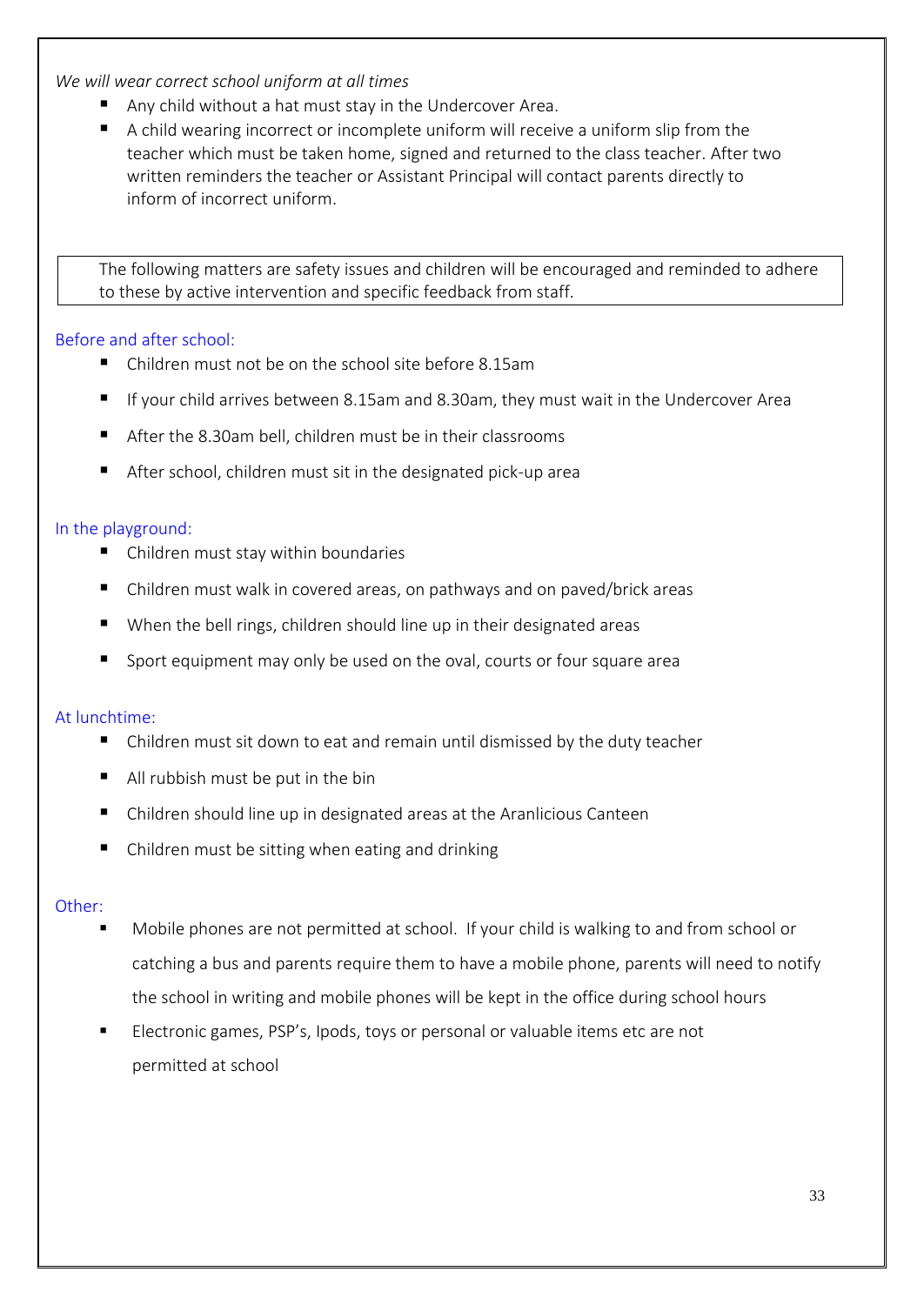# 8.4.8 What is Bullying?

Bullying is the repeated, willful conscious desire to hurt, threaten or embarrass someone.

For example, when a person repeatedly:

- is called hurtful or racist names
- is hit, punched or kicked
- is threatened
- is sent nasty notes
- is teased repeatedly in a nasty way
- is left out
- has their property interfered with
- has rumours spread about them

#### KEY TO OVERCOMING BULLYING IS:

- Openness
- Consistency
- Acknowledgement that it does happen
- Support for sufferers
- Use support of 80% of bystanders in a positive way

#### ADDITIONAL MEASURES:

- PATHS, Friendly School and Families Curriculum
- Circle Time
- Resources available or series of lessons on Bullying Behaviour, Friendly Kids, Friendly Classrooms
- Incursions relating to Bullying
- Opportunities to discuss 'bullying' in class time
- Life skills
- Posters- Pupil designed as well as commercially purchased posters.
- Learning Area Integration Religious Education, Values Education, and Health, Society and Environment

#### ACTION ON BULLYING:

• Please see next page

#### 8.4.9 Rewards

- Individual classroom rewards
- Whole school reward
- Faction Tokens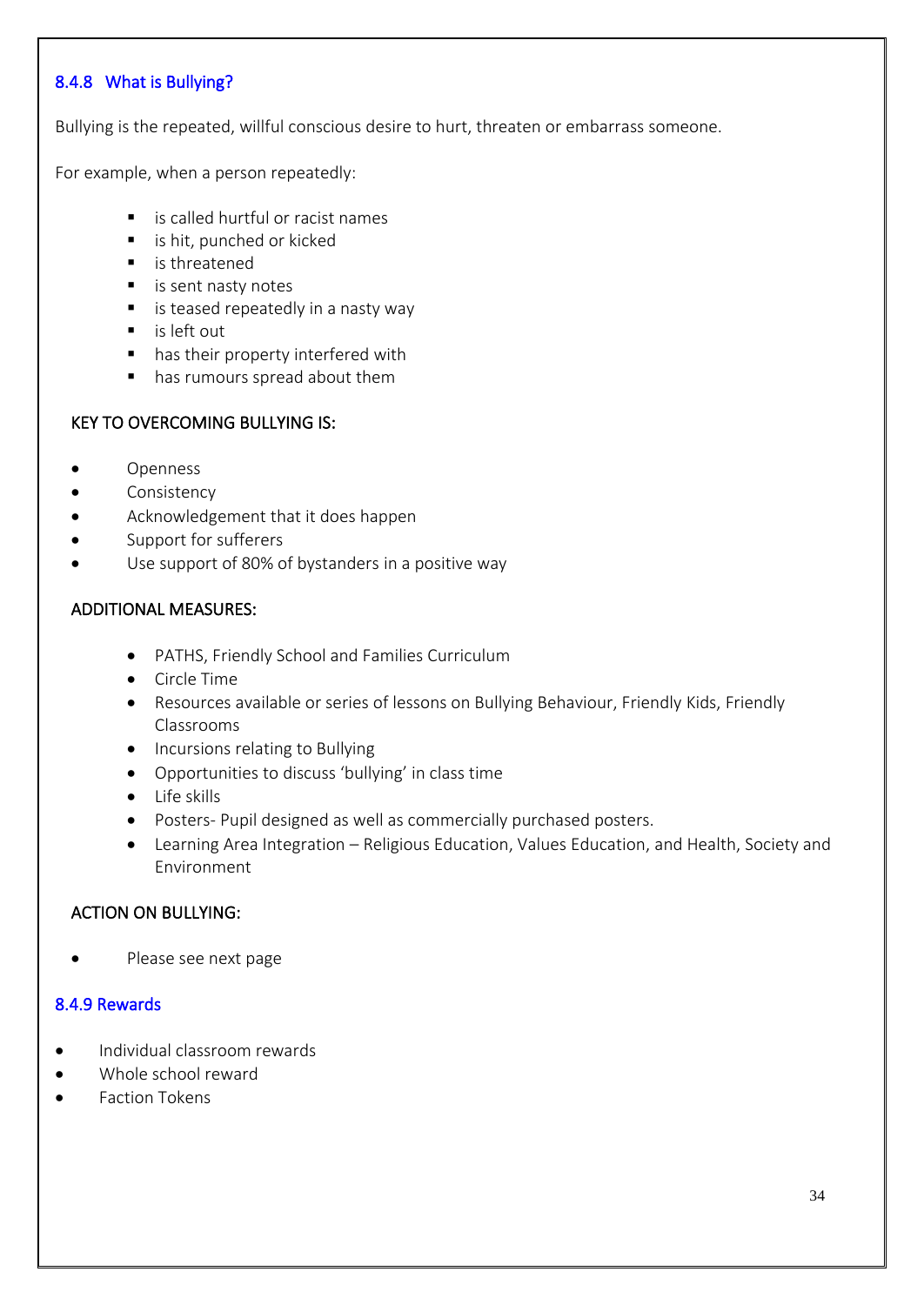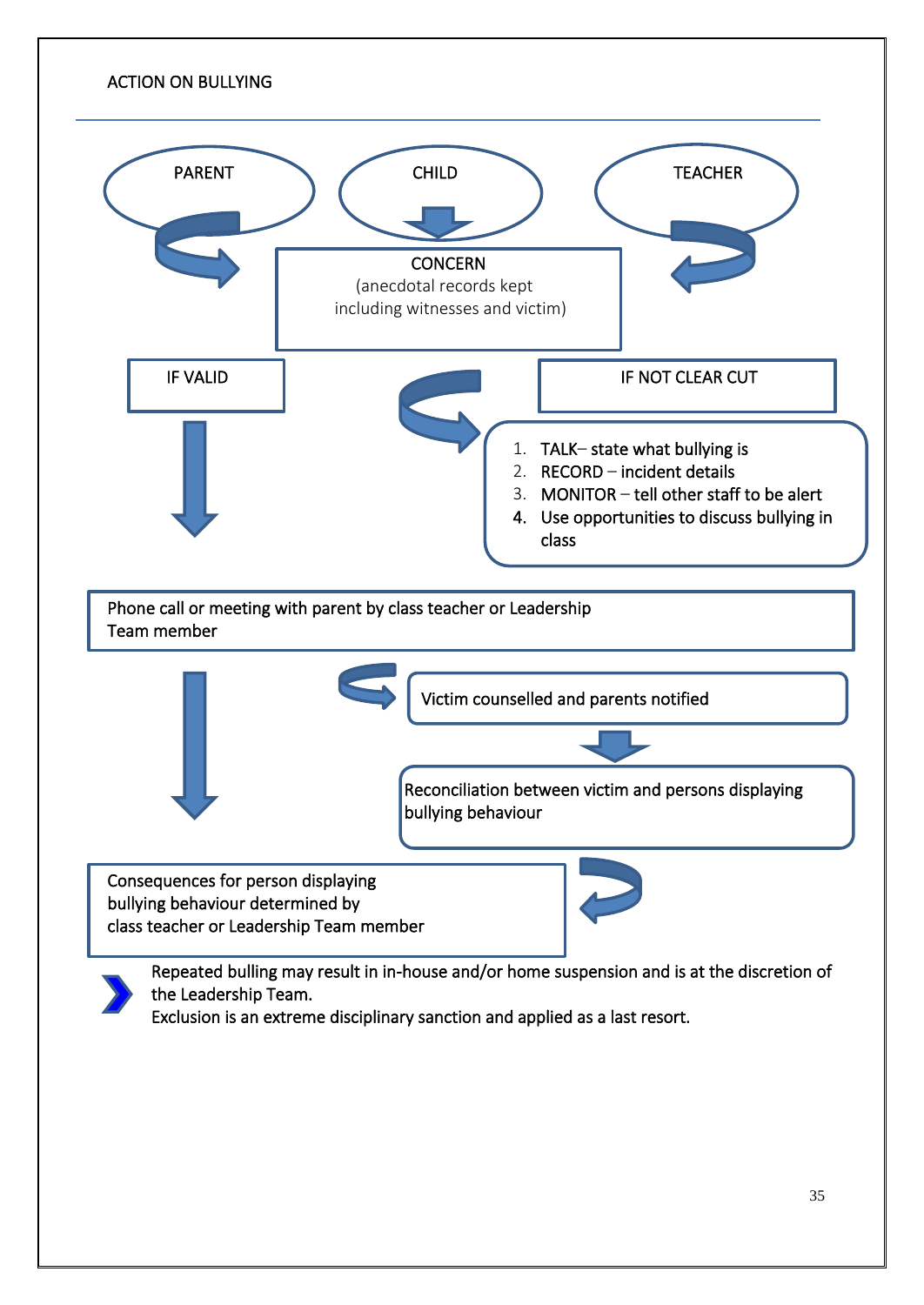#### 9. CURRICULUM

The Western Australian Curriculum sets out what all students should know, understand, value and be able to do as a result of the programs they undertake from Kindergarten through to Year 12. Its fundamental purpose is to provide a structure around which schools can build educational programs which ensure that students achieve agreed outcomes.

The Western Australian Curriculum identifies common learning outcomes for all students. It is intended to give schools and teachers flexibility and ownership over curriculum in a dynamic and rapidly-changing world environment.

The Western Australian Curriculum sets out the core knowledge, understanding, skills and general capabilities important for all Australian students.

# 9.1 Religious Education

Religious Education Programs are based on the Religious Education Units of Work for the Archdiocese of Perth.

The Sacrament of Reconciliation is celebrated in Year 3 and the Sacrament of First Holy Communion is celebrated in Year 4. Students in Year 6 receive the Sacrament of Confirmation.

An important feature of the Sacramental program is the Sacramental Buddy system whereby children throughout the school are buddied up with a child within the Sacramental program. These buddies write a prayer, visit, draw pictures, make cards etc for their special buddy and pray for them during the preparation period.

The Religious Education Program includes class and whole school Masses and Liturgies of the Word celebrated by the Parish Priest, to which the school community, parents and friends are invited via the school newsletter. These liturgies are held on Friday mornings at approximately 9.15am.

#### 9.2 English

In the English learning area, students learn about the English language, how it works and how to use it effectively. They develop an understanding of the ways in which language operates as a social process and how to use language in a variety of forms and situations. They learn to speak, listen, view, read and write effectively.

#### 9.3 Mathematics

In Mathematics, students learn to use ideas about number, space, measurement and chance and mathematical ways of representing patterns and relationships, to describe, interpret and reason about their social and physical world. Mathematics plays a key role in the development of students' numeracy and assists learning across the curriculum. Aranmore has a whole school approach to teaching Mathematics and is currently utilizing the Maths Plus and Mathletics programs which align with the Western Australian Curriculum.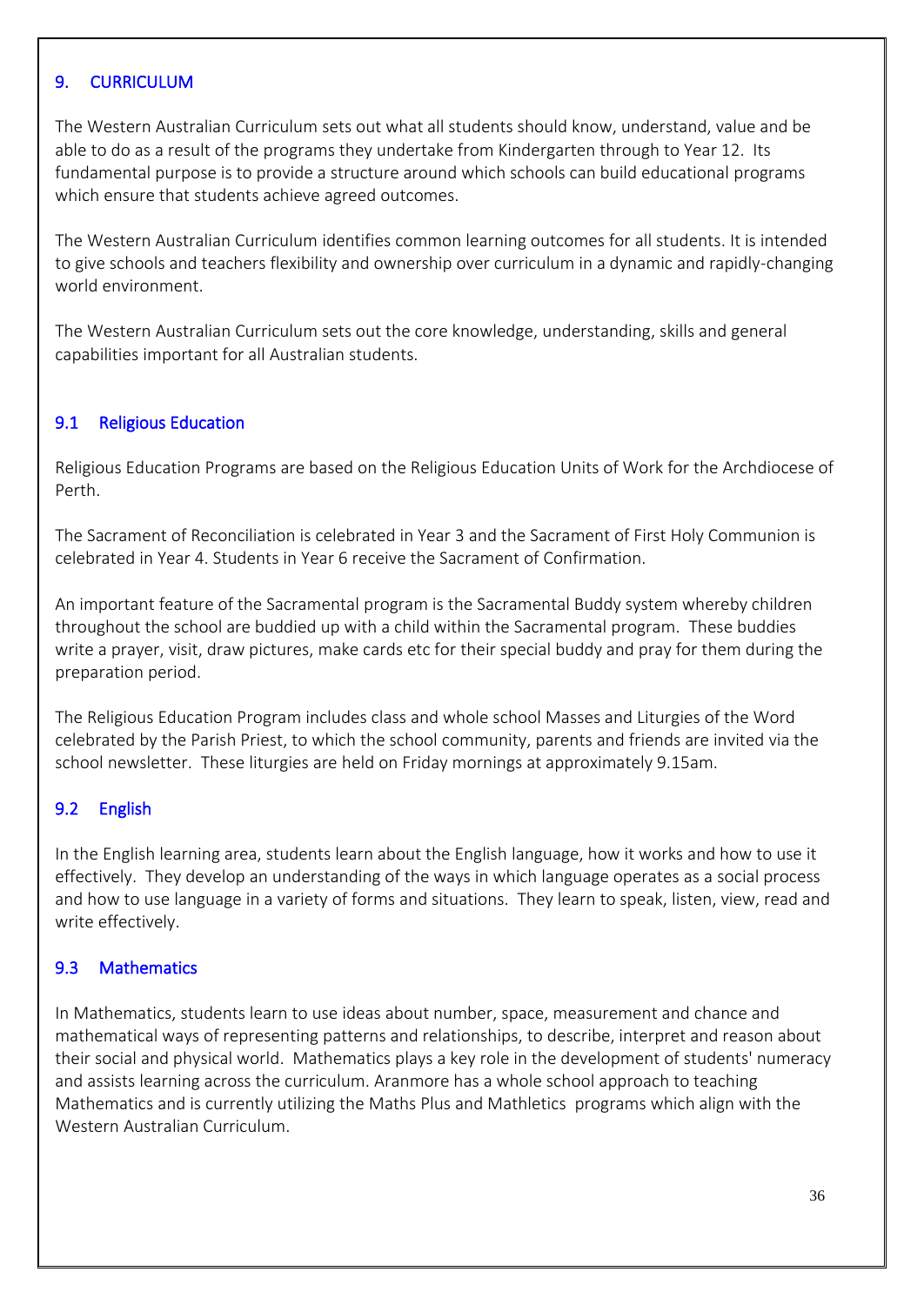#### 9.3.1 Numero Club

Numero Club takes place once a week from 7.45am until 8.20am. Students from Years 2 to 6 have the opportunity to practise their Mental Mathematical skills through a fun and entertaining card game.

#### 9.3.2 Chess Club

Once a week at lunchtime, students from Years 2 to 6 have the opportunity to strategise and compete against other chess enthusiasts.

#### 9.4 Science

In the Science learning area, students learn to investigate, understand and communicate about the physical, biological and technological world and value the processes that support life on our planet. Science helps students to become critical thinkers by encouraging them to use evidence to evaluate the use of science in society and the application of science in daily life.

#### 9.4.1 Sustainability

Looking after the world we live in is a very important part of our school community. All classes take care of the School Garden, which grows vegetables, herbs and plants. The students are involved with composting and worm farms. Aranmore is a Waterwise and Wastewise School.

# 9.4.2 STEM

STREAM (Science, Technology, Reading, Engineering, Arts and Mathematics) is either the teaching of the disciplines within its umbrella or a cross-disciplinary approach to teaching that increases student interest in STREAM-related fields and improves students' problem solving and critical analysis skills.

#### 9.5 HASS (Humanities and Social Sciences)

The HASS learning areas develop students' understanding of how individuals and groups live together and interact with their environment. Students develop a respect for cultural heritage and a commitment to social justice, the democratic process and ecological sustainability.

#### 9.6 Digital and Design Technologies

In the Digital and Design Technologies area, students apply knowledge, skills, experience and resources to the development of technological solutions that are designed to meet the changing needs of individuals, societies and environments. Students become innovative, adaptable and reflective as they select and use appropriate materials, information, systems and processes to create solutions that consider the short and long-term impact on societies and environments.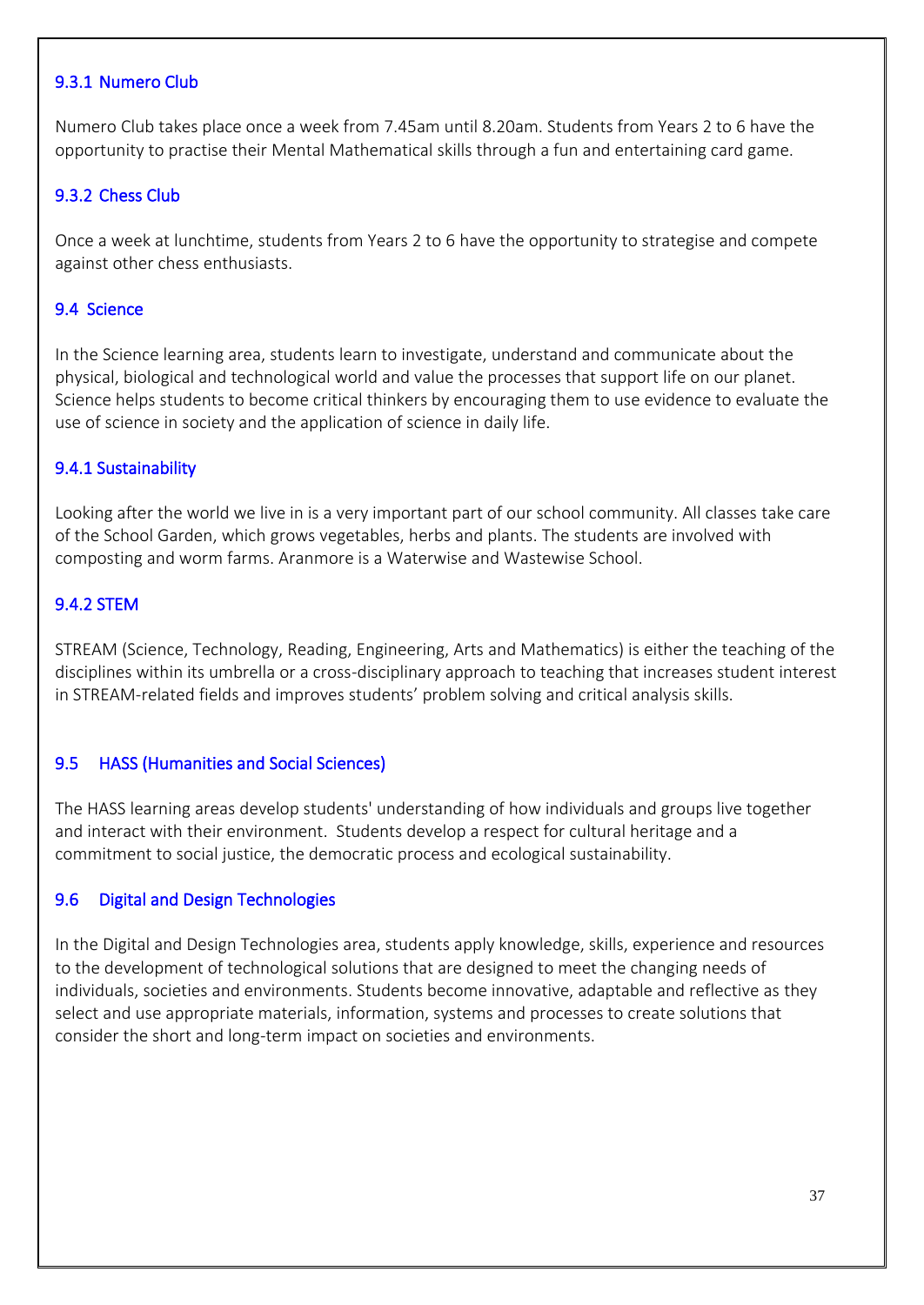# 9.6.1 Information Communication Technology (ICT)

It is our policy at Aranmore Catholic Primary School to integrate the use of ICT into children's learning in the classroom. In keeping with this policy, each classroom has access to computers, iPads and interactive whiteboards for integrated daily use. Please read the Student Use of Information and Communications Technology information at the end of this Handbook.

# 9.6.2 Digital Technologies

In a world that is increasingly digitised and automated, it is critical to the wellbeing and sustainability of the economy, the environment and society, that the benefits of information systems are exploited ethically. This requires deep knowledge and understanding of digital systems (a component of an information system) and how to manage risks. Digital systems support new ways of collaborating and communicating, and require new skills such as computational and systems thinking. These technologies are an essential problem-solving toolset in our knowledge-based society.

Digital Technologies empowers students to shape change by influencing how contemporary and emerging information systems and practices are applied to meet current and future needs. A deep knowledge and understanding of information systems enables students to be creative and discerning decision-makers when they select, use and manage data, information, processes and digital systems to meet needs and shape preferred futures.

Digital Technologies provides students with practical opportunities to use design thinking and to be innovative developers of digital solutions and knowledge. The subject helps students to become innovative creators of digital solutions, effective users of digital systems and critical consumers of information conveyed by digital systems.

Digital Technologies provides students with authentic learning challenges that foster curiosity, confidence, persistence, innovation, creativity, respect and cooperation. These are all necessary when using and developing information systems to make sense of complex ideas and relationships in all areas of learning. Digital Technologies helps students to be regional and global citizens capable of actively and ethically communicating and collaborating.

#### 9.7 Health and Physical Education

Health and Physical Education provides students with an understanding of health issues and the skills needed for confident participation in sport and recreational activities. This enables students to make responsible decisions about health and physical activity and to promote their own and others' health and well-being.

Physical Education and Sport is taught by a specialist teacher from Kindergarten to Year 6 and by the Pre-Kindy teacher as part of the Pre-Kindy program.

It is important that your children are properly attired for Physical Education and Sport lessons. On sport days, children wear their sports uniform for the whole day.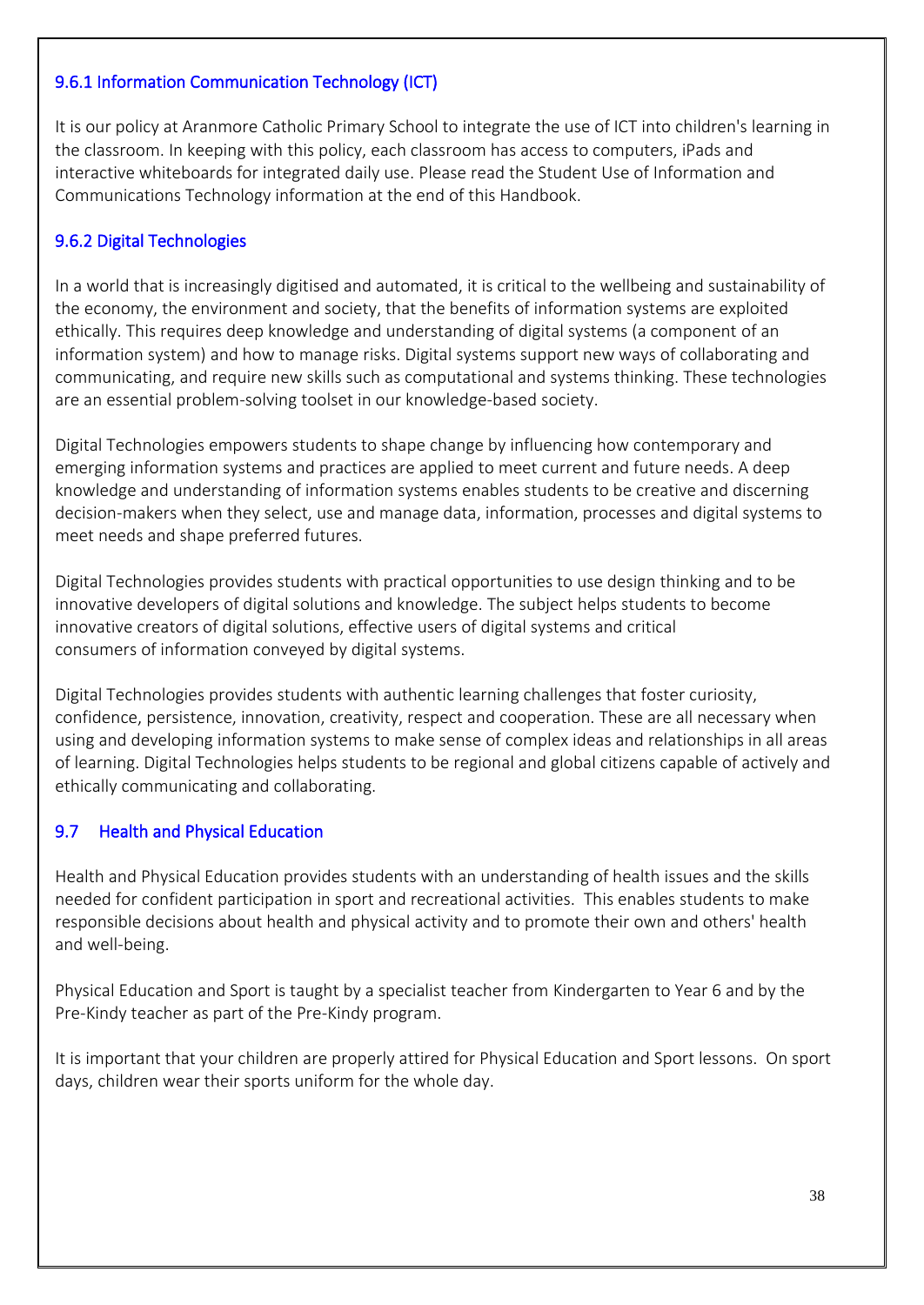Each year the children participate in a school Cross Country Carnival in Term 2 and a Faction Athletics Carnival early in Term 4. Aranmore Catholic Primary School takes part in inter-school carnivals each year: Winter Sports Carnival (Years 5-6), Athletics (Years 4-6) and Cross Country (Years 4-6).

Each year children in Pre-Primary – Year 6 participate in swimming lessons organised by State Swim.

# Our faction names are:

Blue - McAuley, named after the Foundress of the Sisters of Mercy. Gold - Mercy, named after the Sisters of Mercy Religious Order who founded Aranmore. Green - Moloney, named after the first parish priest at St Marys Leederville. Red - Arranmore – the name of the island off the coast of Donegal in Ireland after which Aranmore is called. (The second 'r' was dropped from the school name).

EXTRA CURRICULAR: Opportunities are also provided to join the Aranmore Swim Club, Aranmore Running Club and Aranmore Netball teams, which are run by our parent body and after School Soccer clinics.

# 9.8 The Arts

In the Arts learning area, students develop creative skills, critical appreciation and knowledge of artistic techniques and technologies in dance, drama, media, music, visual arts and combinations of art forms.

The Arts develop students' sense of personal and cultural identity and equips them for lifelong involvement in and the appreciation of the arts. Each year, Aranmore Catholic Primary School participates in the Catholic Schools Performing Arts Festival in Term Three.

# 9.8.1 Music

Music at Aranmore Catholic Primary School consists of one classroom music lesson per week and liturgical singing from Pre-Primary to Year 6.

Children in Years 4 – 6 will, by invitation, have the opportunity to participate in the choir and school band. An instrumental program is offered to students in Year 1-Year 6. Our tutors offer lessons in the following instruments:

Junior students – Piano, Violin, Guitar, Voice, Drums

Middle/Upper students – Depending on the size of the student, as well as the above instruments, Flute, Clarinet, Cello, Saxophone, Keyboard (in pairs or groups from Year 4) will be offered.

# 9.8.2 Gallery on Brentham

Our inaugural Gallery on Brentham is held in Term Four and is a showcase of the amazing artistic talents of the students of Aranmore. Children create art pieces using a variety of mediums and techniques and these are on display for parents and members of the community to come and view and delight in the wonderful works of art that have been designed. We are also extremely fortunate to have local artists give of their time to speak with the children and share their knowledge with them and inspire the children to pursue their passions.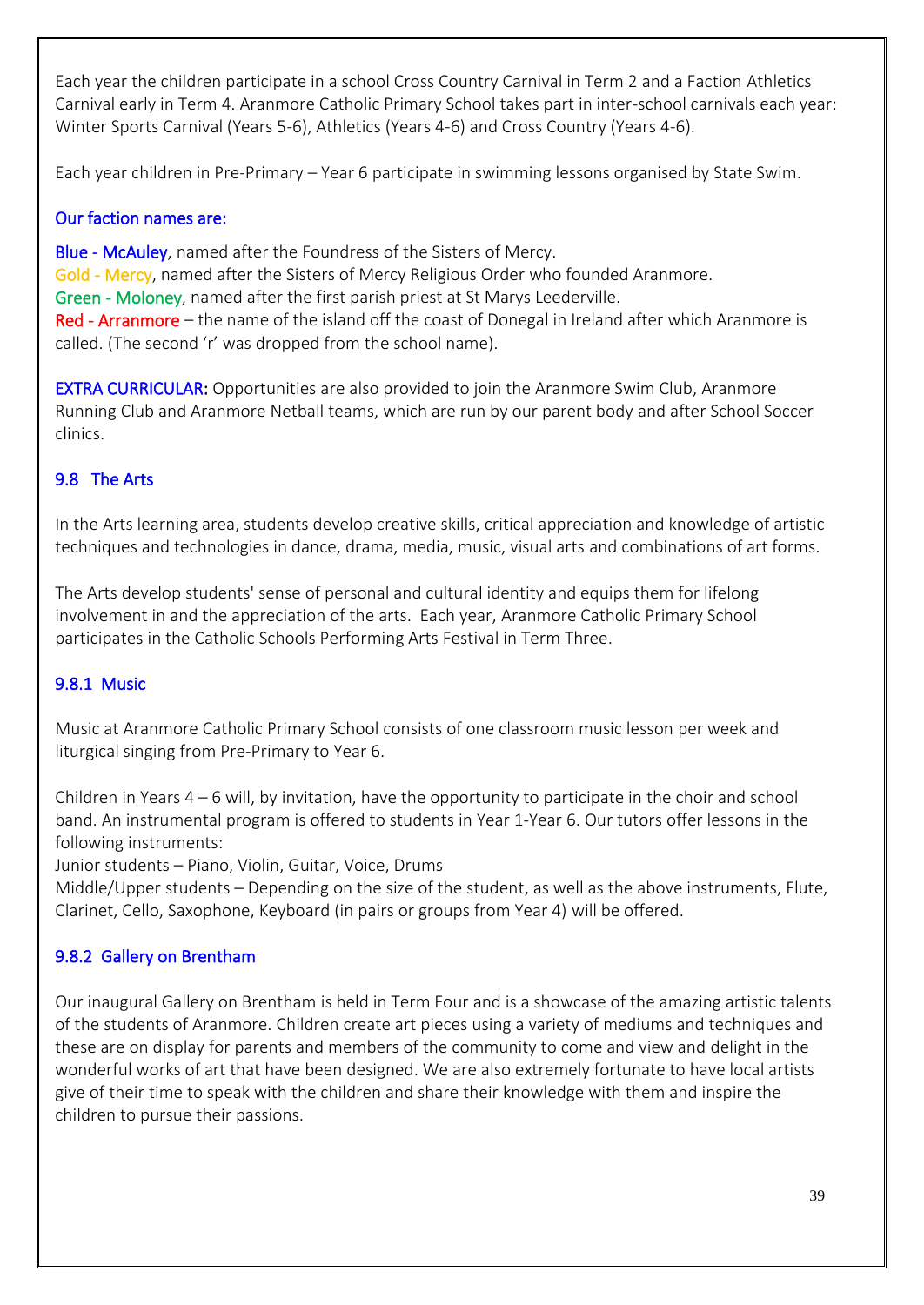#### 9.9 Languages Other Than English

In the Languages Other Than English (LOTE) learning area, students learn to communicate effectively in languages other than English. They gain an understanding of other societies, the ability to interact with people and cultures other than their own and practical skills which they can use in future social, cultural and vocational areas. Through LOTE, students are also able to further develop their skills and understanding in English and of literacy in general.

ITALIAN CLASSES: Children from Kindergarten to Year 6 have lessons in Italian each week. The children are taught to communicate in Italian as well as learn about the culture. They learn through role-playing, singing, poems, prayers and games. The Italian classes are funded by the Italo-Australian Welfare and Cultural Centre.

# 9.10 Enrichment

Enrichment takes place within the individual classroom setting by the classroom teacher. It provides opportunities for access to new and more challenging concepts or content. Enrichment activities aim to go beyond the core curriculum at a suitable developmental level for the students. They are designed to broaden knowledge, understanding, skills and interests and promote a higher level of thinking. Enrichment may include additional subject material, supplementary material beyond the normal range of resources or cover class work in more depth.

#### 9.10.1 Extension Program

Aranmore is dedicated to educating all students to their full potential. The Extension Program (Years 4-6) goes beyond the core curriculum at a suitably developmental level for the students. The program is designed to broaden knowledge, understanding, skills and interests and to cater for all intelligences (word, logic and mathematical, space and visual, body, music, people and self).

Identification of extension students within the school is based upon multiple criteria and includes individual identification and the use of standardized test data. This ensures that talented underachievers and those talented children with learning difficulties are identified and catered for effectively.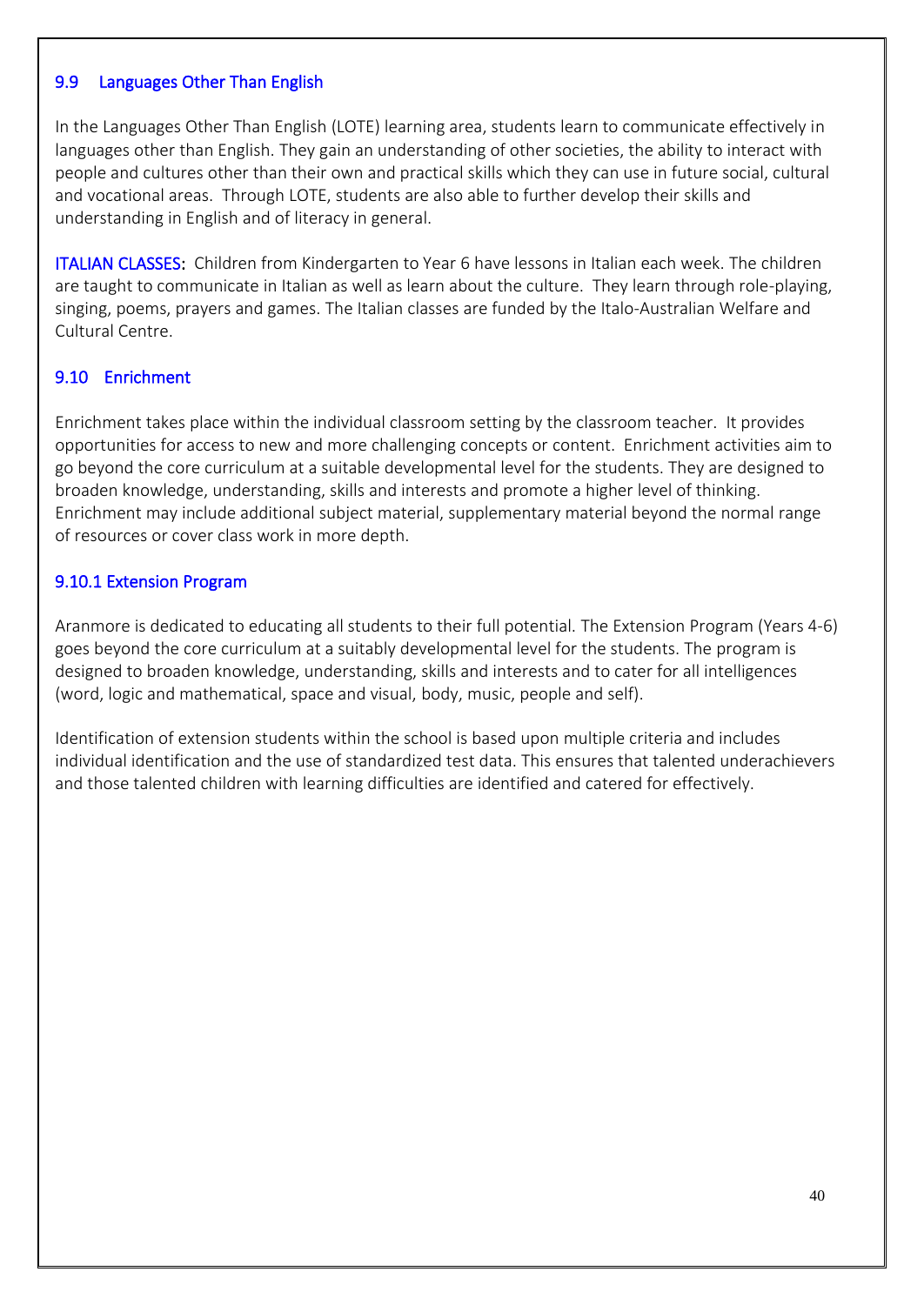### 10. EARLY INTERVENTION AND LEARNING SUPPORT PROGRAMS

It is of great importance to us that our children are happy, feel safe and secure and experience success and confidence. Our learning environment is built on a foundation where children have a sense of belonging, are valued and respected. There is a focus on nurturing our children to become active, faith filled and responsible people.

Our support programs aim to provide support to classroom teachers and students throughout the school. Support is in the form of developing specific programs for individual students, at their own developmental level, thus enhancing their learning. It may also involve extra personnel working with individual students or groups of students.

Whenever a teacher is concerned about a child's academic progress or social development, they will notify the parent. When parents are concerned, we ask that they follow the following procedure:

- Consult with the class teacher to decide if there is a concern; where the concern lies; who and what might assist in solving the concern.
- If it is decided to develop a plan of action to assist the child's development, whether it be homework, home/school liaison, external tutoring, modified school program etc.
	- o the plan needs to complement the school program to avoid confusion for the child
	- o the plan needs to have specific aims and set specific behavioural outcomes, to seek specific changes
	- o the plan needs to be for a specific time
- A specific date needs to be set for review of progress and appropriate modification. Regular parent-teacher review is essential, to assure that the plan has been adhered to, to celebrate achievements and to re-plan where concerns still exist.

INCLUSIVITY - Learning Support at Aranmore CPS seeks to address the individual child's needs. We ensure every child has an equal opportunity to an appropriate and inclusive education in our Catholic school. Support is aimed at children who require specific intervention. Intervention is designed to improve the participation and learning outcomes of the students.

In collaboration with the classroom teacher, the Learning Support Team works with students who have learning disabilities, specific learning difficulties and learning delays. Children with learning disabilities may include those with Autism Spectrum Disorder, intellectual, hearing, physical, vision, speech or language Impairments etc. The school may receive some funding from the Catholic Education Office Western Australia (CEWA) to assist the Learning Support Program or resources from the children. While children have different learning styles, there are certain milestones they have to achieve in order to further their learning. Areas of focus derive from phonological knowledge, spelling, decoding, fluency, comprehension and basic mathematical concepts. The Principal and Catholic Education Learning Support Consultants and the Regional School Psychologist from CEWA may assist in providing additional specialist advice.

HOW SUPPORT HAPPENS - Children are selected to participate in support programs based on their achievements. The children are assessed using a range of standardised tests including The Brigance Test, the Screen of Oral Communication Skills, the Observation Survey and the Mathematics Assessment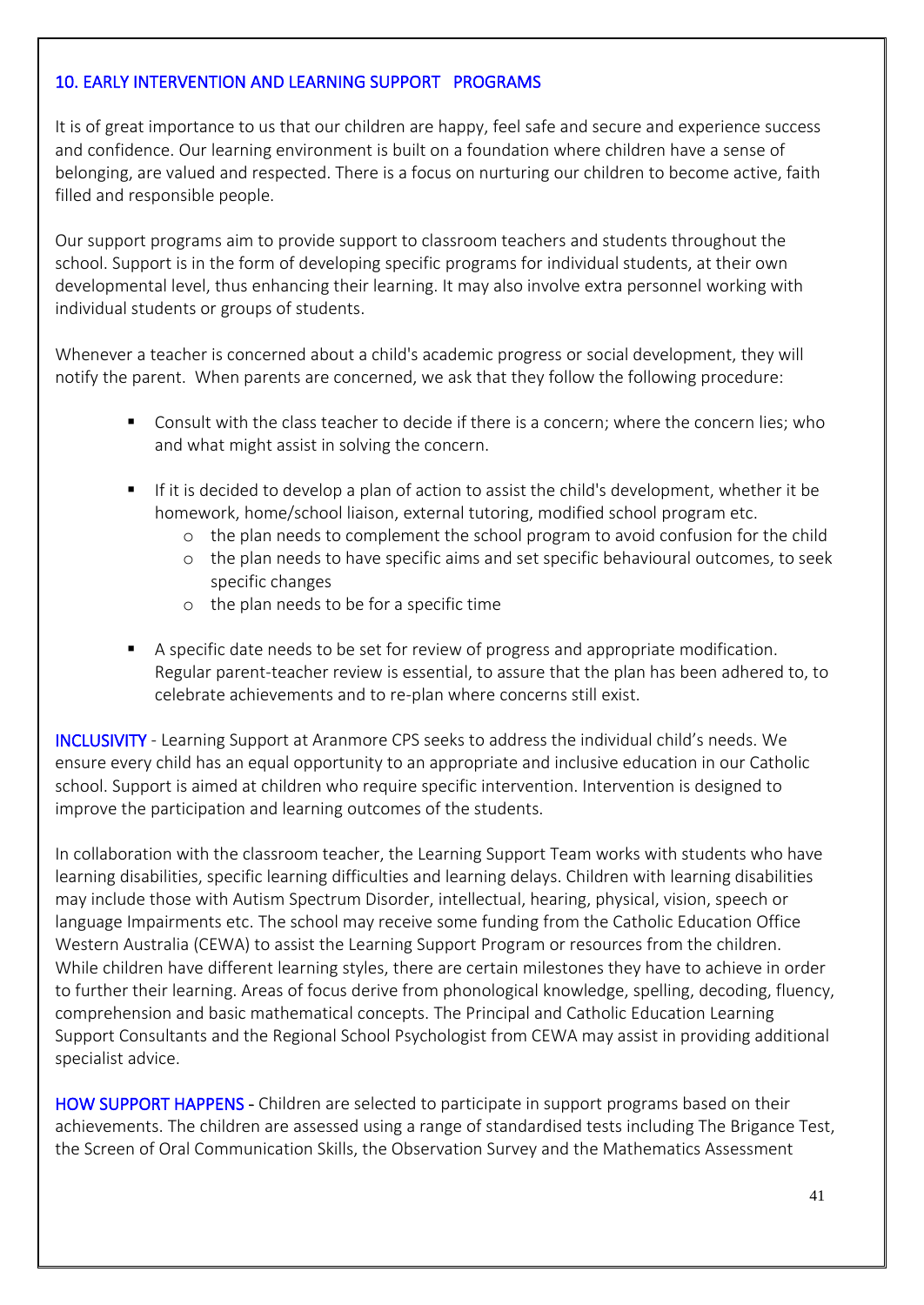Interview. From Year's Three to Six the child's results from the Pat Testing are also used. Where children require further investigation, The Sutherland Phonological Awareness Test and Record of Oral Language are used. Children who are identified as being 'at risk' are supported by the Learning Support Team.

From this data, teachers design specific point-of-need intervention for Curriculum Adjustment Plans (CAPs) and Individual Education Plans (IEPs). The intervention takes the form of interactive and motivational learning activities and programs that address the individual's educational needs.

# 10.1 OLI

OLI (Online Literacy and Numeracy Interview) is a program designed to assess students in Pre-Primary and can assist with:

- Assessing the progress of students in literacy, numeracy and phonological awareness
- Diagnosing individual student work and providing data to indicate in which areas students are achieving or underachieving
- Predicting future performance for identifying individuals who might benefit from early intervention

# 10.2 Observational Surveys

These are completed for Years 1 and 2 are completed in Term One each year. The Observation Survey incorporates six literacy tasks, all of which are necessary for describing a young child's emerging reading and writing behaviours. They include: Letter Identification; Burt Word Test; Concepts about Print; Writing Vocabulary; Hearing and Recording Sounds in Words and Text Reading. Observational Surveys are also completed for children in Year 3 with a reading level of 20 or lower.

# 10.3 Reading Recovery

The Reading Recovery series of lessons is an intensive program targeted at children in Years One or Two who have been identified using the Observation Survey. In each lesson, a trained Reading Recovery teacher works with the student in reading and writing tasks that aim to develop the effective strategies that are used by independent readers and writers.

#### 10.4 MacqLit

MacqLit is an explicit and systematic reading intervention program for small groups of older lowprogress readers. It provides teachers with a comprehensive sequence of lessons that includes all the key components necessary for effective reading instruction: phonemic awareness, phonics, fluency, vocabulary and comprehension.

# 10.5 Mathematic Recovery

Mathematic Recovery small group work is run with students from Years Two and Three who require support with key concepts in Early Numeracy.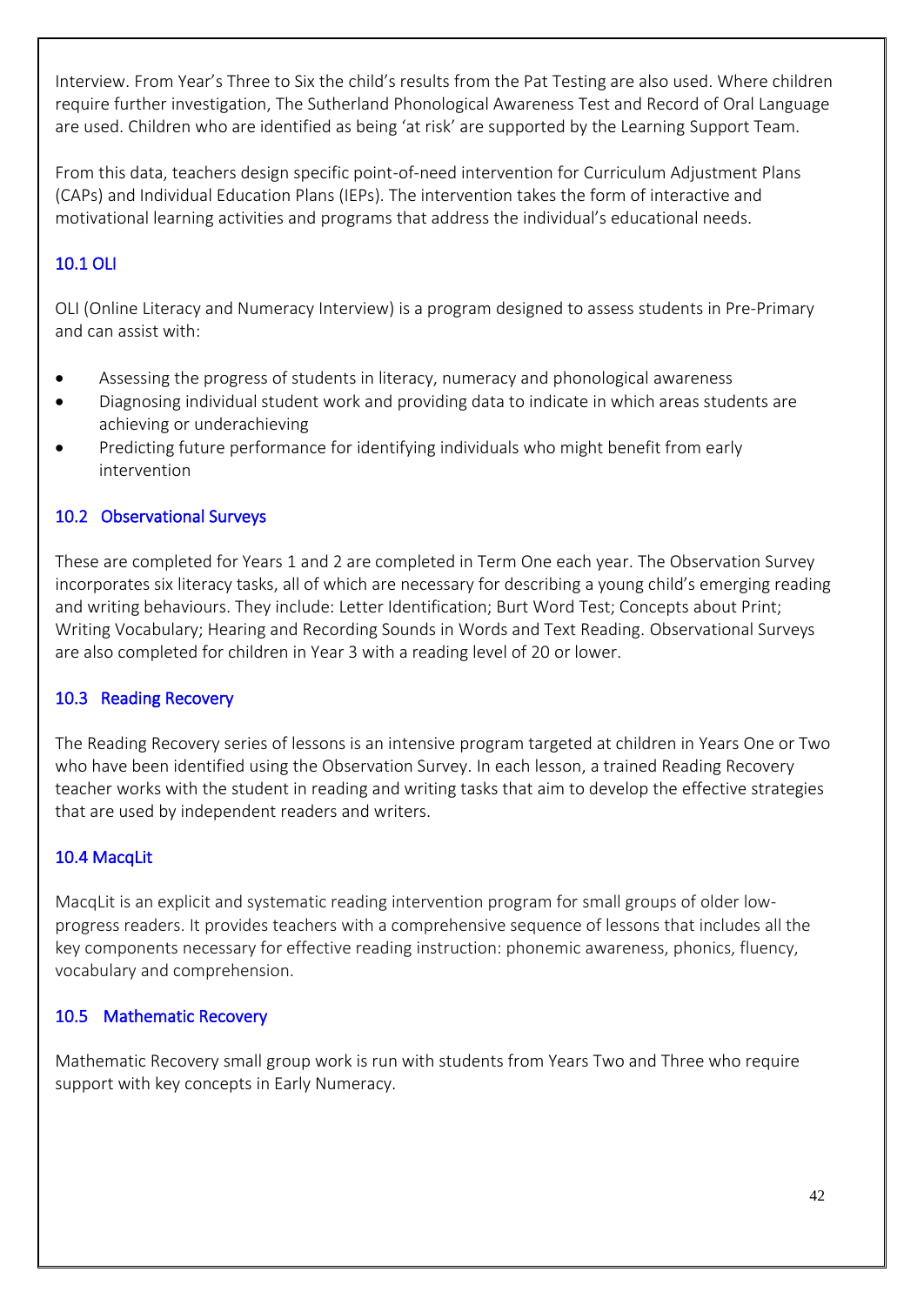#### 10.6 Mathematical Assessment Interview

The Mathematical Assessment Interview (MAI) is a 30 minute one-on-one conversation between teacher and student that features a number of numeracy based activities. All Year One and Year Two students are individually tested in Term One of each year as well as all children who are 'at risk.' Data from these assessments can be used by teachers to pinpoint a student's progress in Mathematics.

#### 10.6 Standardised Tests

These are administered throughout the year.

#### 10.7 Outside Agencies

Parents are to discuss their child's outside therapy needs with the classroom teacher. It is important for classroom teachers to be aware of what your child is involved in so we can all work together to assist your child. Preference is for appointments to take place out of school time so the children do not miss out on their schoolwork, however, this may not always be possible. Please discuss any ongoing therapy appointments that take place within school hours with the Principal.

Teachers are very happy to communicate with therapists to discuss your child's needs and to reinforce at school what actually occurs at therapy. If you have any written reports from your therapists, it is important that you send a copy to the office so that the teachers are updated with the progress your child is making. It also assists teachers in gaining an overall understanding of your child's growth, development and learning needs.

#### 11. LEARNING

#### 11.1 Excursions and Incursions

At Aranmore Catholic Primary School we seek to provide children with maximum opportunities to be active learners in the environment in which they live. To this end, opportunities for learning outside the classroom through excursions and incursions are provided to complement a topic's learning objectives.

Experiencing at first-hand farms, factories, museums, art galleries, parks, ports etc allows the children to develop concepts about their world in a way that connects life with school learning.

Throughout the year, teachers will notify parents about forthcoming incursions and excursions and any permission notes that need to be signed. A levy to cover the cost of excursions and incursions is included in the school fees.

Incursions will be advertised through the school's weekly newsletter.

#### 11.2 Camp

Camp is an integral part of our active learning program in Year Six at Aranmore Catholic Primary School. A balanced graduated program of relevant, curriculum-based, active learning experiences which complement levels of children's development and classroom objectives has been included in the curriculum.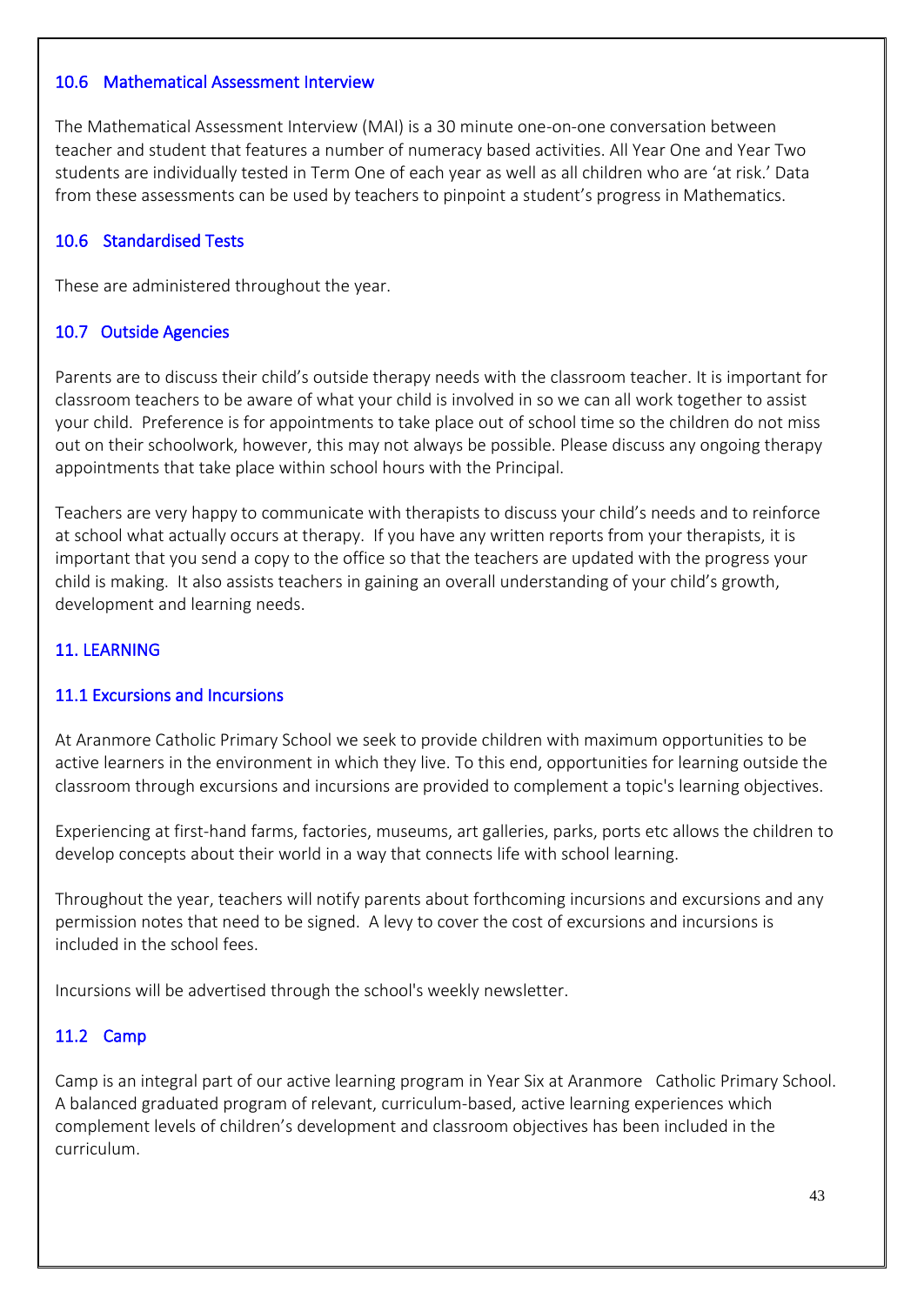Camps aim to assist children to develop socially, emotionally, physically, intellectually and as members of a spiritual community, within an environment outside the familiar routines and patterns of school and home.

Essential social and problem solving skills of self-reliance, independence, awareness of others and acceptance of differences are encouraged as children learn to live with and respond to people outside the sphere of home and classroom. It is crucial in today's education that children learn effective strategies of cooperation and teamwork and maintain a curiosity that will help to make them learners for life. Through the prayer and liturgy sessions at camp, creative activities, recreational and outdoor activities, teamwork and environmental awareness, the children gain hands-on learning impossible to experience in the same way at school.

Camp venues and length of stay may vary from year to year depending upon availability, cost and the education program focus that is decided for the class for that particular year.

# 12. HOMEWORK POLICY

#### Philosophical Basis

Regular homework is a valuable aspect of the learning process and contributes to the development of sound study habits.

Homework should be an extension of the classroom learning program and should provide an opportunity for children to take personal responsibility for organising their time and tasks effectively, whilst encouraging independent work habits.

Homework should provide a positive link between the school and the home and serve as an avenue of communication through which affirmation and support can develop.

Since homework is essentially the child's responsibility, it should not be the cause of family tension or disharmony. Children should be provided with adequate time and an appropriate work place in which to complete set requirements. Parents can assist by showing an interest rather than an over concern and encourage pride and a positive attitude towards homework.

Failure to complete requirements is dealt with by the teacher and parents will be notified.

Homework requirements vary from class to class and the expectations of a particular teacher for his/her class will be outlined at Parent Information Evenings.

| <b>Pre Primary</b> | 5-10 minutes  |
|--------------------|---------------|
| Year 1             | 10-15 minutes |
| Year 2             | 15-20 minutes |
| Year <sub>3</sub>  | 20-25 minutes |
| Year 4             | 25-30 minutes |
| Year 5             | 30-45 minutes |
| Year 6             | 45-60 minutes |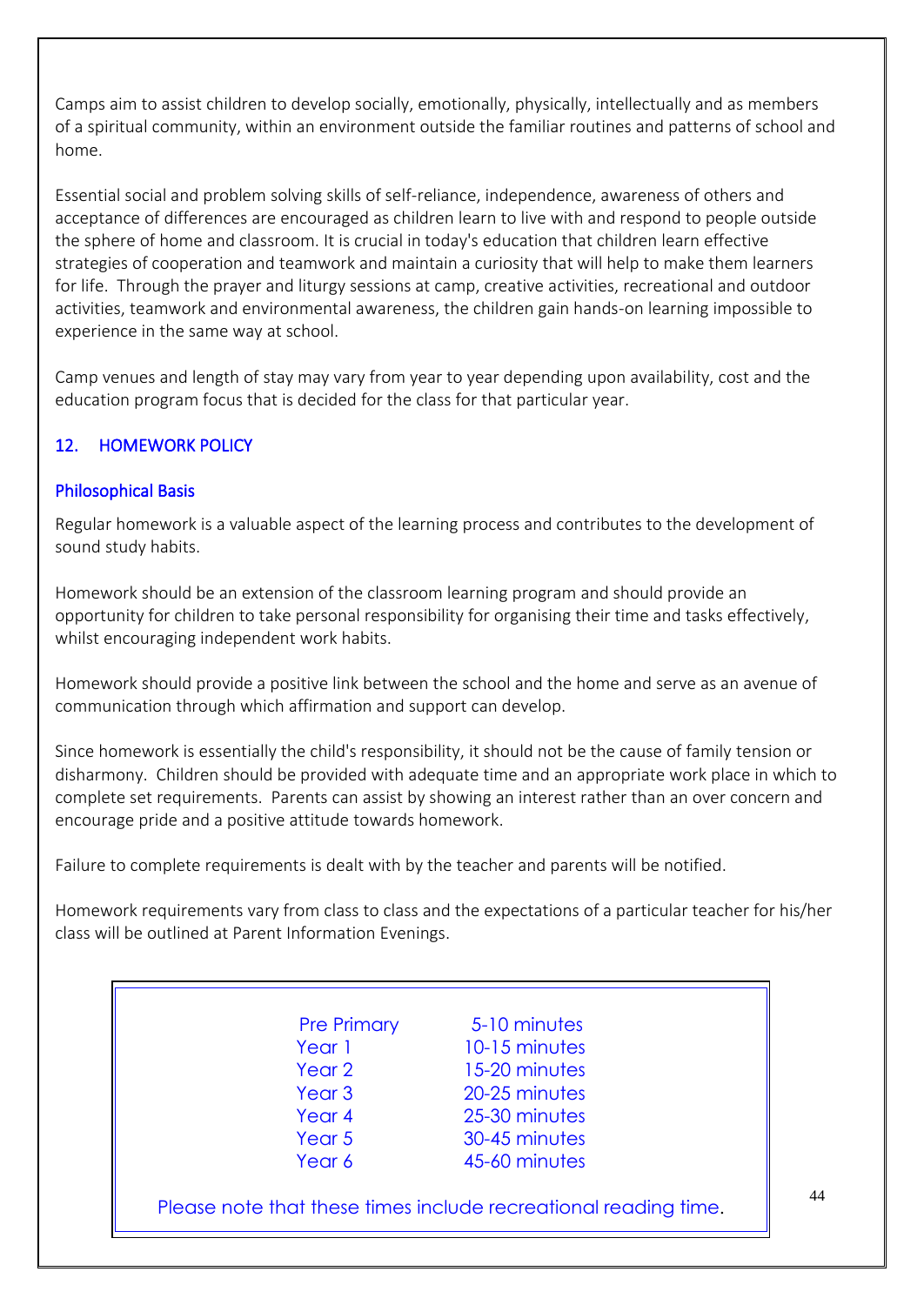#### 13. INFORMATION AND COMMUNICATION TECHNOLOGY (KINDERGARTEN TO YEAR SIX)

- RATIONALE Information and Communication Technology (ICT) and in particular the Internet and email, are valuable tools in the Catholic school's goal to educate the whole person. The Internet offers great educational opportunities when we use it responsibly. Using email and the internet, we can communicate with people all over the world and research interesting topics. If we do not follow school rules, it also can be harmful to us as we can access or send inappropriate material. As students in a Catholic school we must remember our responsibility to use email and the Internet in a positive way to help spread the Good News of Jesus. We do this through our words and actions. Our communications must always be truthful and respect other people.
- DEFINITION 'Information and Communication Technology (ICT)' means all computer hardware, software, systems and technology (including the Internet and email) and telecommunication devices in facilities that may be used or accessed from a school campus or connected to a school's communication network.

**PRINCIPLES** 1. Aranmore Catholic Primary School ICT is provided for educational purposes only.

> 2. Using Aranmore Catholic Primary School ICT is a privilege. This privilege can be removed if school rules are broken. Students using the school's ICT must not break State or Federal laws (a summary of these laws is an attachment to this Policy and forms part of this Policy).

> 3. The school has the right to check all students' written, graphic, audio and other material created, produced, communicated, stored or accessed on school ICT, including emails.

4. Students shall be made aware that access to ICT, particularly the Internet and email, can expose them to inappropriate material or potential harm.

#### PROCEDURES

- 1. Students understand that the use of Aranmore Catholic Primary School ICT is a privilege. This privilege may be lost, at the Principal's discretion, if a student uses ICT in an unacceptable way.
- 2. Students need to obey all of the school rules about the Internet and take good care of the school computer equipment.
- 3. Below are the school rules for using ICT at Aranmore Catholic Primary School. The rules are modified to suit different year levels and are displayed in the classroom.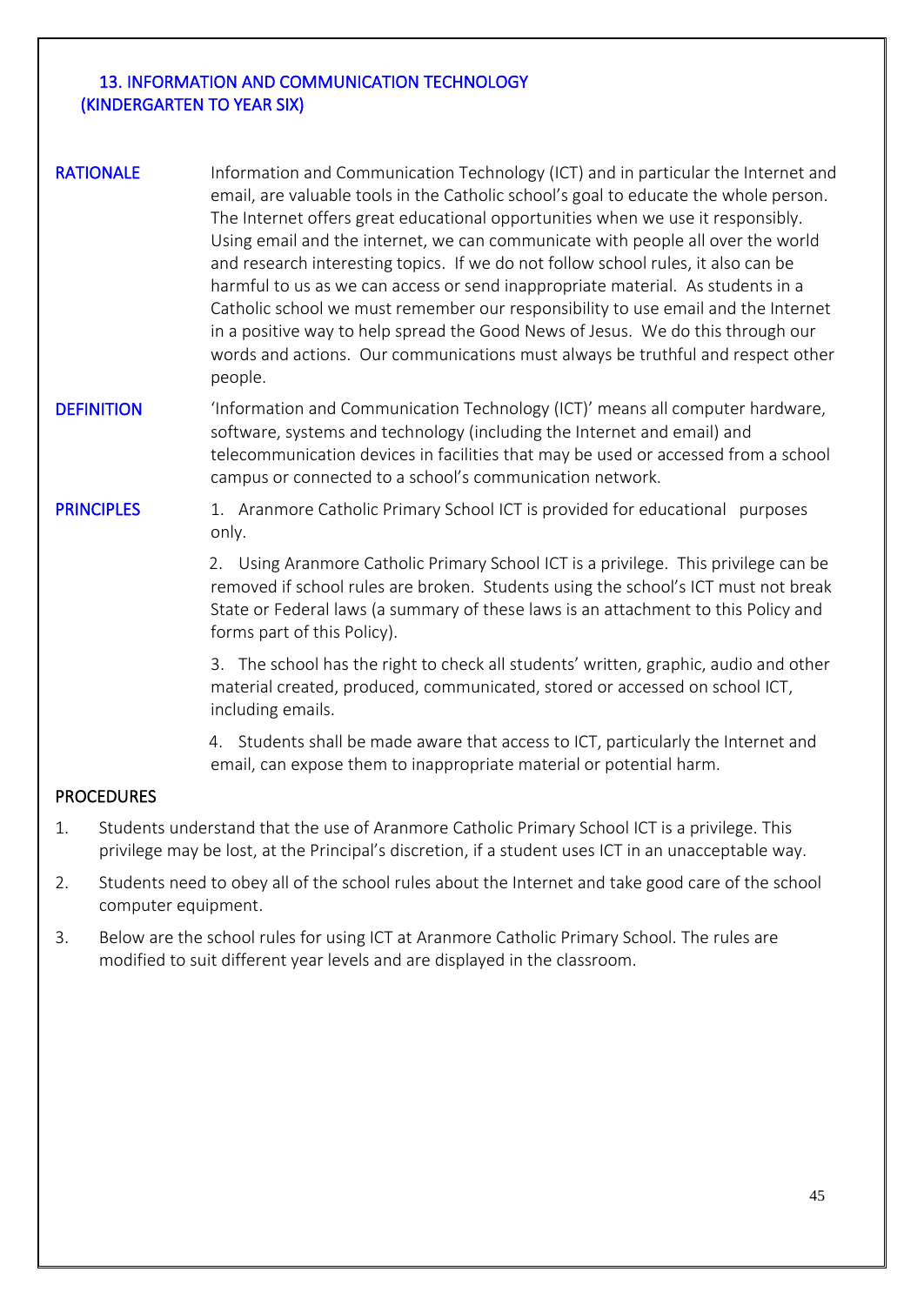#### ACCEPTABLE USE

Students need to:

- Follow teachers' instructions at all times
- Access only the information the teacher has agreed to
- Research information for a topic or assignment given by the teacher
- Correctly acknowledge the work of others according to Copyright laws
- Respect the privacy of others including other students and staff members
- Inform the teacher immediately if you are concerned that you have accidentally accessed inappropriate material. Turn the monitor off immediately if any inappropriate sites appear.
- Handle all ICT equipment with care

# UNACCEPTABLE USE

Students are not to:

- Use ICT without permission or without supervision by a teacher
- Visit any site that has not been approved by the teacher
- Use the Internet to access offensive or inappropriate information.
- Interfere with files belonging to others
- Download anything without the teacher's permission
- Use any software from home to install on the school computers

Students do not have access to the email messaging system at school.

#### 14. USE OF SOCIAL NETWORKING MEDIA

Social networking media (e.g. Facebook, MSN, mobile phones) has the potential to harm the reputation of the school, to make public sensitive information and to portray individuals in a negative manner, so, despite the fact that the use of such media may occur in students' own time, using their own computers and/or mobile phones, Aranmore CPS has the right and responsibility to insist upon appropriate behaviour by all students.

#### STUDENTS MUST:

- Take care when posting to any public website (i.e. facebook, MSN) that comments do not harm the reputation of the school – even if the online activities are entirely unrelated to the school.
- Take steps to ensure that any person making contact via a social networking website is who they claim to be, before allowing them access to their personal information.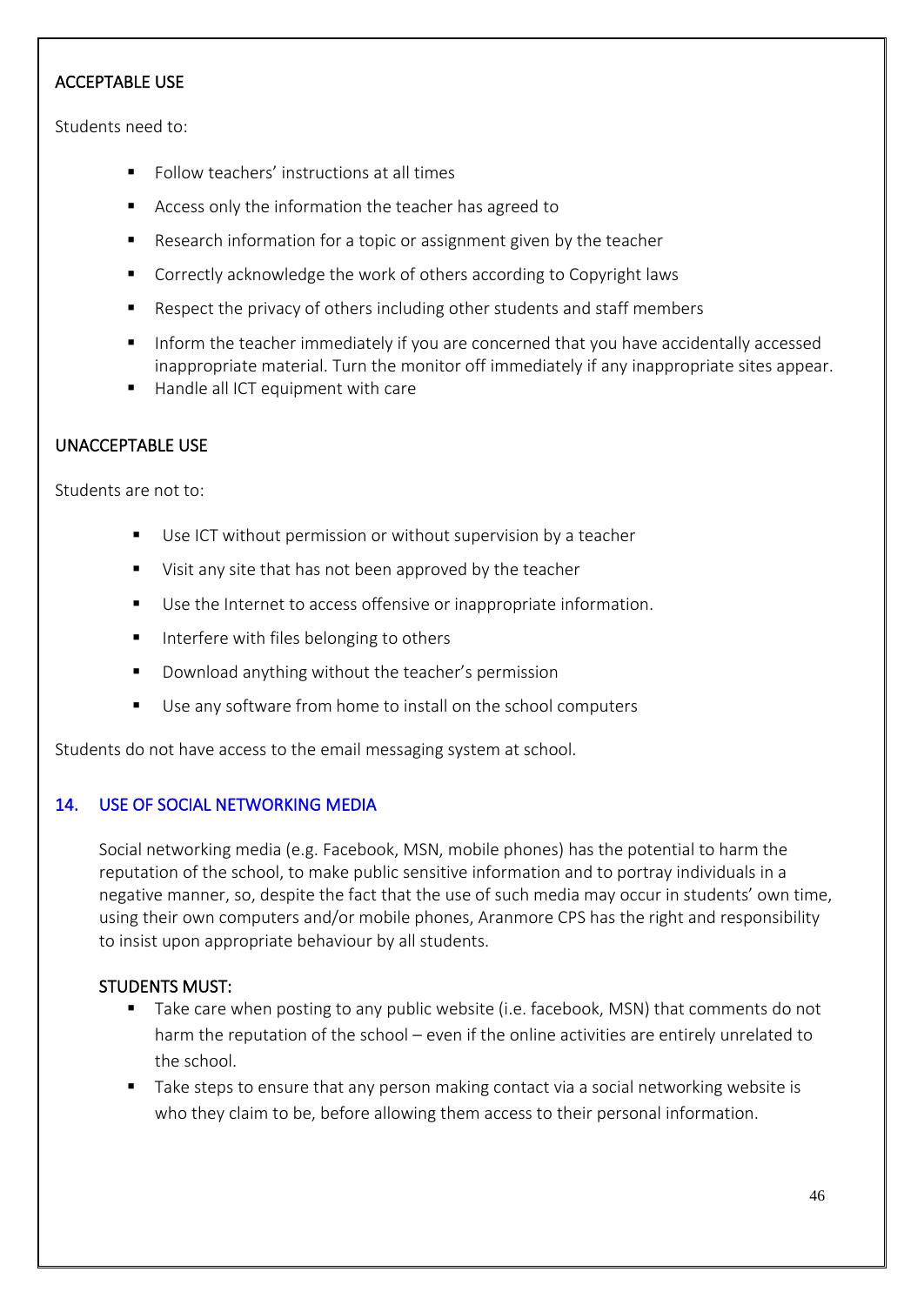- Ensure that personal information is not accessible via a 'Public' setting, but ensure that it is set to a 'Friends' only level of visibility.
- Take steps to ensure that they protect themselves when online. Do not publish personal information (eg. addresses, birthdays, phone numbers). Always protect their password and login details.

# *Please note: REGISTRATION AND ACCOUNT SECURITY FROM FACEBOOK STATES THAT:*  • *You are not permitted to have a Facebook account if under the age of 13.*

# STUDENTS MUST NOT:

- Request / add any staff member to their 'friends' list.
- Name their school.
- Post any comment which may harm the reputation of the school (i.e. comments about the school, teachers, photos / videos of unacceptable behaviour).
- Post any material clearly identifying the school uniform.
- Post any material clearly identifying any member of staff.
- Comment about any other students.
- Post any material / comments that might upset, threaten or embarrass any other students or staff members.
- Comment on any member of the Aranmore CPS community (including teachers, parents, board members, staff members, other students).
- Post any material that can be linked to Aranmore CPS that may damage the reputation of the school.
- Post any material which may bring into question their good reputation.
- Post any material clearly identifying themselves, any other student, or any member of staff that could potentially be used to embarrass, harass, or defame.
- Post any comments or materials that are in contrast with the beliefs of the Catholic Church, the vision and values and the Aranmore school ethos.

# USE OF WEB 2.0 TECHNOLOGY (SUCH AS YOUTUBE)

Students must ensure that they do not harm the reputation of Aranmore CPS, other students or themselves through the material which they upload.

# STUDENTS MUST:

- Always gain the permission of all individuals before uploading images, videos, and recordings.
- Always seek to ensure that they consider their personal reputation before uploading any material.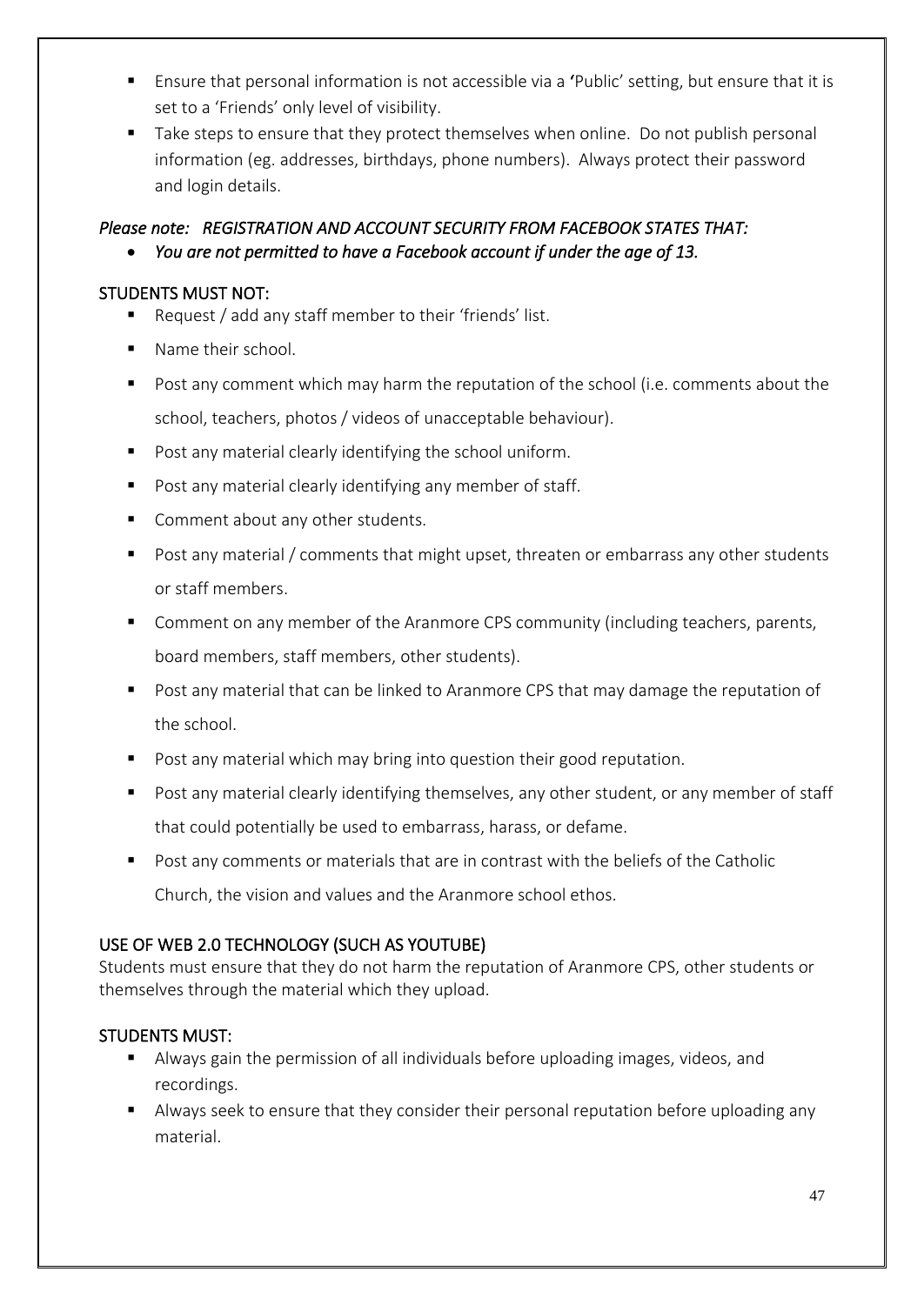#### STUDENTS MUST NOT:

- Post any material which features the Aranmore CPS uniform.
- Upload any material filmed within the school grounds, without the permission of the Leadership Team.
- Upload any material of the school buildings, children, staff, parents filmed outside the school grounds, without the permission of the Leadership Team.

#### MOBILE PHONES

■ Mobile phones are not permitted at school. If your child is walking to and from school or catching a bus and parents require them to have a mobile phone, parents will need to notify the school in writing and mobile phones will be kept in the office during school hours.

# STUDENTS MUST NOT:

- Use their mobile phone to take photos or record any video footage within the school grounds, without the permission of the Leadership Team.
- Use their mobile phone to take photos or record any video footage of the school buildings, children, staff, parents outside the school grounds, without the permission of the Leadership Team.

# 15. PRIVACY COLLECTION NOTICE

- 1. The School collects personal information, including sensitive information about pupils and parents or guardians before and during the course of a pupil's enrolment at the School. The primary purpose of collecting this information is to enable the School to provide schooling for your son/daughter.
- 2. Some of the information we collect is to satisfy the School's legal obligations, particularly to enable the school to discharge its duty of care.
- 3. Certain laws governing or relating to the operation of schools require that certain information is collected. These include Public Health [and Child Protection]\* laws.
- 4. Health information about pupils is sensitive information within the terms of the National Privacy Principles under the Privacy Act. We ask you to provide medical reports about pupils from time to time.
- 5. The school from time to time discloses personal and sensitive information to others for administrative and educational purposes. This includes to other schools, government departments, [Catholic Education Office, the Catholic Education Commission, your local diocese and the parish]\* medical practitioners and people providing services to the School, including specialist visiting teachers, [sports] coaches and volunteers.
- 6. If we do not obtain the information referred to above, we may not be able to enrol or continue the enrolment of your son/daughter.
- 7. Personal information collected from pupils is regularly disclosed to their parents or guardians. On occasions information such as academic and sporting achievements, pupil activities and other news is published in school newsletters, magazines [and on our website].
- 8. Parents may seek access to personal information collected about them and their son/daughter by contacting the school. Pupils may also seek access to personal information about them. However, there will be occasions when access is denied. Such occasions would include where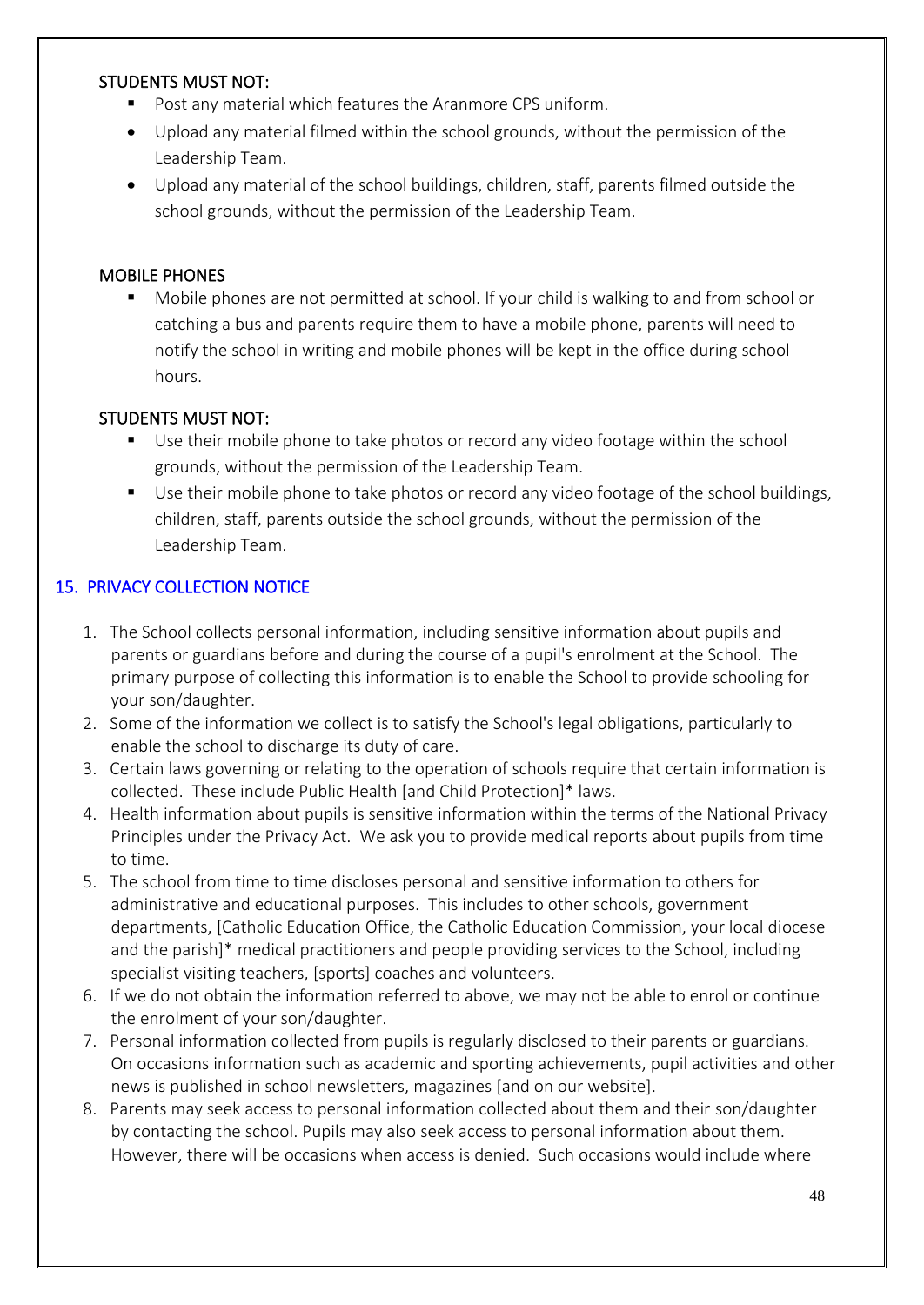access would have an unreasonable impact on the privacy of others, where access may result in a breach of the school's duty of care to the pupil, or where pupils have provided information in confidence.

- 9. As you may know the school from time to time engages in fundraising activities. Information received from you may be used to make an appeal to you. [It may also be disclosed to organisations that assist in the school's fundraising activities solely for that purpose.] We will not disclose your personal information to third parties for their own marketing purposes without your consent.
- 10. If you provide the school with the personal information of others, such as doctors or emergency contacts, we encourage you to inform them that you are disclosing that information to the School and why, that they can access that information if they wish and that the school does not usually disclose the information to third parties.
- \* If appropriate